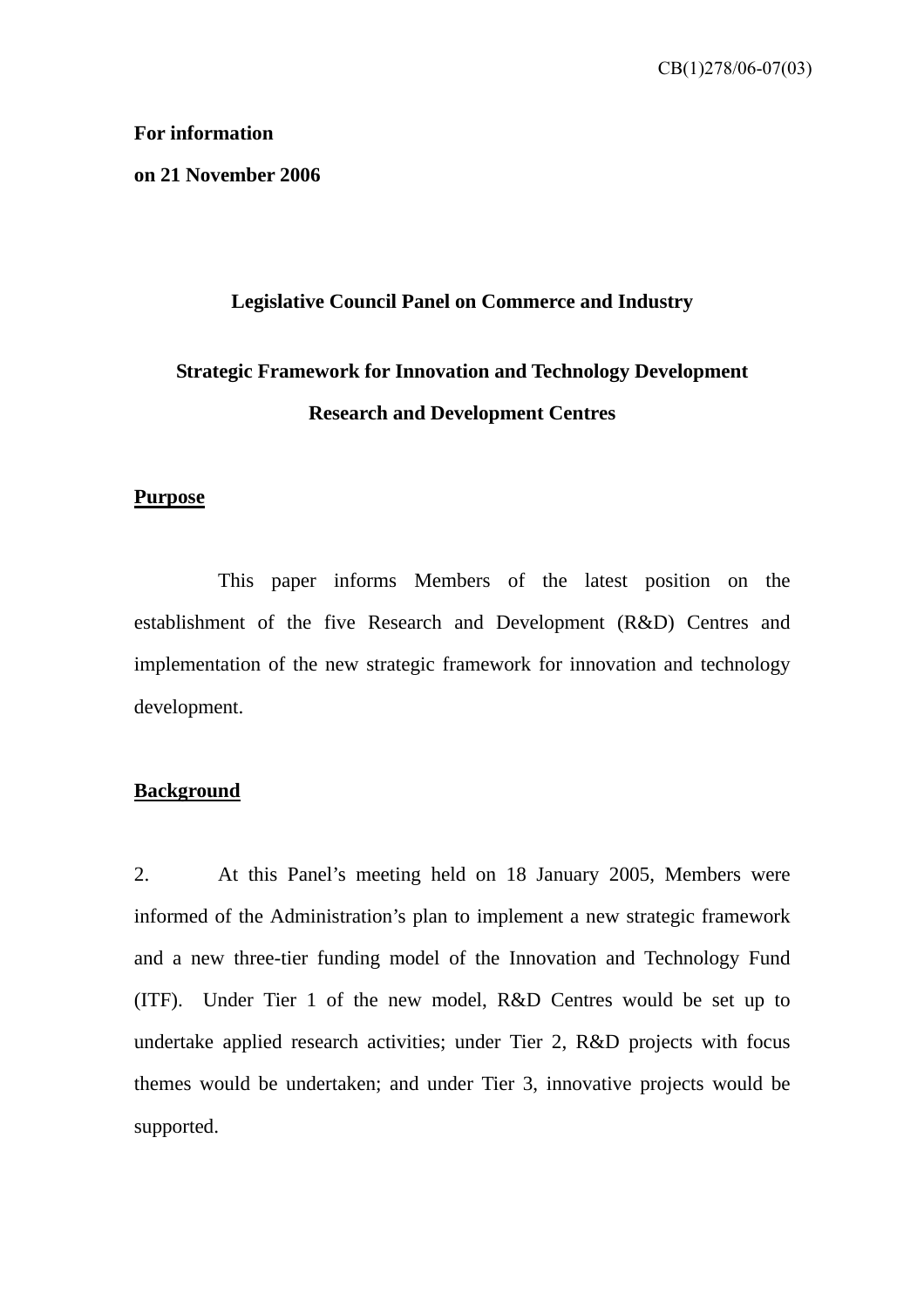3. On 17 May 2005, Members were further informed of the plan to set up five R&D Centres; and on 21 February 2006, Members were updated of the progress in establishing the R&D Centre on Information and Communications Technology by the Hong Kong Applied Science and Technology Research Institute Company Limited (ASTRI).

#### **Tier 1: R&D Centres**

4. The five R&D Centres started operation on 20 April 2006. For the past six months, the Centres have been actively engaged in institutional and corporate issues; publicity and marketing programmes; exploration of co-operation opportunities with the industry and research institutes; as well as public solicitation of R&D proposals. Specifically, this include -

- the setting up of proper governance structures. Under the Board of Directors, a Finance and Administration Committee was established to oversee administration and finance matters, and a Technology Committee was set up to formulate R&D policies and to vet and monitor R&D projects. Company secretaries and auditors were also appointed to ensure proper governance;
- the recruitment of key staff to start up the Centres. In cases where the required expertise was not available locally, overseas recruitment exercises were conducted;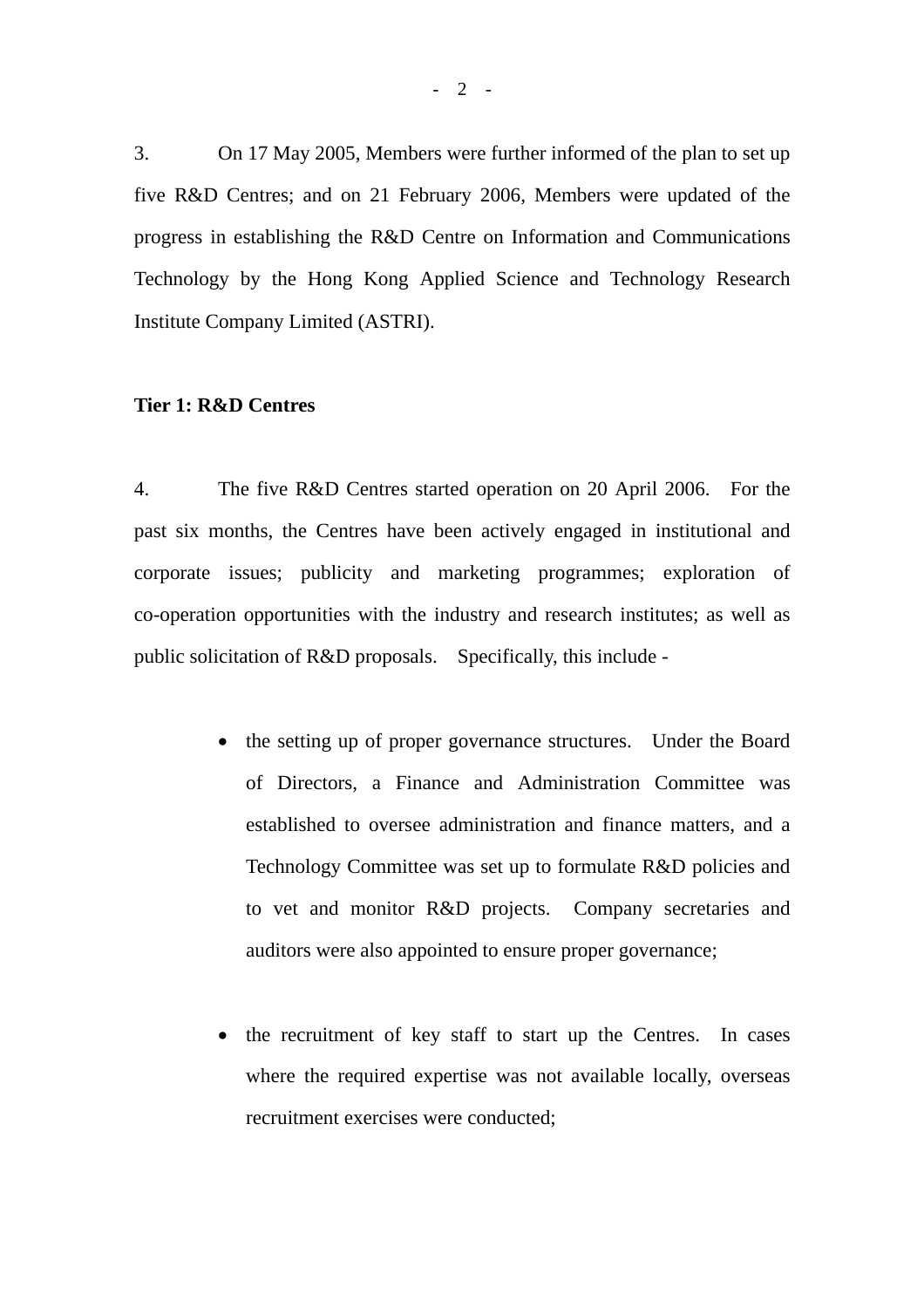- the establishment of a robust, transparent and credible project vetting mechanism which draws on the input of experts in the industry, research institutes and academics. The mechanism seeks to ensure sufficient scientific propriety in the projects undertaken by the Centres, market relevance to Hong Kong and the Pearl River Delta, and a reasonable chance of success in developing the technology and subsequent commercialization;
- aggressive networking with international, regional and local industry and research institutes through attending conferences, talks, seminars organized by the academic as well as trade and industry organizations, and building up of databases and friendly groups;
- expanding collaboration network with Mainland and overseas research institutes such as the Tsinghua University. Umbrella Memorandum of Understanding (MOU) were also signed between Innovation and Technology Commission (ITC) and these overseas institutes to facilitate their co-operation with the Centres;
- the continuous refinement of the business models of each Centre in the light of feedbacks obtained from various sources, including each Centre's policies on soliciting and terms of co-operation with business and academic partners; and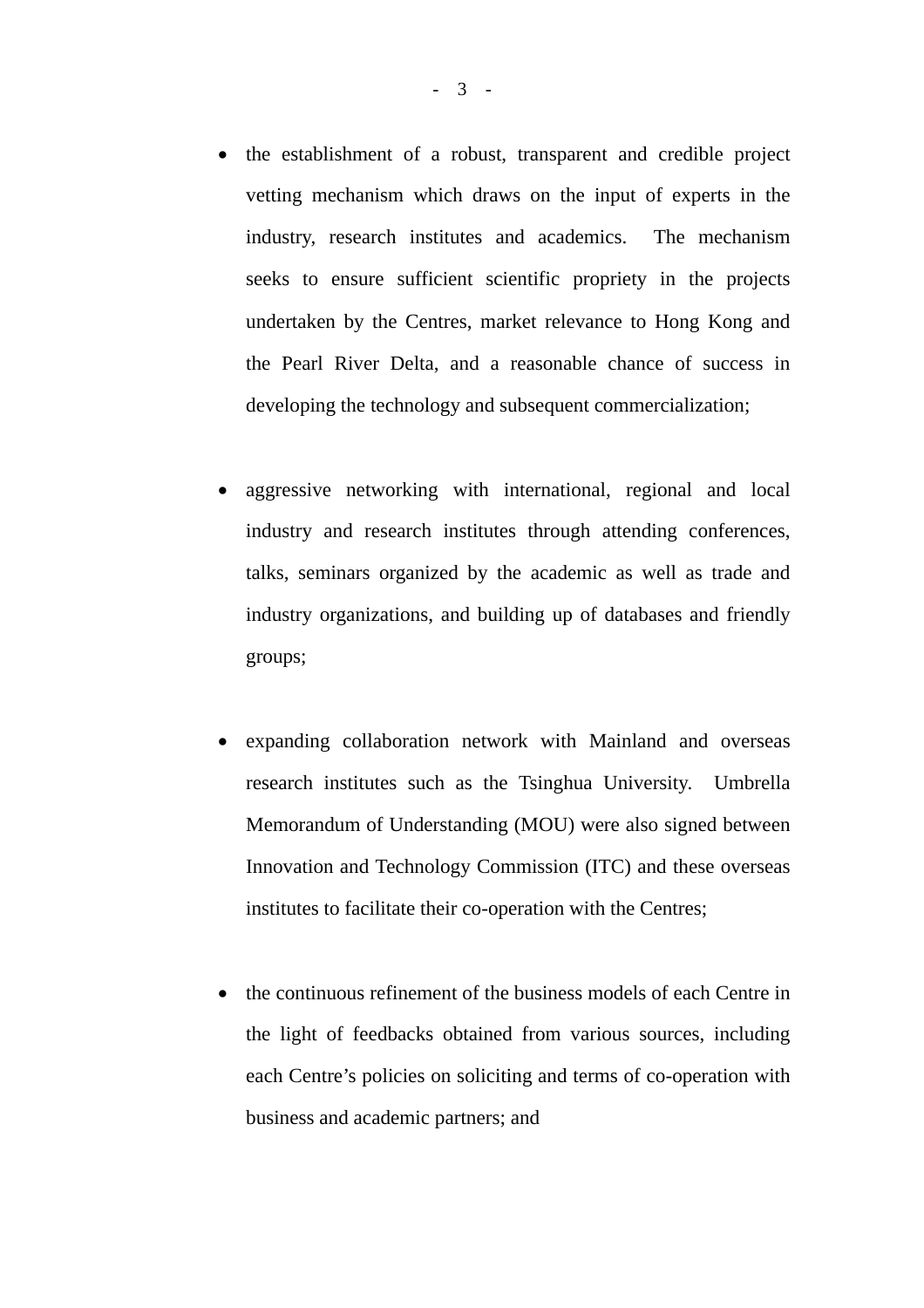- the public solicitation of research proposals have either been completed or in progress. After the Centres have gone through the vetting process, the projects would be submitted to ITC for approval.
- 5. The progress of each Centre is set out in the following paragraphs.

#### *Nanotechnology and Advanced Materials*

6. The R&D Centre for Nanotechnology and Advanced Materials is hosted by the Hong Kong University of Science and Technology (HKUST). Having consulted the relevant industries, the Centre focuses on five core technology areas, namely nanomaterials (functionalization and applications); nanotechnology enabled nano-optoelectronics; nano-structured/textured materials applications; advanced materials for interconnection, packaging and thermal management; and forming of advanced materials. \$61.4 million and \$209 million have respectively been earmarked for the operating cost of this Centre, and for supporting about 75 R&D projects, in the initial five years. A report by the Centre on its activities for the past six months is at **Annex I**.

#### *Textile and Clothing*

7. The R&D Centre for Textile and Clothing is hosted by the Hong Kong Polytechnic University (PolyU). Having consulted the textile and clothing industry, the Centre focuses on four core technology areas, namely new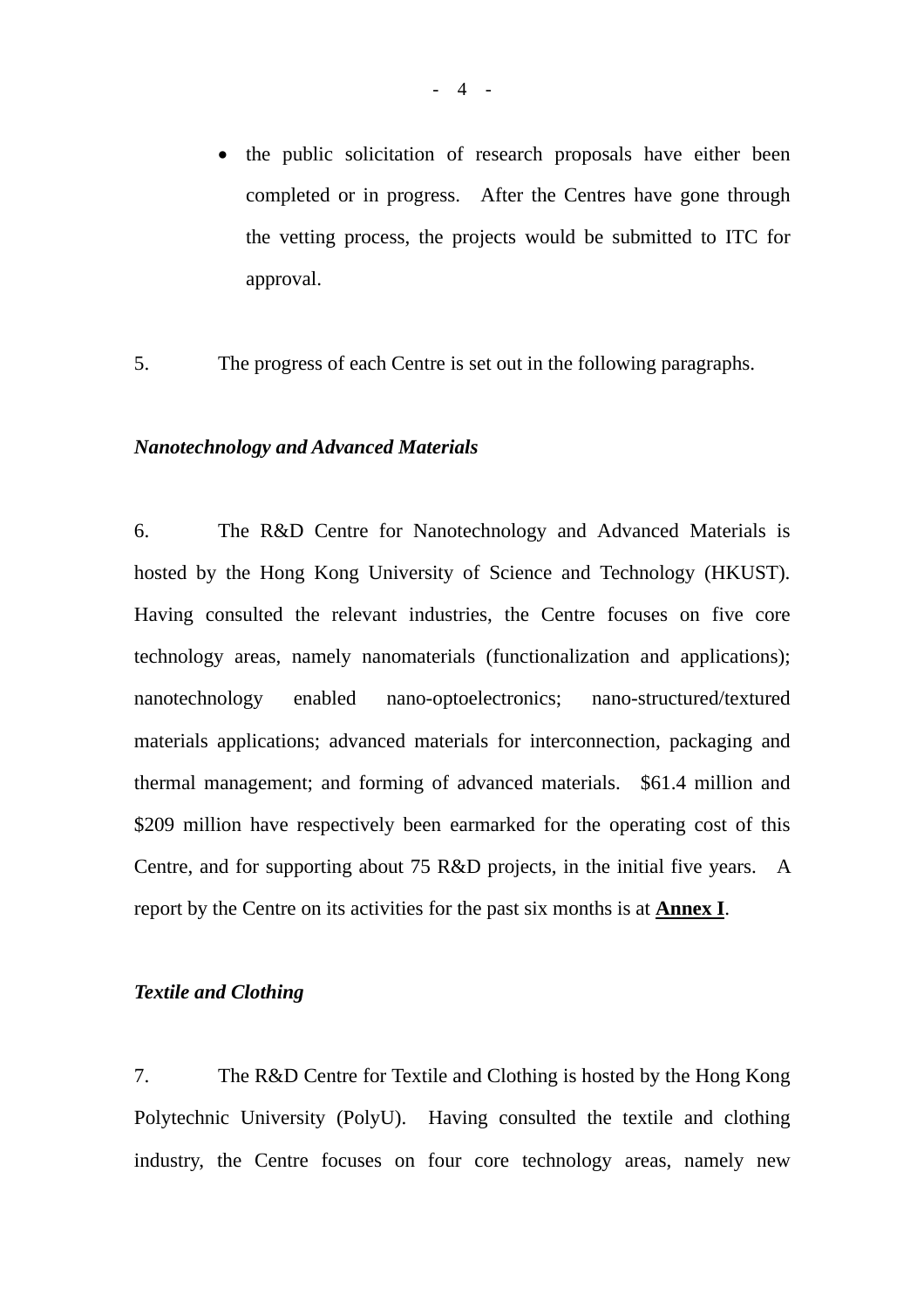materials and textile and apparel products; advanced production technologies; innovative design and evaluation technologies; and enhanced industrial systems and infrastructure. A total of \$60.3 million and \$215 million have respectively been earmarked for the operating costs of this Centre, and supporting about 100 R&D projects, in the initial five years. A report by the Centre on its activities in the past six months is at **Annex II**.

#### *Logistics and Supply Chain Management (LSCM) Enabling Technologies*

8. The R&D Centre for LSCM Enabling Technologies is jointly hosted by the University of Hong Kong (HKU), the Chinese University of Hong Kong (CUHK) and HKUST. Having consulted the relevant industries, the Centre focuses on three core technology areas, namely radio frequency identification (RFID) tag and reader technologies; networking and infrastructure technologies; and applications and decision support technologies. \$52.2 million and \$255 million have respectively been earmarked for the operating costs of this Centre and for supporting about 80 R&D projects, in the initial five years. A report by the Centre on its activities in the past six months is at **Annex III**.

#### *Automotive Parts and Accessory Systems*

9. The R&D Centre for Automotive Parts and Accessory Systems is hosted by the Hong Kong Productivity Council (HKPC). Having consulted the relevant industries and academic sector, the Centre focuses on four core technology areas, namely electronics and software; safety; hybrid electric drive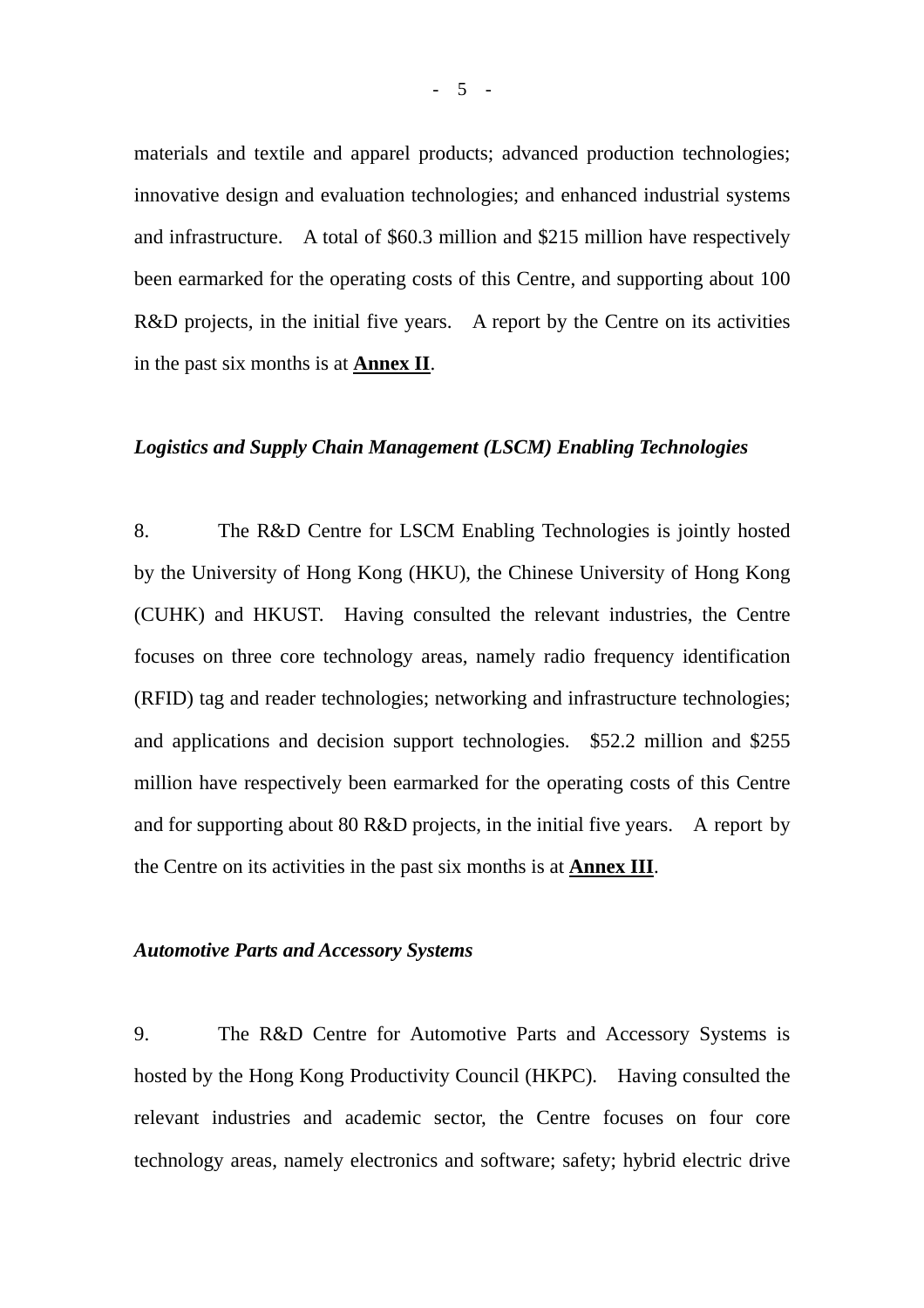and environment; and new materials and processes. \$100 million and \$250 million have respectively been earmarked for operating costs of this Centre and upgrading of Hong Kong's testing facilities in the local institutions to carry out testing of automotive parts/components and systems, as well as supporting about 78 R&D projects. A report by the Centre of its activities in the past six months is at **Annex IV**.

#### *Information and Communications Technologies (ICT)*

10. The R&D Centre for ICT is hosted by ASTRI. Based on the latest market analysis and consultation with stakeholders, the Centre focuses on four technology areas, namely communications technologies; consumer electronics; integrated circuit design and opto-electronics.

11. To support its new role of the R&D Centre for ICT, ASTRI has strengthened its existing organization structure mainly through the creation of a new market research team, expanding the technology transfer team and the R&D project management team. The Administration and ASTRI have critically studied the financial implications entailed by the organizational changes required to support the new role, and after streamlining of ASTRI's operations and more effective use of existing resources, ASTRI's operating expenses have been increased from \$93.3 million in 2005-06 to \$[1](#page-5-0)19.9 million in  $2006-07<sup>1</sup>$ . In addition, the ITF has earmarked \$1,400 million to support about 150 R&D projects (including seed projects) to be undertaken by the Centre. A report by

 $\overline{a}$ 

<span id="page-5-0"></span><sup>&</sup>lt;sup>1</sup> Approved by Legislative Council in 2006 as part of the 2006-07 Estimates.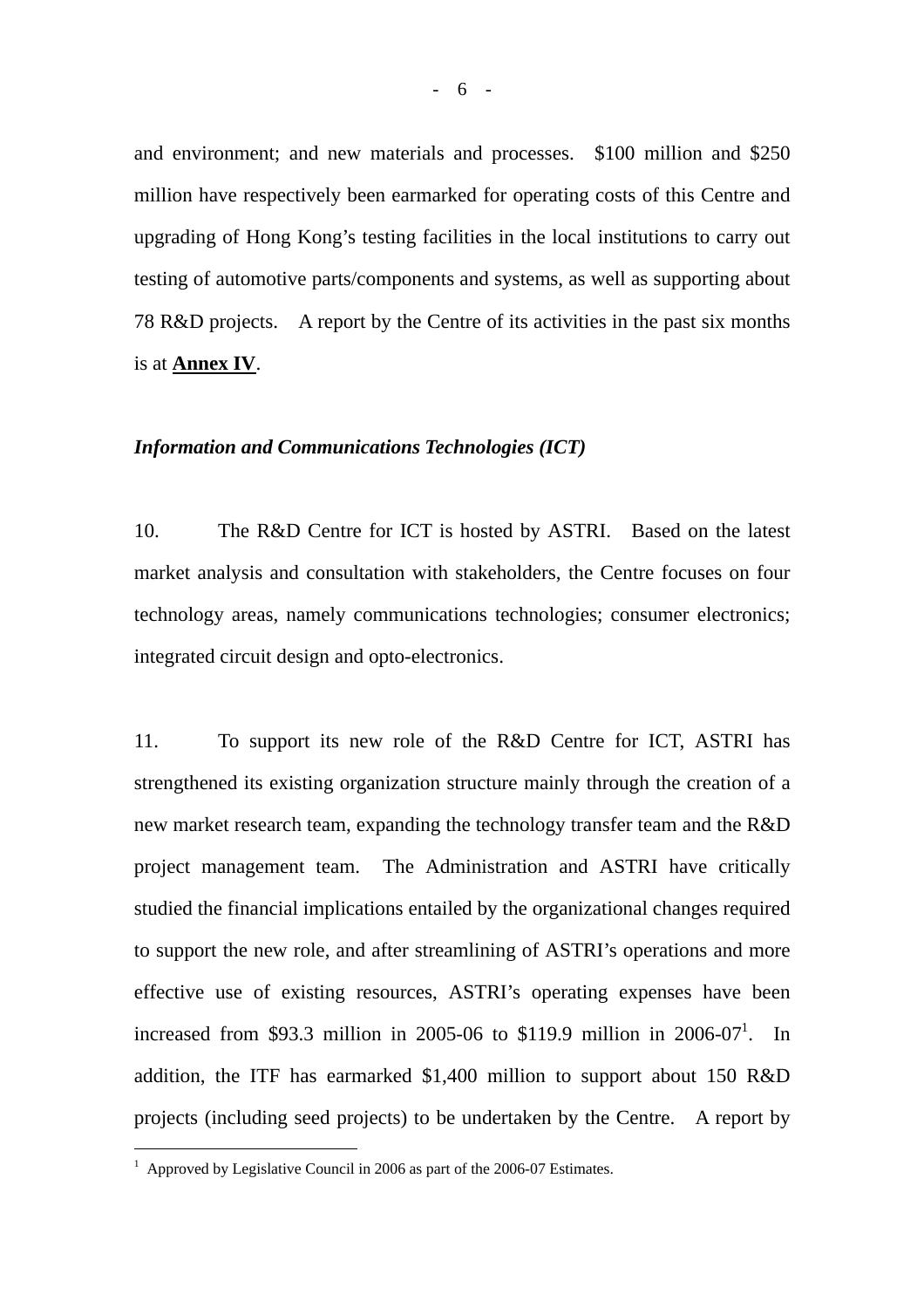the Centre on its activities in the past six months is at **Annex V**.

#### **Tier 2 – Focus Themes**

12. In 2004, the "Guangdong/Hong Kong Technology Cooperation Funding Scheme" was launched to encourage collaborative R&D by research institutions and industries in the Greater Pearl River Delta region. In 2004 and 2005, the governments of Guangdong and Hong Kong supported respectively a total of 66 and 126 projects (of which 23 and 32 respectively were funded by Hong Kong). The projects cover RFID; automotive parts and accessory systems; electronic and information technology; new materials and fine chemical processing; critical precision manufacturing technology/equipment; new energy and energy-saving technologies; information and communications technology; medical biotechnology and medical device; food safety and agricultural product processing; and environmental technology and green manufacturing. The total funding involved is around \$650 million (\$250 million from Hong Kong side).

13. For 2006/07, a total of 62 applications have been solicited in Hong Kong, with total funding applied amounting to \$275 million. These proposals relate to information and communications technology, biomedicine and health, precision manufacturing technologies and products, new materials and nanotechnology, new energy and resources conservation, and modern agriculture. The Innovation and Technology Commission is processing the applications.

14. Apart from the Hong Kong/Guangdong Technology Co-operation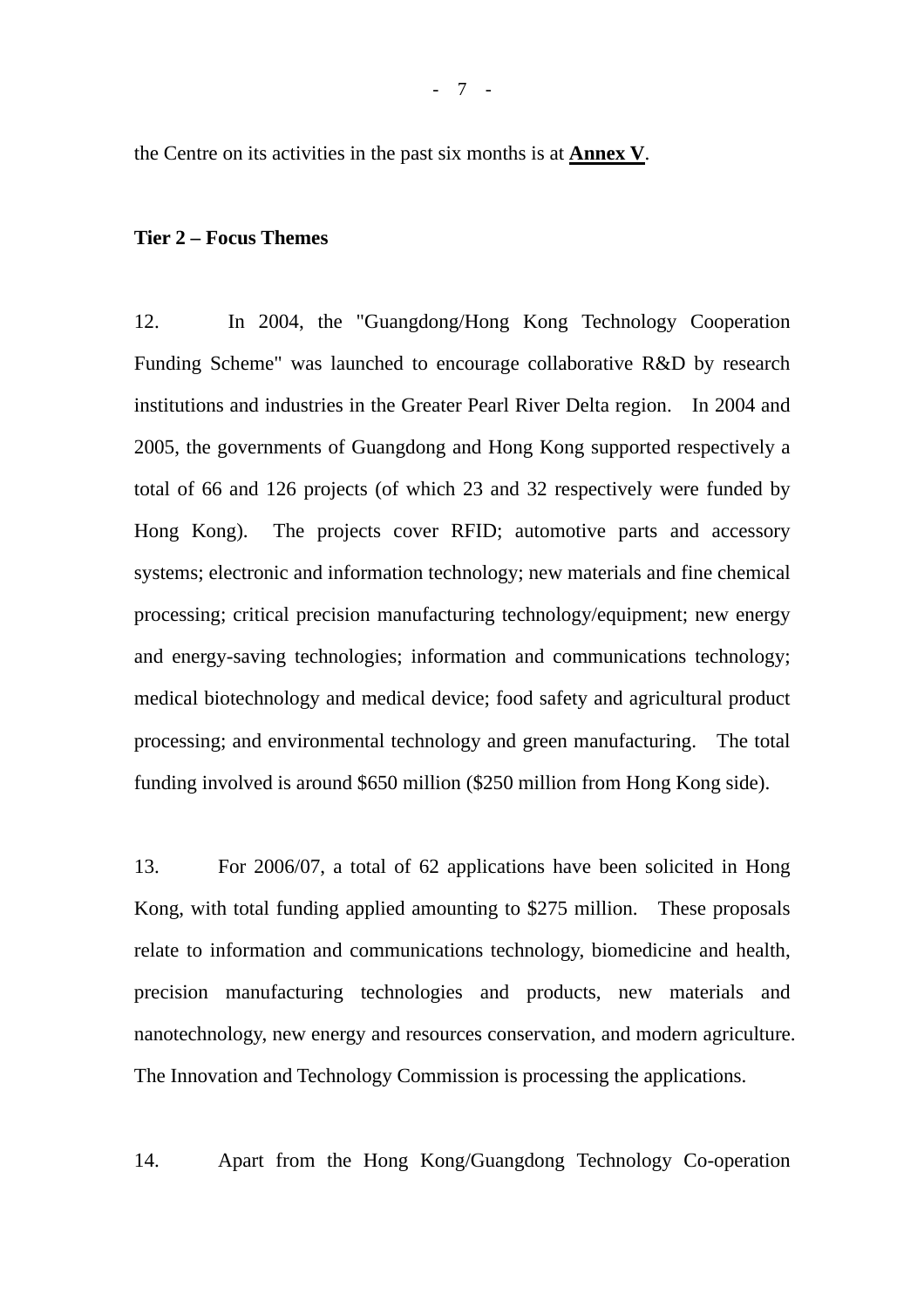Funding Scheme, two projects with specific focus themes are being undertaken.

15. The mechanical watch movement project seeks to develop associated design methodologies and precision manufacturing technologies in the fabrication of the mechanical watch movement. The project is conducted by CUHK in collaboration with a number of other local R&D support institutions. Apart from \$54 million funding from ITF, the local watch industry will contribute \$6 million cash sponsorship, and CUHK another \$4 million (in-kind contribution). The project commenced in January 2006, is progressing well, and is scheduled for completion in 2008.

16. The Digital Entertainment Incubation-cum-Training Centre, managed under the Hong Kong Cyberport Management Co. Ltd, aims to incubate up to a total of 45 companies in digital entertainment and digital multimedia industries, with initial focus on game development, and to provide technical and business-related training for digital entertainment professionals in the industry. The project commenced in October 2005 and is scheduled for completion by January 2009. Total funding required is \$30.77 million. So far, 30 incubatee companies have been recruited. The majority of them have already settled in and started work on the establishment of the teams and the development of their products and services.

#### **Tier 3 – Innovative Projects**

17. Tier 3 projects are those that are more innovative in nature while also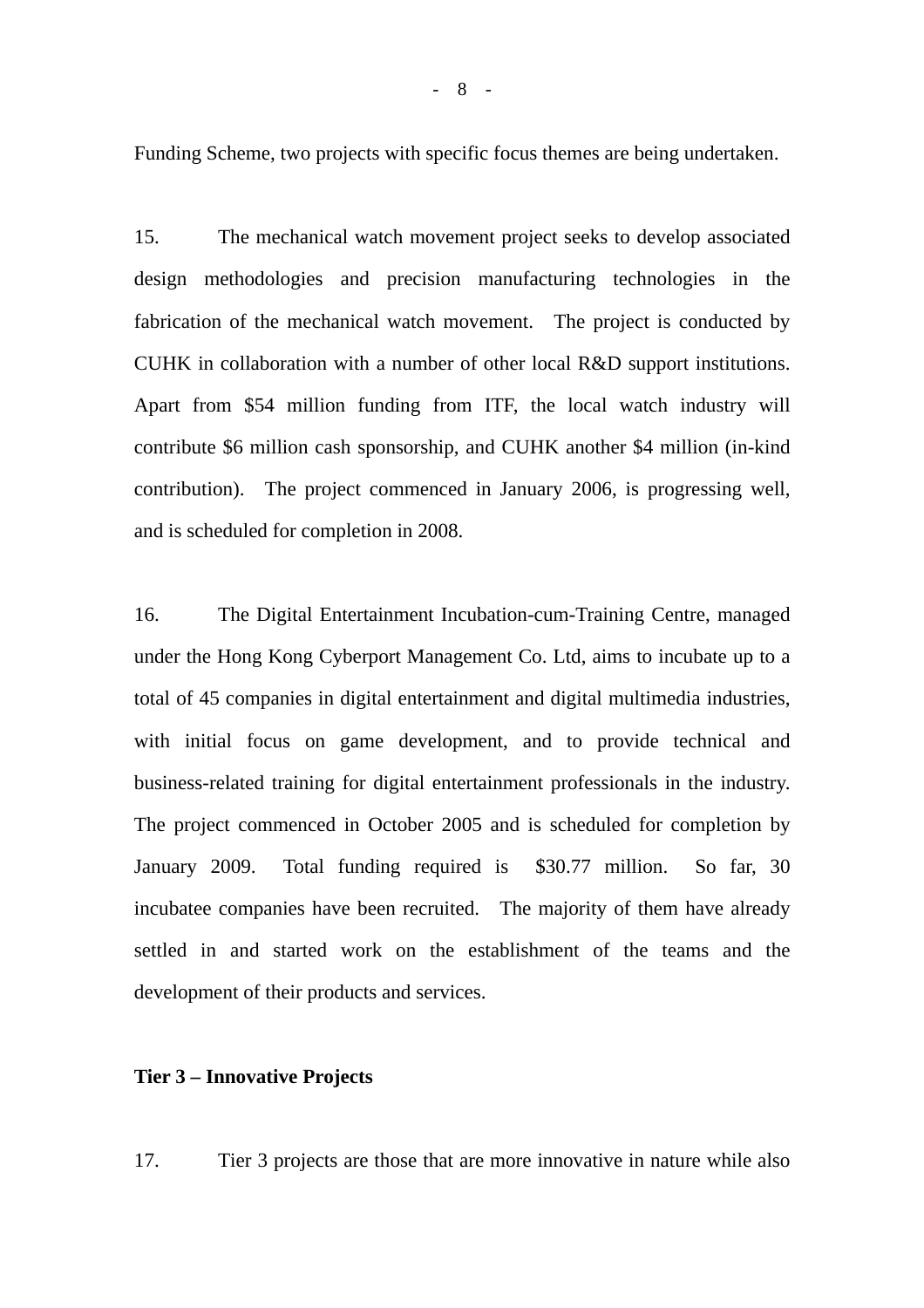exhibiting application potentials. We encourage projects which not only give considerations to developing new technology, but also those which follow up from or leverage on the results of completed basic research projects. Public solicitation of proposals under Tier 3 projects was launched in December 2005 to March 2006. A total of 127 applications were received. After vetting, 45 applications involving total funding support of \$40 million were approved. A list of the titles of these projects is at **Annex VI**. They are currently at various stages of implementation.

Innovation and Technology Commission November 2006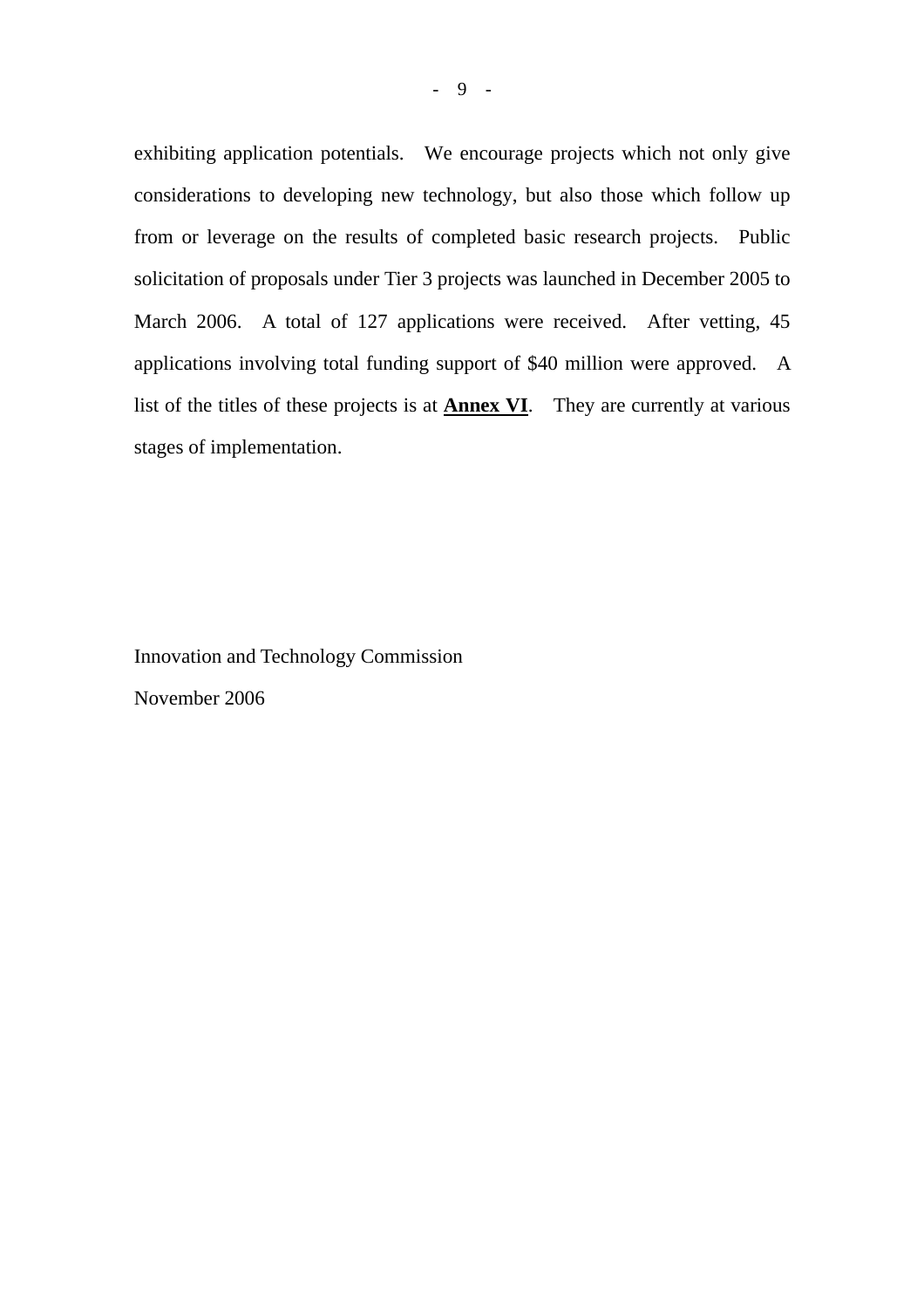## **Annex I**

#### **Report of the R&D Centre on Nanotechnology and Advanced Materials for the period April to October 2006**

#### **Activities over the past six months**

Centre Operation and General Administration

 Over the past few months, the Centre has been actively engaged in formulating a detailed plan of the Centre's operation and R&D programme for 2006/2007. Major activities included setting the company's institutional arrangements, recruitment of staff, drawing up office procedures and corporate governance, as well as promotional activities with a view to building up connections and networking.

2. Key staff including the Chief Executive Officer (CEO), two Chief Technology Officers (CTO) for nanotechnology and advanced materials and three Managers for project coordination, technical support and business development have already been appointed and are on board.

Promotion and Networking

3. The Centre has also participated in and co-organised various promotional activities in Hong Kong and overseas including international conferences, roadshows, setting up the corporate website (www.nami.org.hk) to introduce its work, research outputs and deliverables, establish networks and seek possible collaborations. For instance, the Centre co-organised a large scale conference, the 2006 International Conference on Nanotechnology and Advanced Materials, concurrently held with the Nanotechnology Commercialisation Forum 2006 and the third Asia Nano Summit, in the Hong Kong Convention and Exhibition Centre from 1 to 3 November 2006. The Nanotechnology Commercialisation Forum 2006 aimed to create business connections between the industry and the financiers. Industrialists and experts from various disciplines were invited to share their experience in commercialising R&D into successful products and businesses. These activities have generated positive responses from the industry and research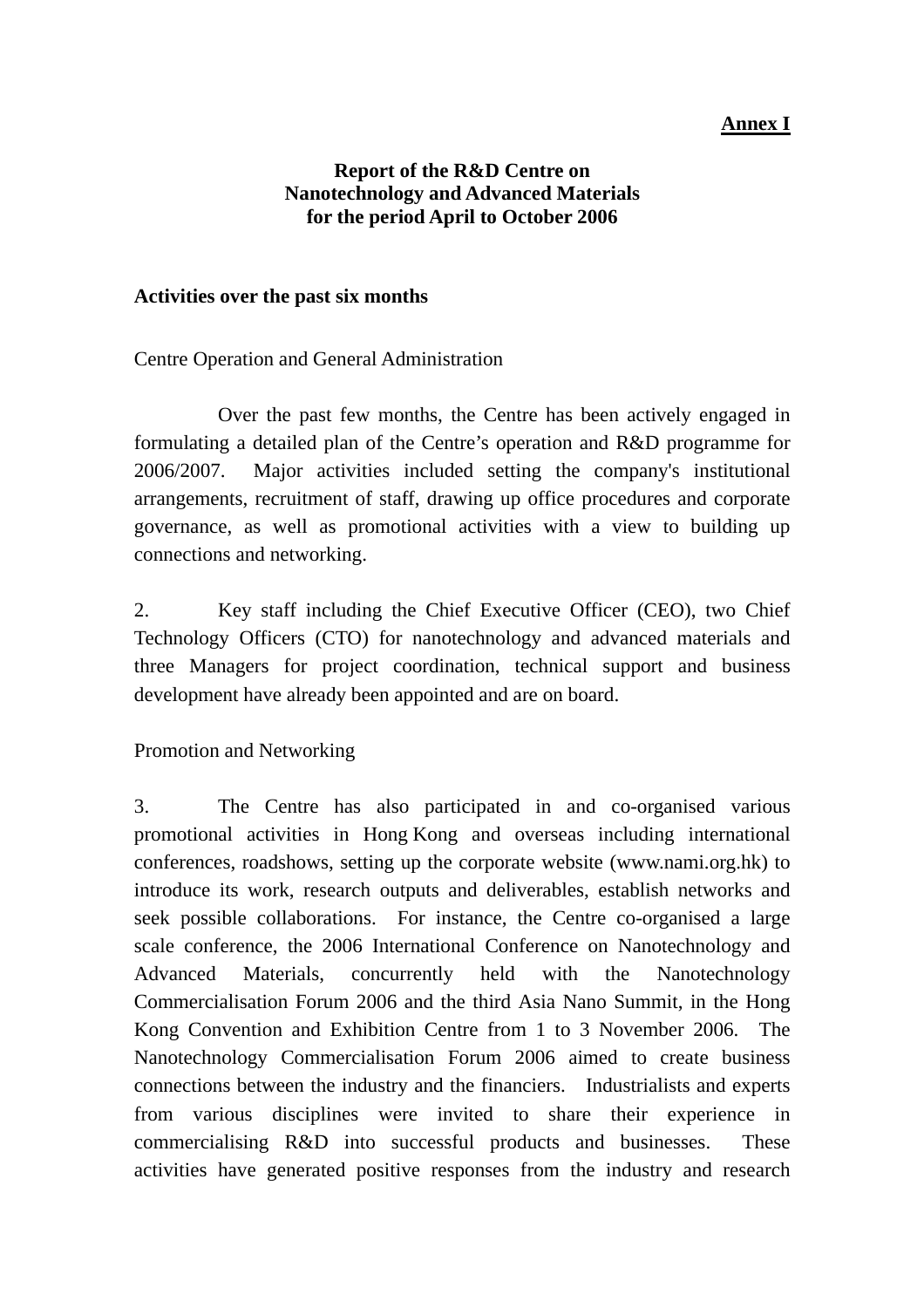institutes. The Centre has received enquiries on possible collaboration and membership applications.

## R&D Programme

4. The Centre has drawn up the technology and execution plan for its first year of R&D programme. Project solicitation plan, vetting criteria and procedure, monitoring and working schedule were prepared. In 2006/2007, the Centre plans to undertake about 21 ITF-funded R&D projects under the five main technology areas. The Centre will conduct two rounds of solicitations, one in September 2006 and another in early 2007.

5. With a view to arousing public interest, a Symposium for R&D Project Solicitation was held on 16 August 2006 to introduce the Centre's vision, research focus areas, IP policy and arrangement, application and vetting procedures of R&D proposals. The symposium was well attended by representatives from the industry, universities and research institutes.

6. In addition, the Centre has made many visits and presentations at trade associations and individual companies to introduce nanotechnology and advanced materials that might be of interest to various industrial sectors of Hong Kong. The response has been very positive, as was evidenced by the large number of visits by industrialists and investors to NAMI for detailed discussions. A number of such discussions have led to product concepts and prototypes that were of commercial potential.

7. The first round of invitation for project proposals started on 18 September 2006 and ended on 16 October 2006. The response from the industry was encouraging as the Centre received 13 industry-led project proposals involving total project costs of about \$40 million. It is expected that the Centre will complete the vetting procedure and make recommendations to the Technology Committee in mid to late December 2006. With the endorsement of the Technology Committee, the proposals will be submitted to the Innovation and Technology Commission (ITC) for approval.

8. The Centre also participated in monitoring the progress of four nanotechnology-related projects ITC funded before the establishment of the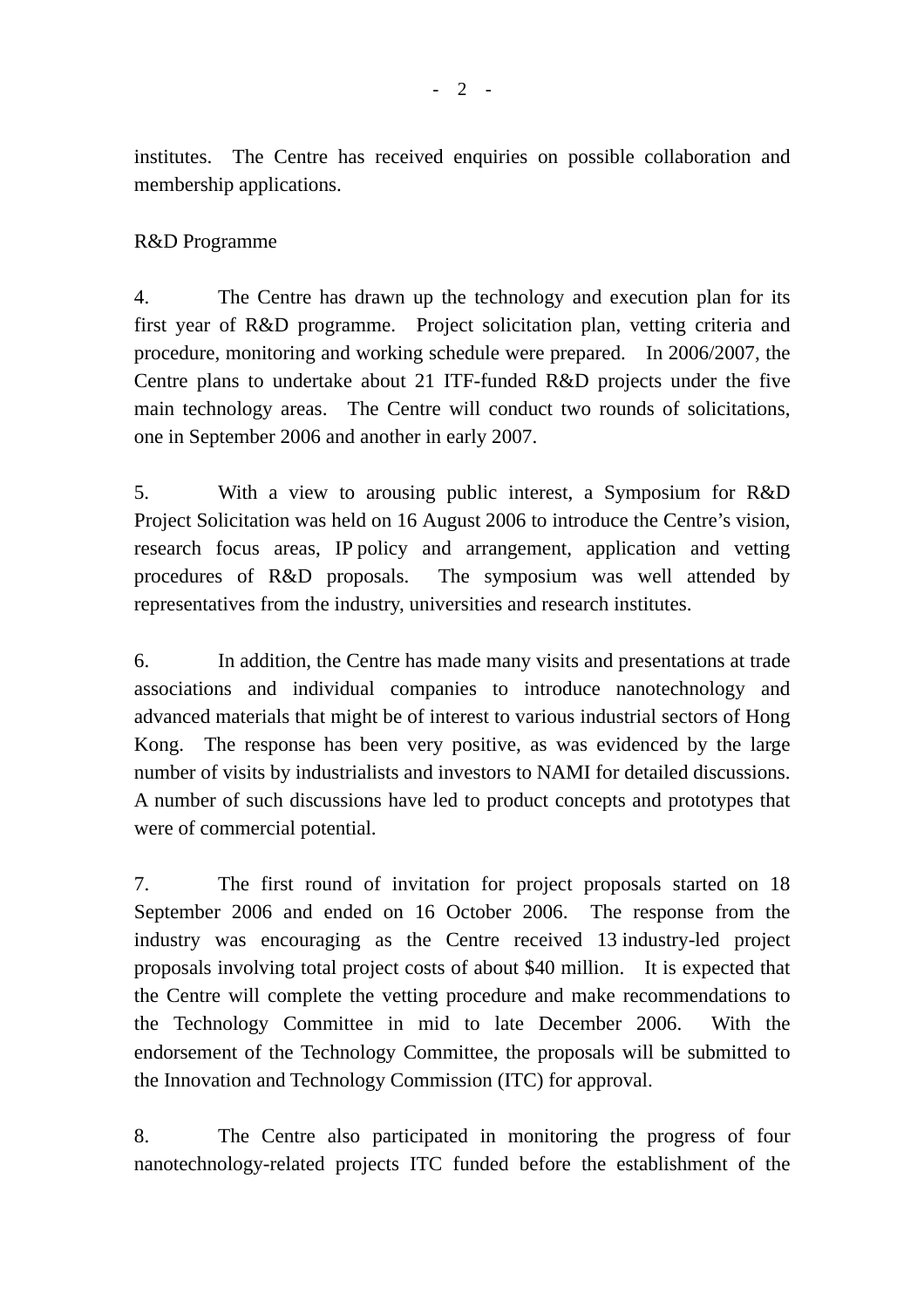Centre. With funding support of some \$73 million, three projects are on the development of organic light-emitting diodes (OLED) materials and devices for display and backlight applications, while the other is operating under the ambit of the then Institute of Nanomaterials and Nanotechnology in the Hong Kong University of Science and Technology to conduct three research programmes on energy storage, nano-electronics and nano-materials manufacturing.

## **Future activities**

9. The Centre will continue to undertake promotional and R&D activities. This will include the actual implementation of approved R&D projects as well as conducting the second round of solicitation for proposals. The Centre will also seek active industry collaboration on establishing a demonstration production line for high performance display.

10. A list of corporate activities undertaken/planned by the Centre in 2006/2007 is at Appendix.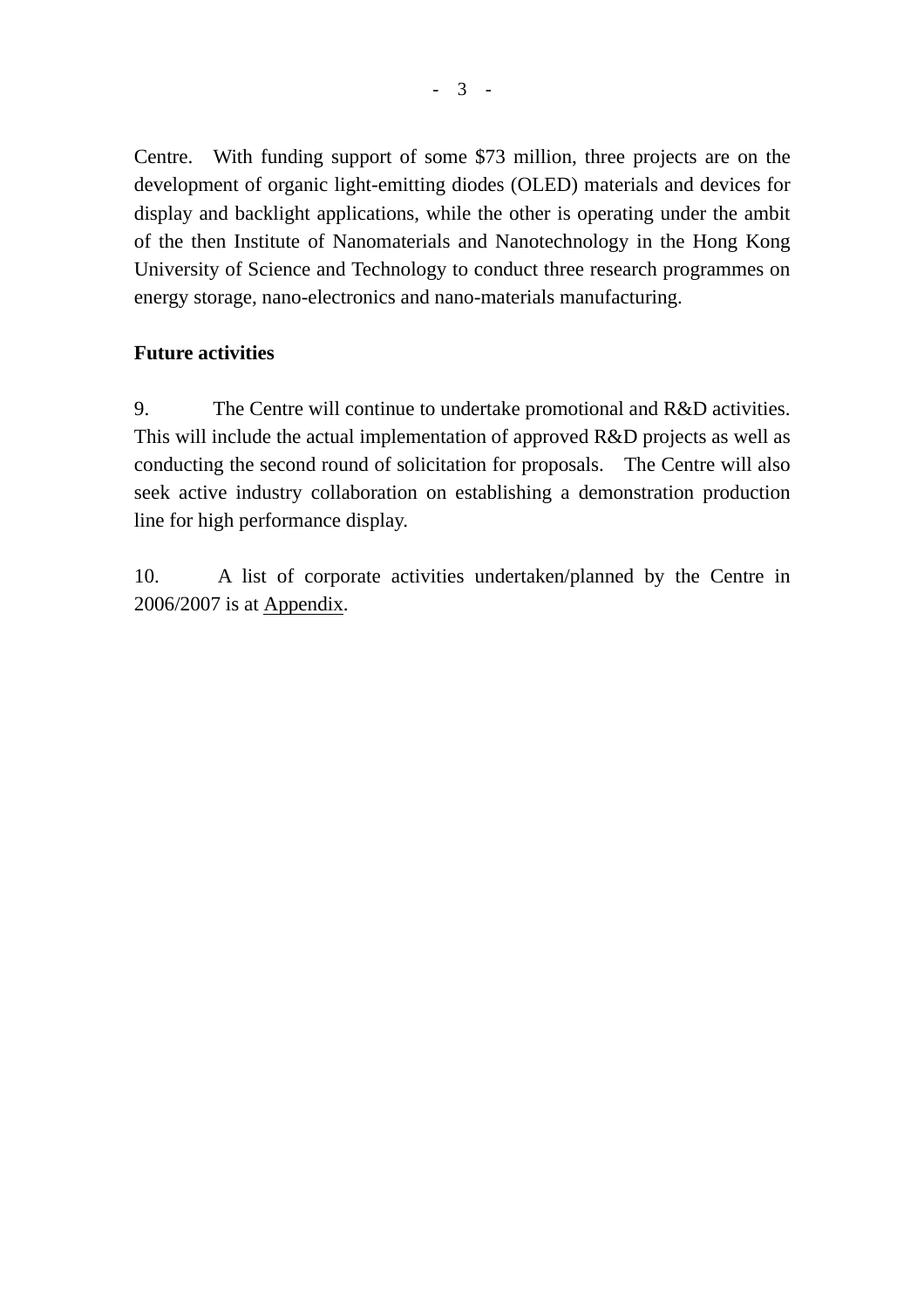## **R&D Centre on Nanotechnology and Advanced Materials List of corporate activities undertaken/planned by the Centre in 2006/2007**

| <b>Date</b>              | <b>Events/Activities</b>                                                                                                                                                                                   |
|--------------------------|------------------------------------------------------------------------------------------------------------------------------------------------------------------------------------------------------------|
| $20$ Apr<br>2006         | Launching Ceremony of Hong Kong R&D Centers organized by<br><b>ITC</b>                                                                                                                                     |
| 18 May                   | Lunch talk for Federation of Hong Kong Industries to introduce<br>Nano and Advanced Materials Institute Limited                                                                                            |
| 29-30 May<br>& 8-9 Jun   | Participation in the PRD Roadshow organized by ITC regarding<br>Guangdong-Hong Kong Technology Innovation Research and<br><b>Development Centers</b>                                                       |
| $5-9$ Jun                | Providing brochures in the 3rd PAN - PRD Regional Economic<br>& Trade Cooperation Fair, Yunan Province, China                                                                                              |
| 17-19 Jun                | Participation in the Fujian Fair, China                                                                                                                                                                    |
| 19-21 Jun                | Participation in the International Symposium on Nanotechnology<br>in Environmental Protection and Pollution (ISNEPP 2006) as<br>speaker and exhibitor                                                      |
| 23 Jun                   | HKGCC Talk to Innovation and Technology Committee                                                                                                                                                          |
| 26-30 Jun                | Joined the Venture Forum 2006 cum San Jose Mission 2006 led<br>by ITC together with other R&D Centres                                                                                                      |
| $16$ Aug                 | Organised the Symposium for R&D Project Solicitation                                                                                                                                                       |
| 12-17 Oct                | Participation in the China Hi-Tech Fair 2006, Shenzhen, China as<br>exhibitor                                                                                                                              |
| 24 Oct                   | Meeting with Chief Executive of HKSAR together with other<br><b>R&amp;D</b> Centres                                                                                                                        |
| $1-3$ Nov                | Co-organiser of the 2006 International Conference on<br>Nanotechnology and Advanced Materials, concurrently held with<br>the Nanotechnology Commercialisation Forum 2006 and the<br>third Asia Nano Summit |
| $29$ Nov - 1<br>Dec 2006 | Participation in the Innovation $\&$ Design Expo 2006 as exhibitor                                                                                                                                         |
| 2006/2007                | To publish and maintain NAMI industrial consortium website,                                                                                                                                                |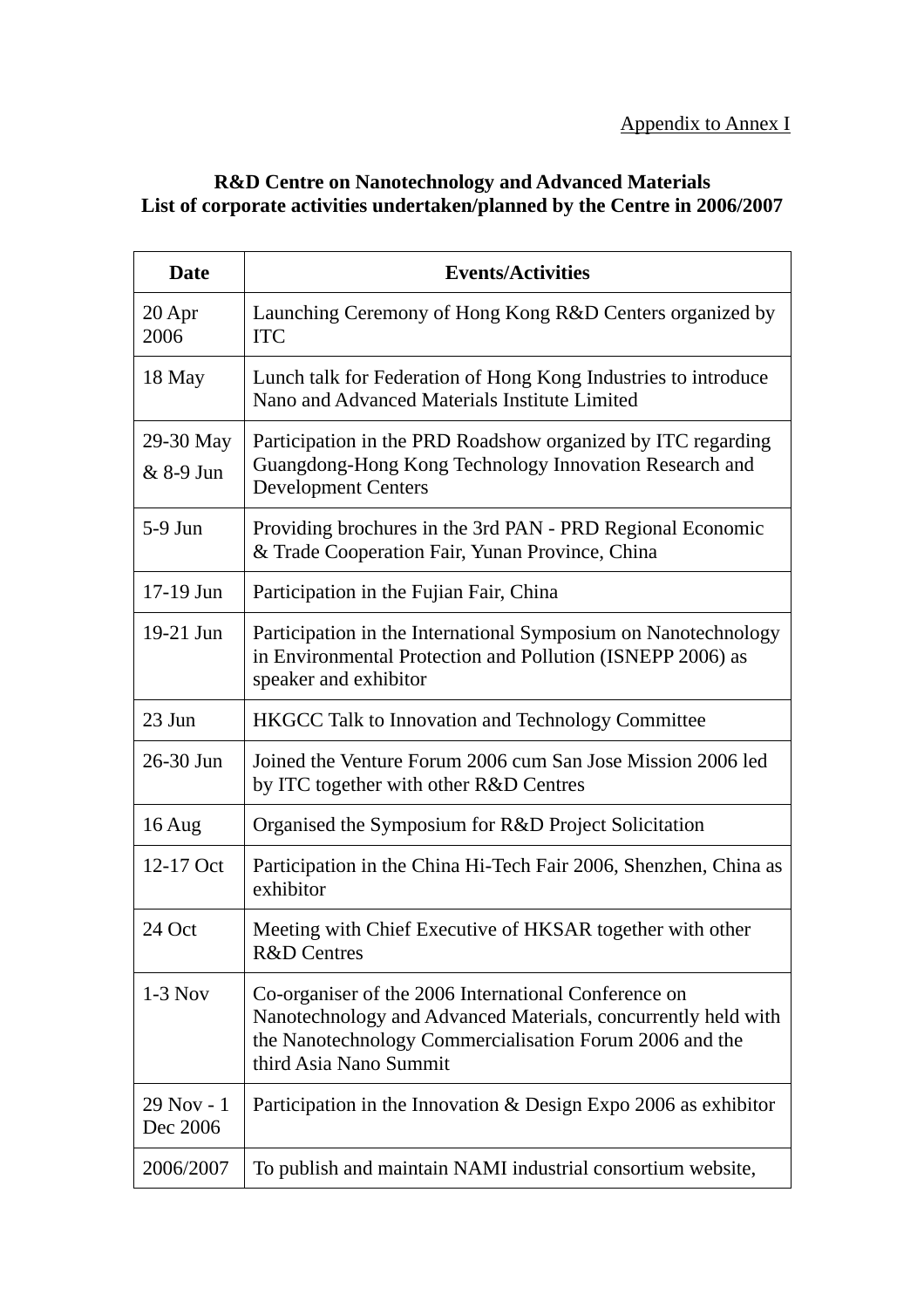|           | newsletters, etc.                                                                                                                                                                                             |
|-----------|---------------------------------------------------------------------------------------------------------------------------------------------------------------------------------------------------------------|
| 2006/2007 | To expand the NAMI website to include a database of technical<br>updates, business opportunities, education and promotional<br>materials like presentation slides, e-version of brochures and<br>posters etc. |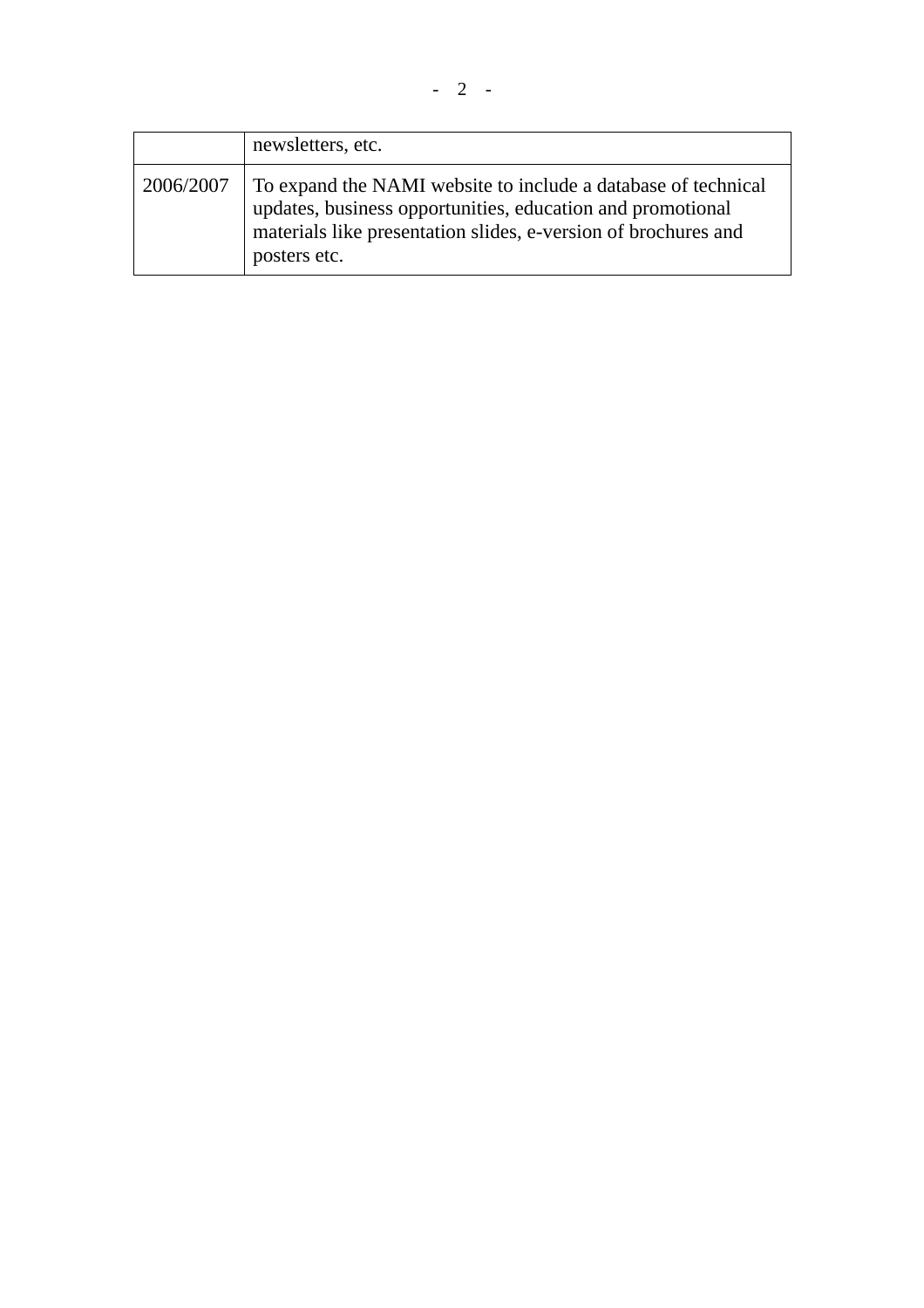## **Annex II**

#### **Report of the R&D Centre on Textiles and Clothing for the period April to October 2006**

#### **Activities over the past six months**

Centre Operation and General Administration

 Over the past six months, the Centre has, inter alia, been busy in setting up the office and establishing its corporate policies and guidelines as well as developing its R&D project vetting mechanism and procedures.

2. As at November 2006, the Centre has a staff establishment of 11 personnel comprising a Chief Executive Officer (CEO), a Research and Development (R&D) Director, an Administration Manager, a Marketing Manager and other supporting staff.

Promotion and networking

3. The Centre launched its website (www.hkrita.com) on 1 August 2006 and issued its first E-newsletter on 30 September 2006.

4. The Centre has been establishing effective connections with industry, universities, research institutes and industry support organizations. A membership scheme has been launched with three types of membership: corporate, institution and affiliate member. The scheme aims to offer a base for companies and research institutions to network and for the Centre to provide an information and research hub for those companies.

5. A series of publicity and marketing programmes in Hong Kong, the Mainland and overseas have been launched. A summary of these activities is at Appendix.

#### R&D Programme

6. In 2006/07, the Centre plans to undertake about 15 R&D projects funded by the Innovation and Technology Fund (ITF) under the four main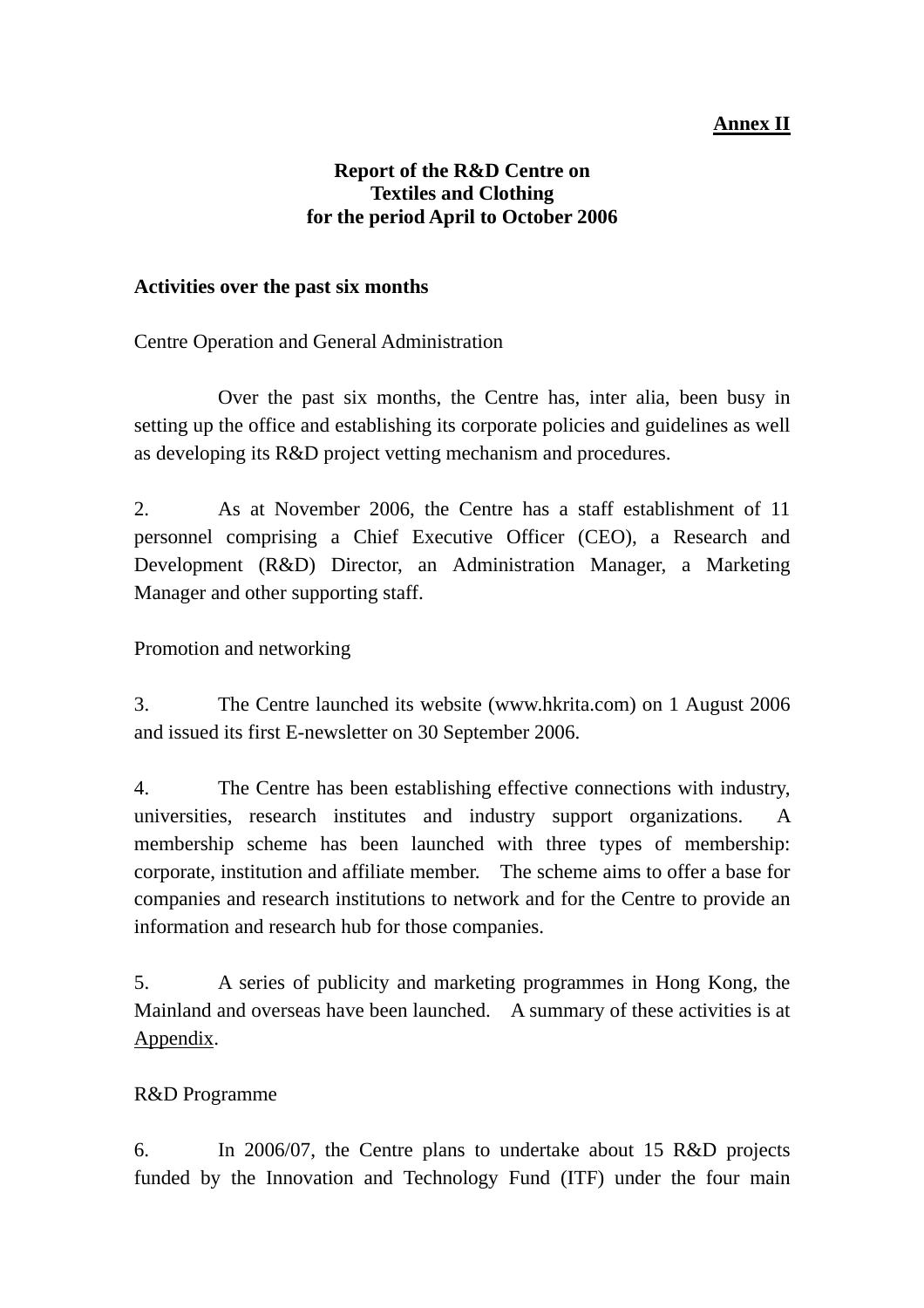technology areas.

7. The first tranche call for R&D projects was issued on 1 August 2006. The response from the industry was encouraging. A total of 19 applications have been received.

#### **Future activities**

8. The Centre will consider the 19 applications for funding received during the first round of invitation. After completing the vetting procedures, the Centre will submit the applications to the Innovation and Technology Commission (ITC) for approval. Project agreements with successful applicants will then be signed.

9. The Centre will conduct the second round of project solicitation in Q1 of 2007.

10. The Centre will continue to act as a focal point to enhance technological innovation for the development of highly competitive industrial clusters in Hong Kong and the Pearl River Delta region. These will cover:

- core industries: textile, clothing, leather and footwear;
- supporting industries: chemical engineering, machinery, electronics, marketing, trading, financing, legal, and logistics; and
- potential new industrial sectors: wearable (textile) electronics, biomedical (textile) products and devices.

11. Relevant seminars, workshops and marketing programmes will be organized to promote the Centre's services and R&D capabilities as well as to facilitate its membership drive. Such planned publicity events and other programmes from November 2006 to March 2007 are highlighted at Appendix.

12. The Centre will develop a Chinese version of the website with a target launching date in end December 2006.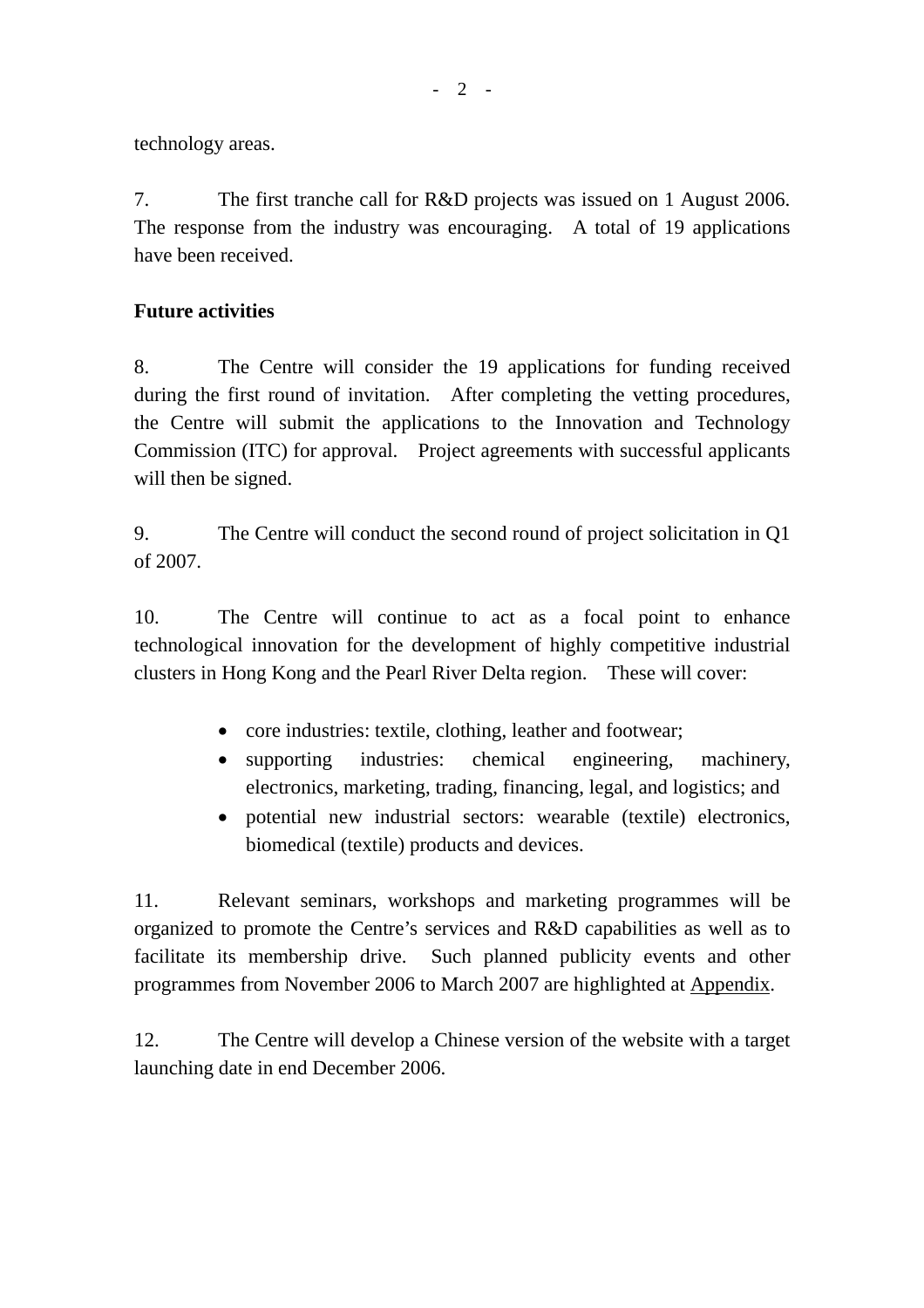## **R&D Centre on Textiles and Clothing Publicity Events and Other Programmes from April 2006 - March 2007**

| <b>Date</b>                 | <b>Events</b>                                                                                               |
|-----------------------------|-------------------------------------------------------------------------------------------------------------|
| 7 April                     | The 8th China Venture Capital Forum in Shenzhen                                                             |
| 20 April                    | Launching Ceremony of the R&D Centres                                                                       |
| 3 May                       | World of Trims Exhibition organized by Apparelkey                                                           |
| 29 - 30 May<br>$8 - 9$ June | Road-shows organized by the ITC in Guangzhou and<br>Foshan; Shenzhen and Dongguan                           |
| $6-10$ June                 | 2006 Pan PRD Trade Fair - HK Pavilion organized by<br><b>HKTDC</b> in Yunnan                                |
| 22 June                     | FHKI Member Casual Lunch Gathering                                                                          |
| 19-23 June                  | <b>IFFTI Annual Conference in North Carolina State</b><br>University, Raleigh, US                           |
| 23 June                     | <b>HKGCC Industry and Technology Committee Meeting</b>                                                      |
| 23 June                     | <b>HKTDC's Garment Advisory Committee Meeting</b>                                                           |
| 28-29 June                  | The Venture Forum in Hilton San Jose & Convention Centre,<br><b>Silicon Valley</b>                          |
| $11-14$ July                | Fashion Week Spring/Summer 2007                                                                             |
| 18 July                     | Forum of applications of advanced technology on textiles<br>and apparel in Shenzhen Virtual University Park |
| 4 August                    | Luncheon meeting with Textile Council                                                                       |
| $4 - 6$ October             | <b>Interstoff Asia Autumn</b>                                                                               |
| $12 - 17$ October           | China Hi-Tech Fair in Shenzhen                                                                              |
| $16 - 18$ October           | The Sixth International Thermal Manikin & Modelling<br>Meeting                                              |
| $10 - 13$<br>November       | Innovation Festival 06: Exhibition at Hong Kong Science<br>Museum                                           |
| 29 November –<br>1 December | <b>Innovation and Design Expo</b>                                                                           |
| 15-18 January<br>2007       | Hong Kong Fashion Week for Fall/Winter                                                                      |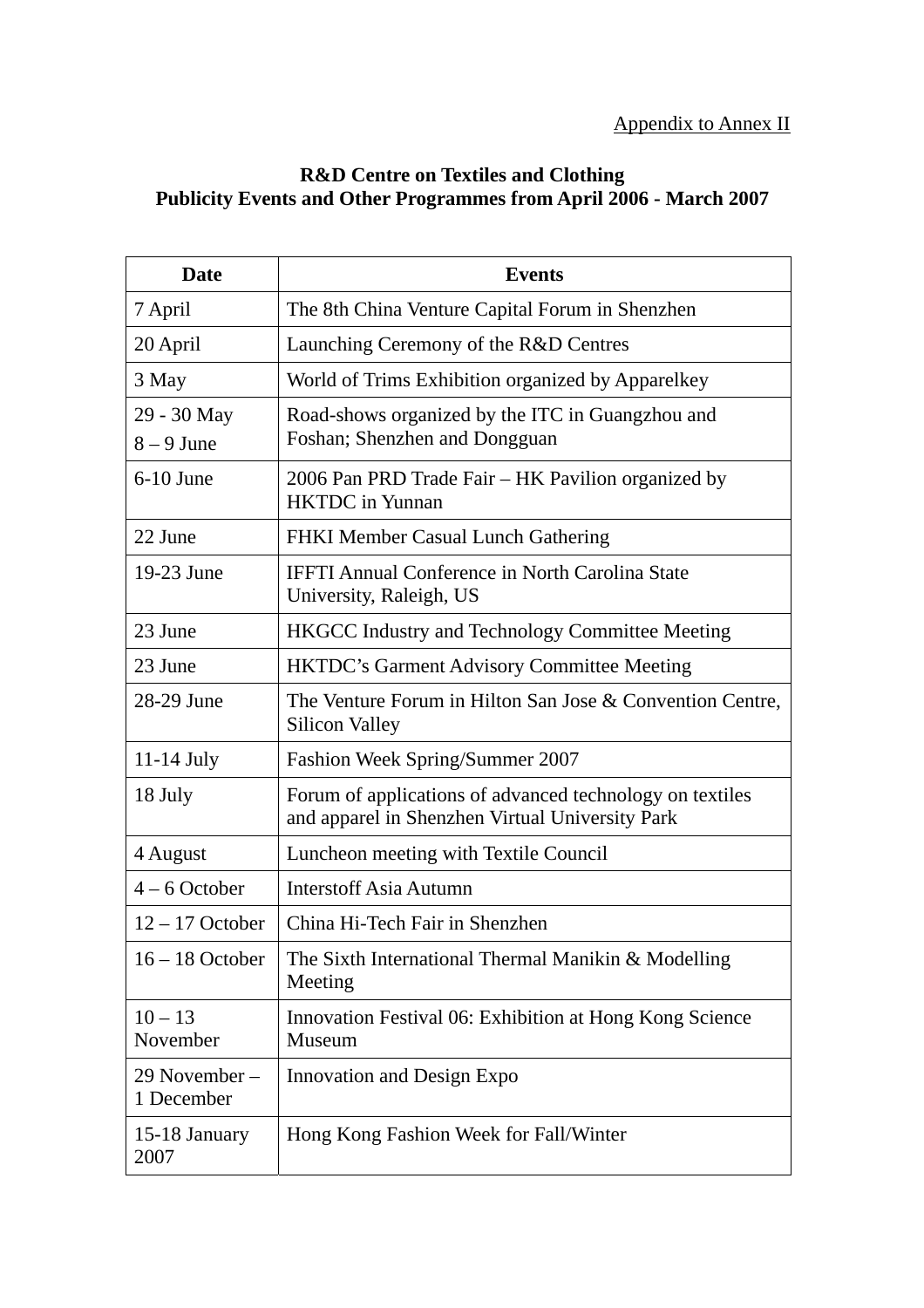| Feb/March | Technology Week for Textiles and Clothing industry |
|-----------|----------------------------------------------------|
| 2007      | HKRITA)                                            |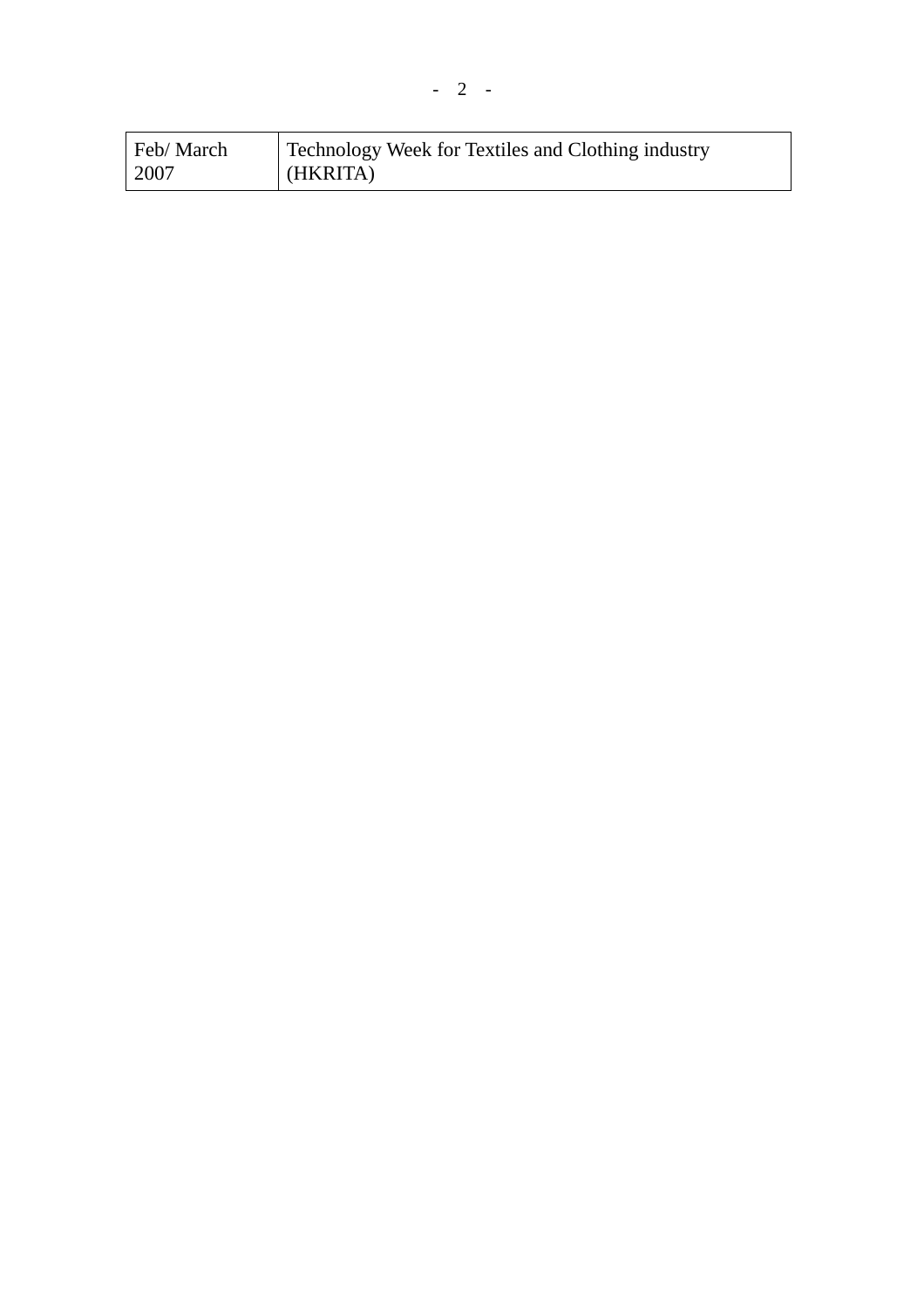## **Annex III**

#### **Report of the R&D Centre on Logistics and Supply Chain Management Enabling Technologies for the period April to October 2006**

#### **Activities over the past six months**

Centre Operation and General Administration

 Over the past few months, the Centre has been actively engaged in formulating a plan of the Centre's operation and R&D programme for the first year in 2006/07. This included institutional set up such as company establishment, recruitment of centre staff, drawing up of office procedures and corporate governance, as well as promotional activities with a view to building up connections and networking.

2. Key centre staff including the Chief Executive Officer, two Advisors, an R&D Director and three Managers have already been appointed and are on board. Two R&D Directors will report duty in late 2006 and early 2007 respectively.

Promotion and Networking

3. The Centre participated in different events with related associations and affiliates in order to build up the network with industry players, technology providers and institutions.

4. Apart from introducing its establishment, such activities were also essential for the Centre to understand the industry requirements and needs. Staff of the Centre participated as a working member in various industry and government committees, such as the e-Business Development (Logistics) for the Digital 21 Strategy Review by OGCIO, the Expert Group on Cooperation in Informatisation and Radio Frequency Identification (RFID) Hong Kong Working Group (RFID-HKWG); and the Advisory Committee on the Promotion of Innovation and Technology through the Hong Kong Platform.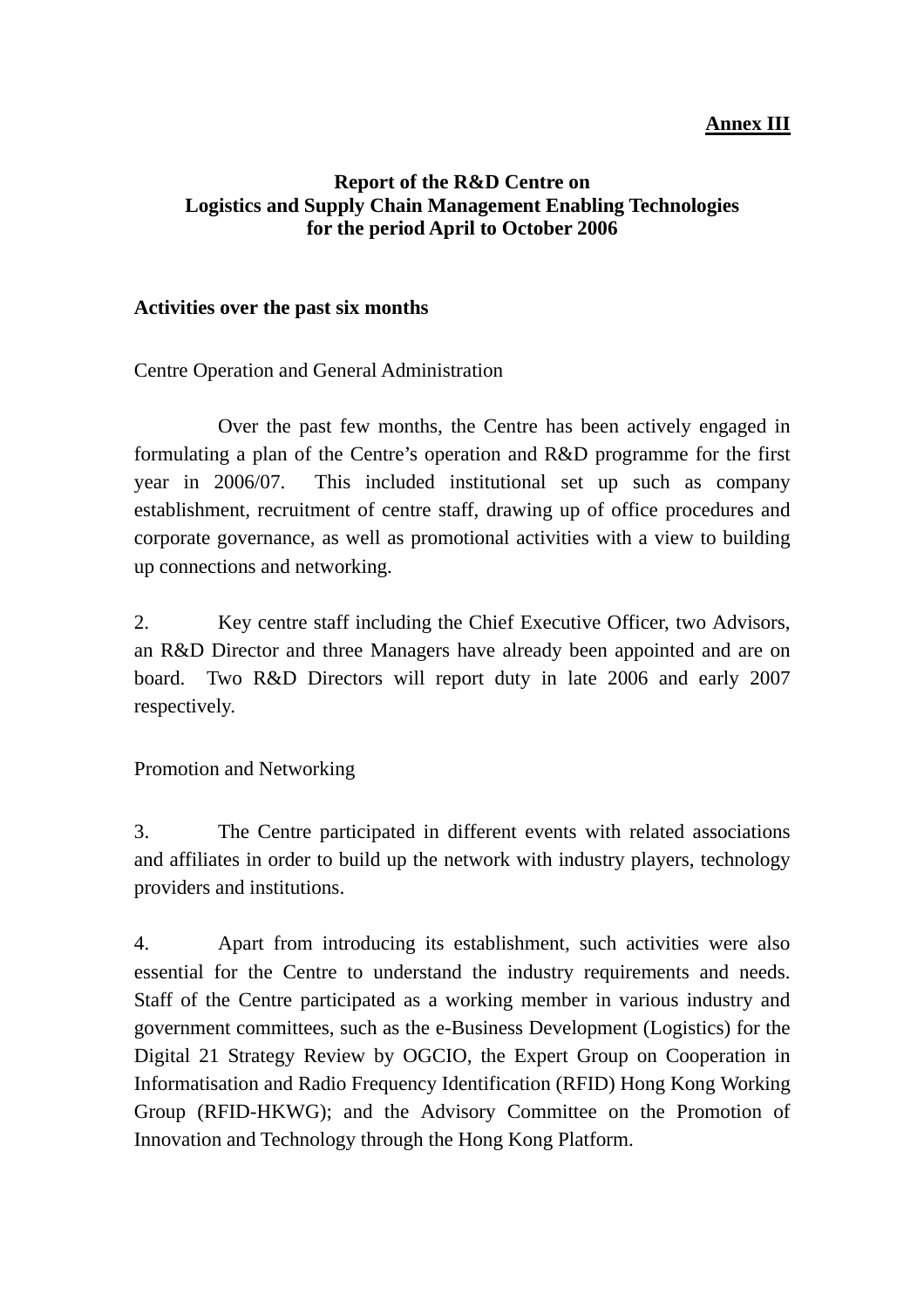5. With a view to enhancing international communication and co-operation and promoting RFID innovation, the Centre, as part of the Hong Kong delegation, attended the China International RFID Technology Development Conference and Exposition held on 26 to 28 October 2006.

6, Highlights of other publicity and networking activities undertaken by the Centre are listed in the Appendix.

7. The enhanced version of the Centre website (www.lscm.hk) was launched in May 2006.

## R&D Programme

8. The Centre has drawn up a technology plan for its first year of R&D programme in 2006/07. Project solicitation plan, vetting criteria and procedure, monitoring and working schedule have also been prepared. In 2006/07, the Centre plans to undertake 14 ITF-funded R&D projects under the three core technology areas.

9. The Centre has launched the first round of project solicitation on 29 September 2006 with a submission deadline on 15 November 2006. Several briefings and Q&A sessions for the academia and general public were hosted in early October 2006.

10. The Centre has set up expert groups to gauge the view of the industry closely. Experts from the industry and research institutions give advice to the Centre on the scope and implementation approaches of R&D project proposals, and provide comments on R&D project proposals for the Centre's consideration.

11. The Centre has continued to monitor the progress of the six foundation projects on RFID technologies that have been funded before the establishment of the Centre. Amounting to a total sum of \$45.6 million, the six projects were related to the developments of active and passive tags and readers, public service infrastructure based on EPCGlobal standards, middleware and counterfeit applications.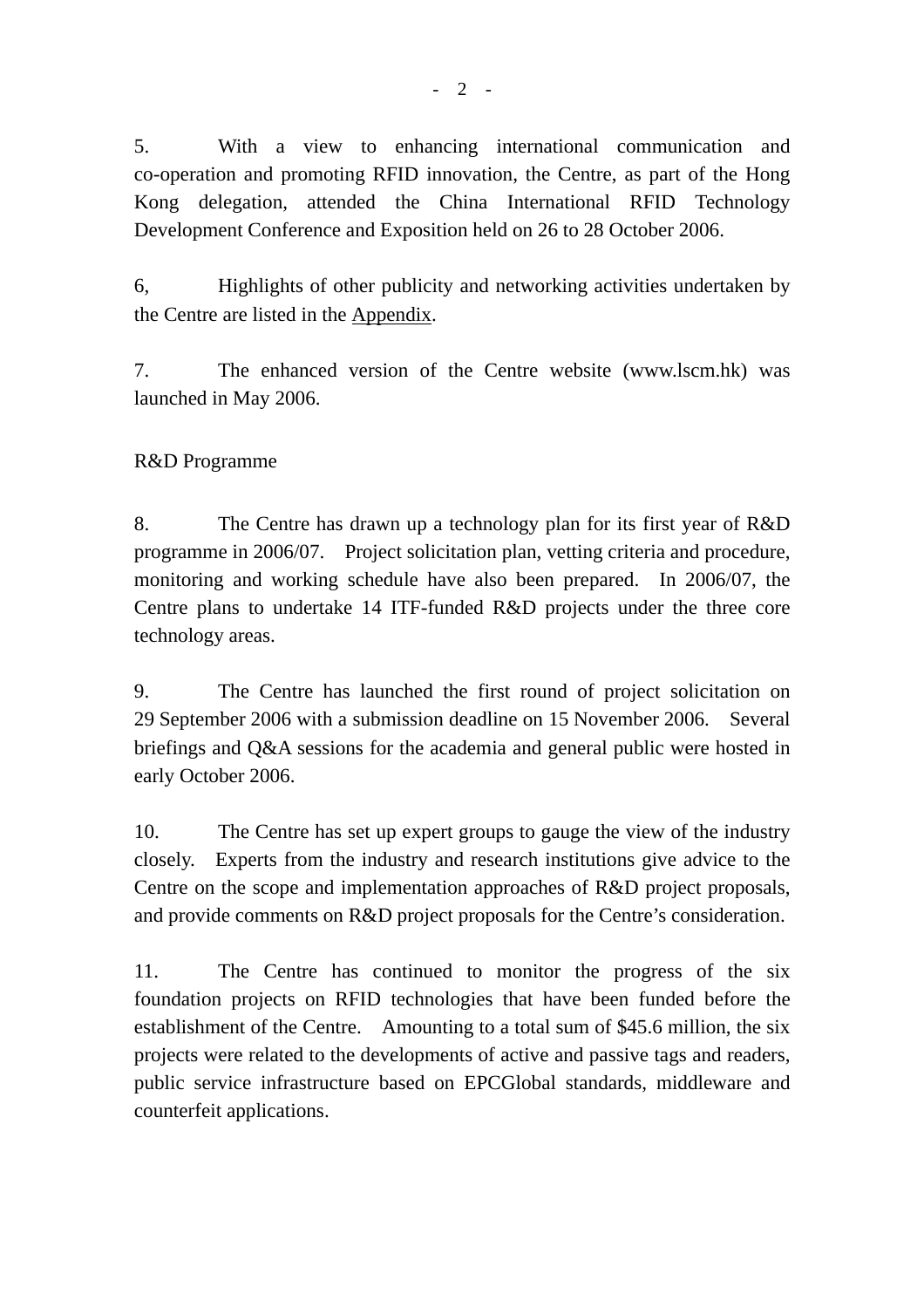#### **Future activities**

12. After the closing of the application deadline for the first round of funding application on 15 November 2006, the Centre will assess the submissions received. It is the plan to announce the results in early 2007. The Centre also plans to launch the second solicitation exercise in Q2 of 2007.

13. An industry marketing programme will be launched in November 2006 to establish channels and mechanisms to collect industry views for developing market-driven R&D projects. The two key industry programmes are the Membership Scheme and Special Interest Group Scheme. Various membership-drive activities will be held in the coming months.

14. The Centre will also continue its promotion and publicity efforts as well as identifying potential business opportunities. For example, it will attend the Seminar on "China's  $11<sup>th</sup>$  Five-Year Plan and the Development of Hong Kong" organized by the Central Policy Unit and co-organized by Chinese University of Hong Kong on 2 November 2006. In addition, the Centre will work with the Guangdong RFID Technology Service Centre (GDRC), OGCIO of HKSAR and the Department of Information Industry of Guangdong Province to host a RFID Forum in late November 2006.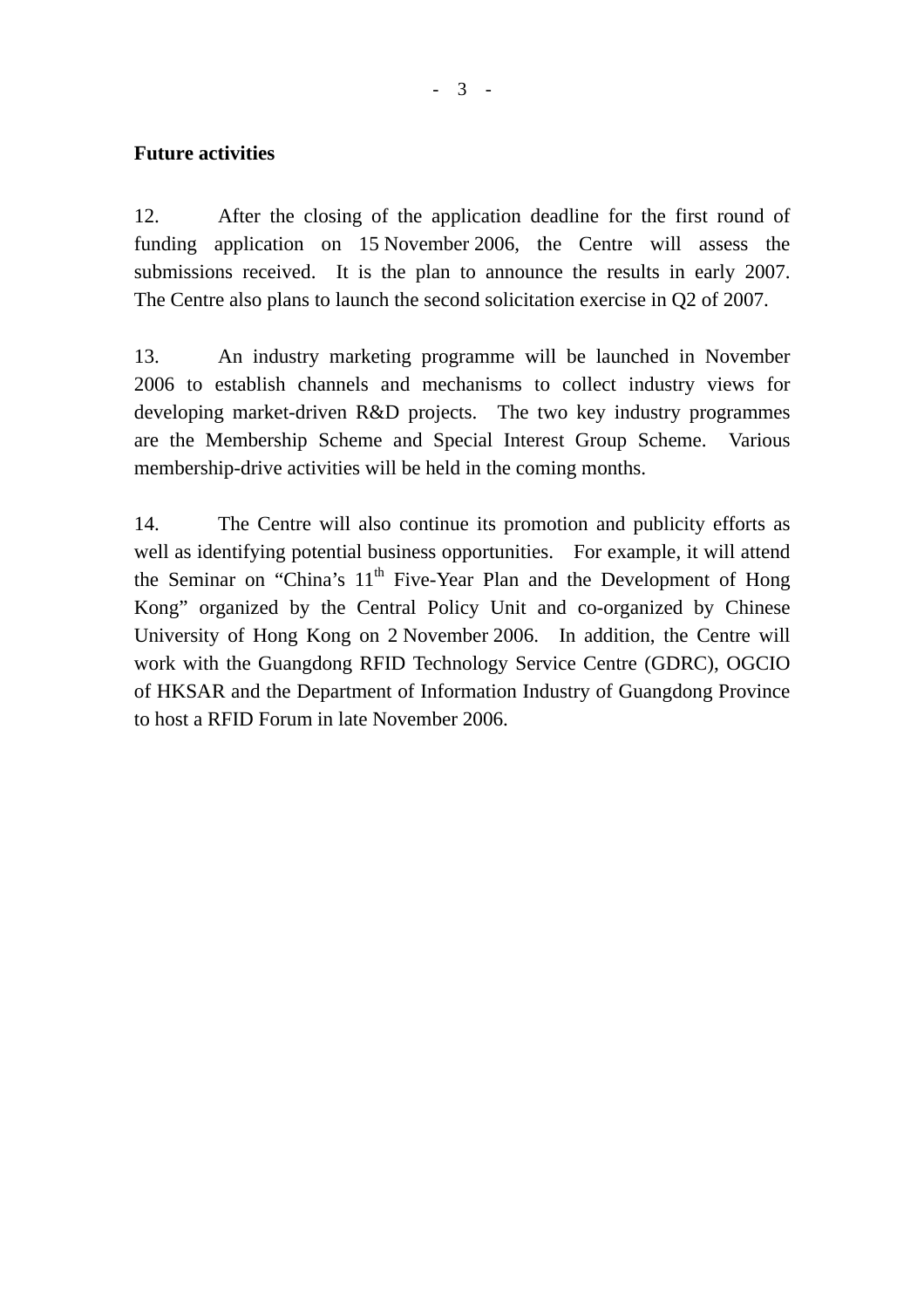## **Report of the R&D Centre on Logistics and Supply Chain Management Enabling Technologies List of networking activities undertaken by the Centre in 2006-07**

| <b>Date</b>      | <b>Activities</b>                                                                                                                                                                                                             |
|------------------|-------------------------------------------------------------------------------------------------------------------------------------------------------------------------------------------------------------------------------|
| $20$ Apr         | Launching ceremony of LSCM.                                                                                                                                                                                                   |
| $28$ Apr         | LSCM took part in EPCglobal Hong Kong RFID Conference. The<br>Conference addressed the theme "The Mission in Action and<br>Beyond". LSCM displayed the Centre's information and services in<br>the exhibition.                |
| 25 May           | LSCM made a presentation for the Tripartite Committee on Logistics<br>Industry on its work.                                                                                                                                   |
| May $\&$<br>June | ITC organized a series of road shows to promote the R&D Centres to<br>explore collaboration opportunities with research institutes and<br>enterprises in Guangzhou, Foshan, Shenzhen and Dongguan.                            |
| 13 June          | LSCM attended a gathering on the theme "Logistics and Supply<br>Chain Management" organized by the Federation of Hong Kong<br>Industries (FHKI).                                                                              |
| 16 June          | <b>LSCM</b> made a presentation for a delegation led by Information<br>Industry Department of Shandong Province on the work of the<br>Centre.                                                                                 |
| 23 June          | Interim CEO and Technology Program Manager met with Industry<br>and Technology Committee of Hong Kong General Chamber of<br>Commerce (HKGCC) in the roundtable discussion on "Hong Kong<br>Research and Development Centres". |
| 27 June          | LSCM attended a panel discussion on "Logistics and Mobile"<br>Industry" in Mobile Enterprise Conference organized by Hong Kong<br>Wireless Technology Industry Association.                                                   |
| 28 June          | LSCM participated in the Foshan (International) Logistics Equipment<br>Technology and Application Exhibition in Foshan, China.                                                                                                |
| 28 & 29<br>June  | LSCM together with ITC and other R&D Centres joined the 12 <sup>th</sup><br>Venture Forum held in San Jose, USA.                                                                                                              |
| 19 July          | Meeting with Wahha Excellent Multimedia Mobile Technology Ltd.                                                                                                                                                                |
| 21 July          | Speech by Interim CEO to Tradelink Business Luncheon on "RFID's<br>Latest Development & Applications in HK Business Sector"                                                                                                   |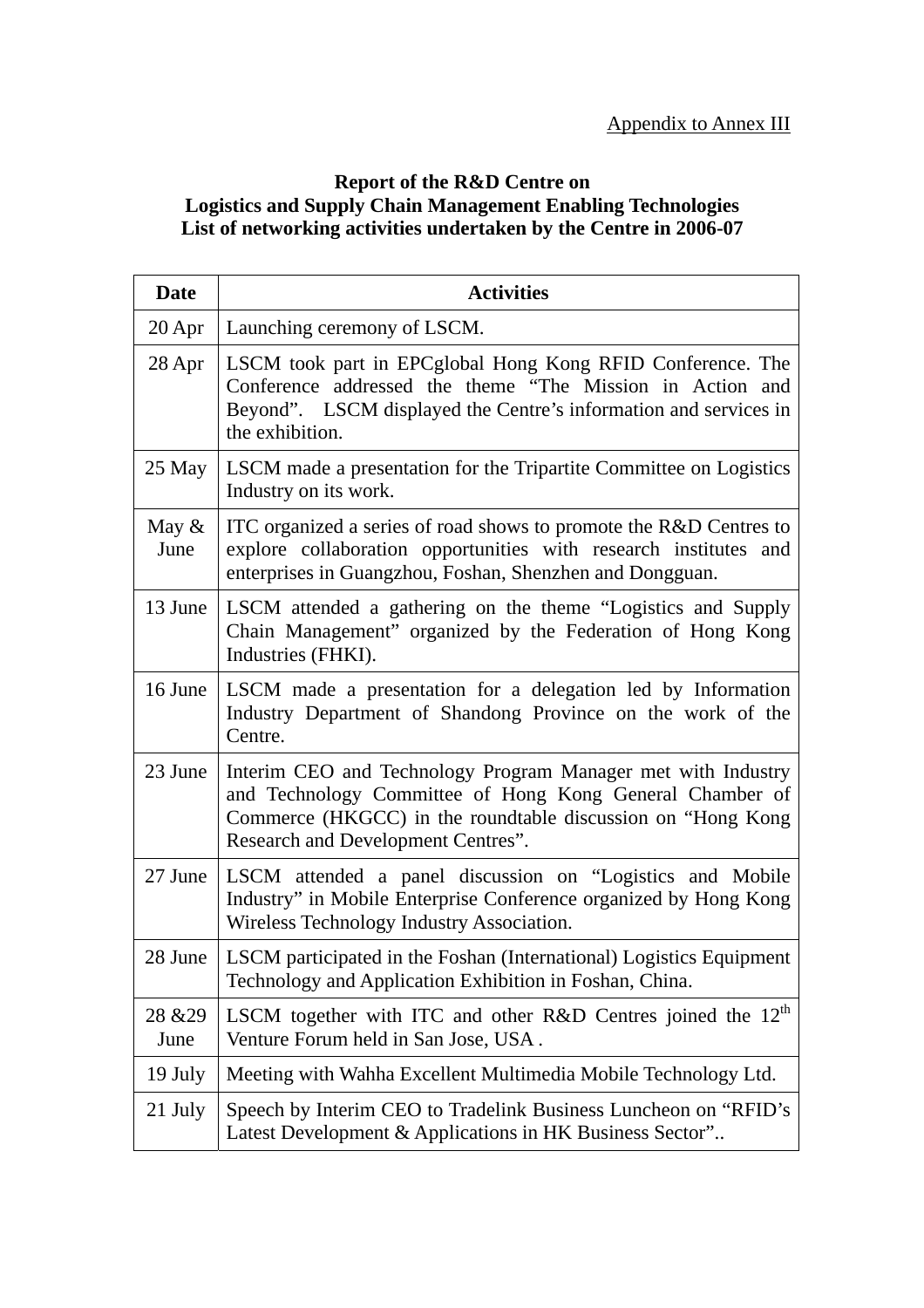| 3 Aug                | Speech by Interim CEO to CSCMP China International Conference<br>in Shanghai on "Hong Kong's R&D and Business Development<br>Activities".                                          |
|----------------------|------------------------------------------------------------------------------------------------------------------------------------------------------------------------------------|
| $21$ Aug             | Attended Anniversary Ceremony for The Chamber of Hong Kong<br>Logistics Industry.                                                                                                  |
| 5 Sept               | Speech by Interim CEO to the FHKI for the Transport & Logistics<br>Sub-group.                                                                                                      |
| 29 Sept              | LSCM made a presentation for HK General Chamber of Commerce<br>on its work.                                                                                                        |
| 29 Sept              | Meeting with Prof. Zheng Qi of Ministry of Information Industry.                                                                                                                   |
| 5 Oct                | Organized a Briefing Session for LSCM Project Proposals.                                                                                                                           |
| $11 - 12$<br>Oct     | Attended the 6 <sup>th</sup> Supply Chain Management CEO Summit.                                                                                                                   |
| $12 - 17$<br>Oct     | Participated in the China Hi-Tech Fair held in Shenzhen Convention<br>& Exhibition Centre under Hong Kong Pavilion.                                                                |
| 14 Oct               | Meeting with delegation from Tsinghua University visiting the<br>Centre.                                                                                                           |
| 18 Oct               | Meeting with delegation from Fujian Province Hi-Tech Innovation<br>Centre.                                                                                                         |
| 24 Oct               | Demonstrated RFID application to the Chief Executive of HKSAR.                                                                                                                     |
| 2 Nov                | Attended the Seminar on "China's 11 <sup>th</sup> Five-Year Plan and the<br>Development of Hong Kong" organized by the Central Policy Unit<br>and co-organized by CUHK.            |
| 8 Nov                | Speech by LSCM at PRD Software World Forum in the "Sharing IT<br>Resources in Pearl River Delta Region" in Guangzhou.                                                              |
| 29 Nov               | Co-organized with Hong Kong Trade Development Council a<br>seminar titled "Application of Wireless Technology – RFID and<br>Logistics".                                            |
| $29$ Nov<br>$-1$ Dec | Participated in Innovation and Design Expo in Hong Kong<br><b>Convention and Exhibition Centre.</b>                                                                                |
| Late<br><b>Nov</b>   | LSCM is working with Guangdong RFID Technology Service Centre<br>(GDRC), OGCIO of HKSAR and the Department of Information<br>Industry of Guangdong Province to host a RFID Summit. |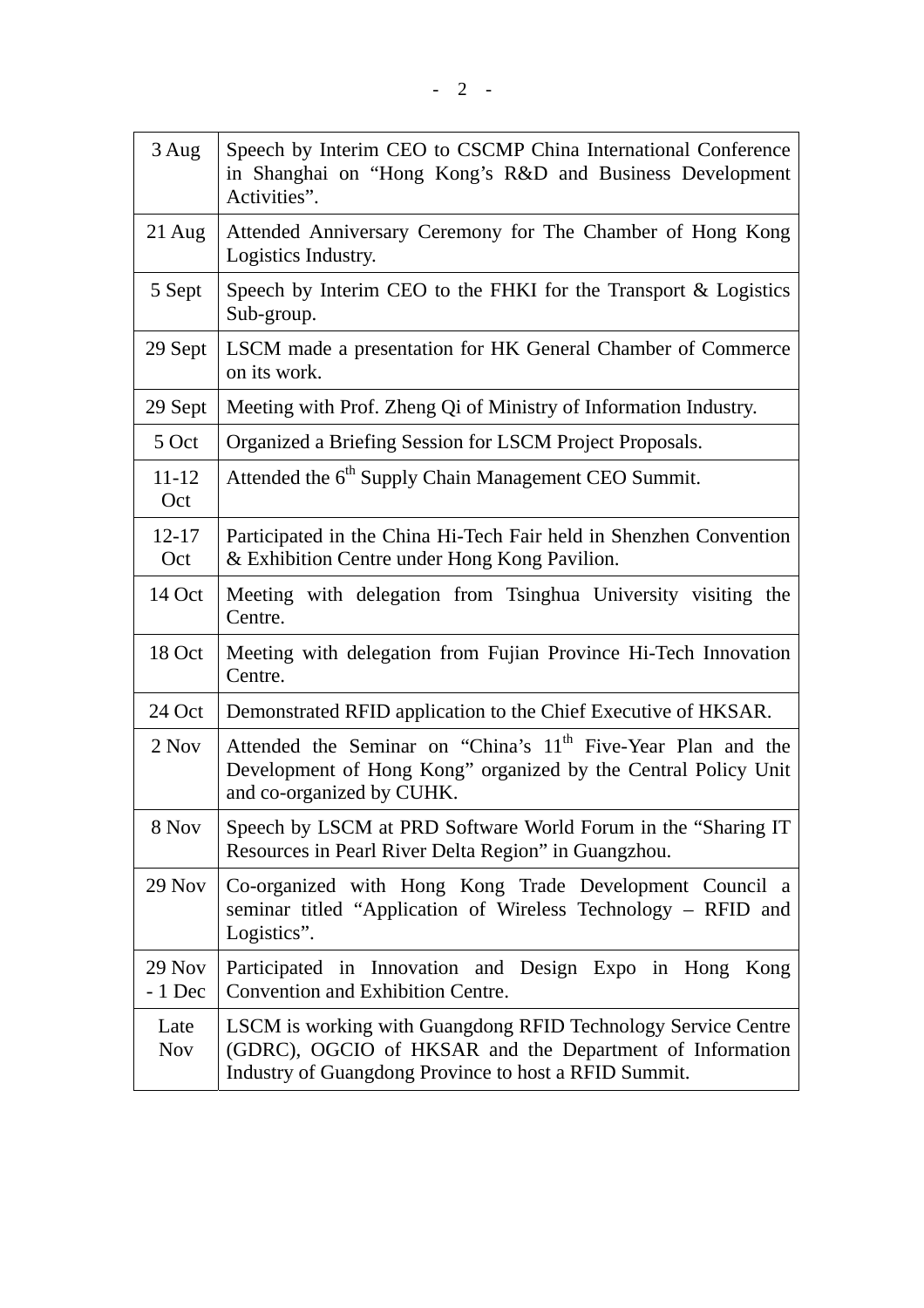| Late<br><b>Nov</b>                | Planning to launch membership programs in November 2006.<br>Networking activities (e.g. knowledge sharing session and annual<br>gathering) will be organized to create exchange and collect industry<br>views. The Centre will also set up Special Interest Groups (SIG)<br>comprises people or organizations from various industries. |
|-----------------------------------|----------------------------------------------------------------------------------------------------------------------------------------------------------------------------------------------------------------------------------------------------------------------------------------------------------------------------------------|
| 4 Dec                             | Speech by the CEO at the ITU Telecom World 2006 in Hong Kong.                                                                                                                                                                                                                                                                          |
| Late<br>$2006 -$<br>early<br>2007 | LSCM will collaborate with relevant associations, industries and<br>government authorities to organize seminars, workshops, forums,<br>exhibitions and trainings in both Hong Kong and the Mainland to<br>promote the Centre's services, projects and value proposition in<br>logistics and supply chain management industry.          |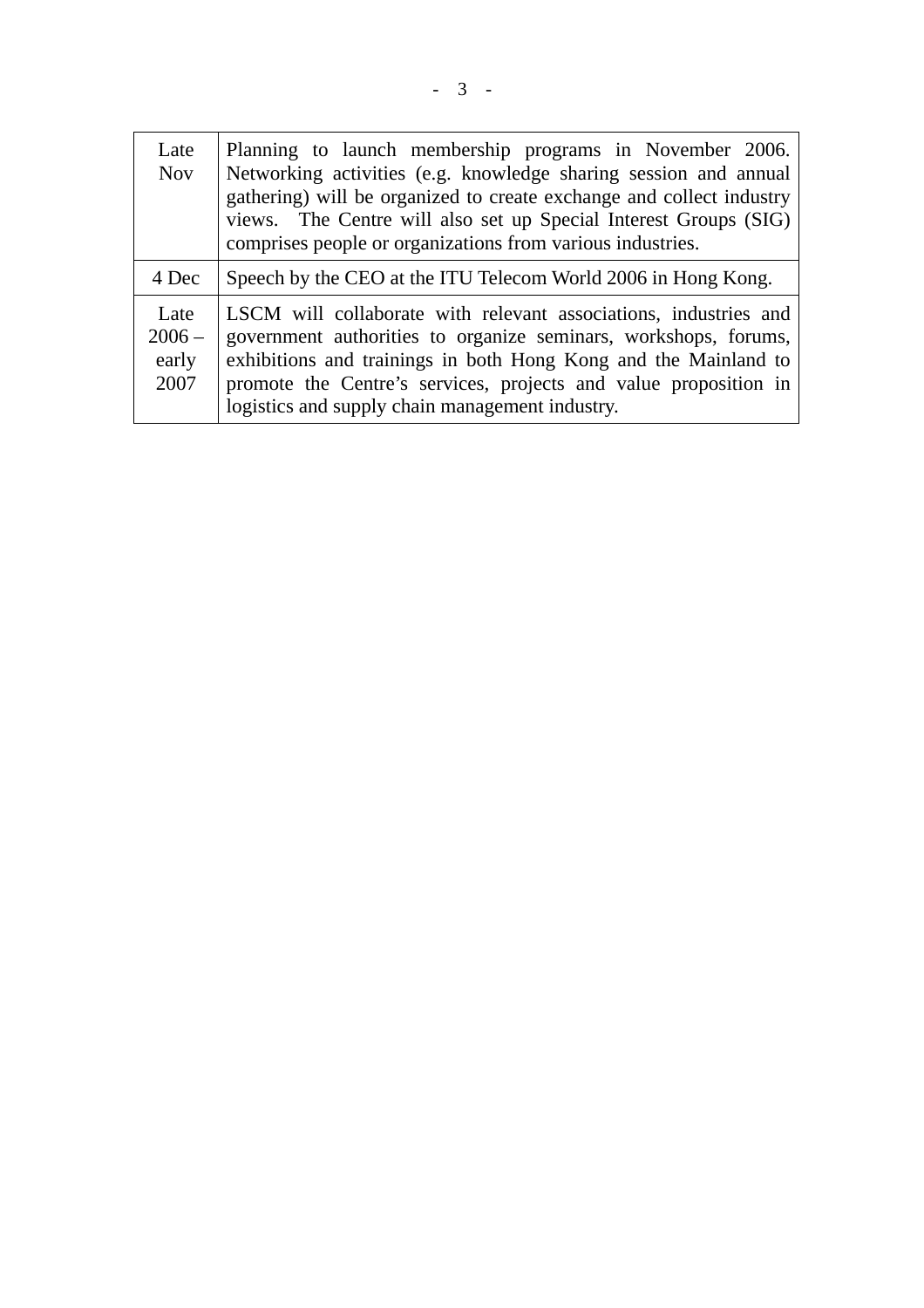## **Annex IV**

#### **Report of the R&D Centre on Automotive Parts and Accessory Systems for the period April to October 2006**

#### **Activities over the Past Six Months**

Centre Operation and General Administration

 Following incorporation, the Centre commenced operation in April 2006. Under the Board of Directors, a Finance and Administration Committee was established to oversee administration and finance matters, and a Technology Committee to formulate R&D related policies and to solicit, vet and monitor R&D projects. The Board has, among other things, endorsed the 2006/07 Annual Plan and a Corporate Governance Manual of the Centre.

2. The Centre's establishment includes a Chief Executive Officer (CEO), two Centre Directors, one Associate Director, four technologists, two engineers and two administration staff. The CEO was appointed in August 2006. Recruitment of directors, an associate director and two technologists were underway. As an interim arrangement, the Centre was supported by part-time staff seconded from Hong Kong Productivity Council (HKPC). The host organisation HKPC was also providing finance, human resources, administration and information technology support to the Centre.

Promotion and Networking

3. To achieve market driven R&D, the Centre has made great efforts in networking with the automotive parts and related industry groups, and been initiating discussions with targeted partners including the Mainland auto makers.

4. To publicize the Centre's work and R&D opportunities, the Centre has held workshops, participated in local industry association forums, and paid visits to major auto makers. In May and June 2006, the Centre respectively participated in the ITC Road Shows in the Pearl River Delta Region and the Venture Forum held in San Jose, California. Visits were also made to local universities and other primary R&D organisations in Hong Kong. A list of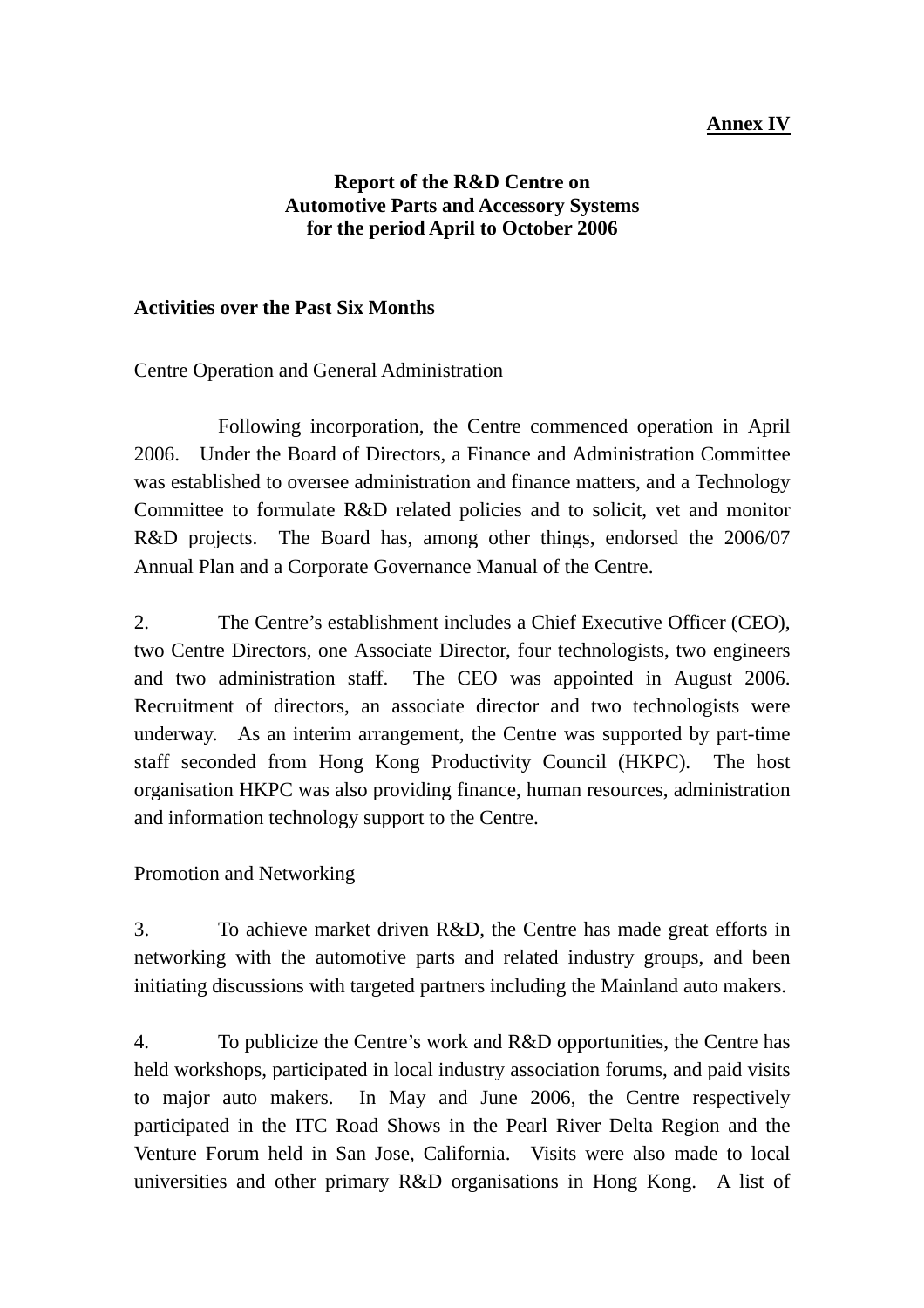publicity and promotional activities undertaken/planned by the Centre is at Appendix.

5. The Centre has launched its website (http://www.apas.hk) and a Members Club to promote the latest events and to facilitate Club members' access to industry information, reports, standards and engineering specifications of major global auto makers. The Centre has recruited 243 individual and corporate members, of which 164 are from industry; 54 from the academia; 14 from research institutions and 11 from government and public organisations.

## R&D Programme

6. The 2006/07 Technology Roadmap covers four focus technology areas, in which the Centre aims to start about 15 R&D projects as solicited from industry.

7. On 8 September, the first round of project invitation was launched. On 22 September, a Collaboration Workshop was held to bring together university professors, researchers and industry representatives to encourage submission of proposals. By the closing date of 3 November, 23 project proposals had been received.

#### **Future Activities**

8. Three directors and two technologists are expected to come on board by the end of 2006. Two technologists and two engineers will be recruited in 2007 to run the testing laboratory.

9. The Centre will continue its networking with potential R&D partners, technology partners, auto manufacturers, and industry sponsors through organising workshops and meetings. Bi-weekly newsletters will be published to keep Members abreast of the Centre's activities and services.

10. The Technology Committee and an expert panel will meet to vet projects proposals received in the first round of solicitation. The Centre will negotiate project agreements with the R&D partners and industry sponsors. Five projects are expected to commence as the first batch. Subject to the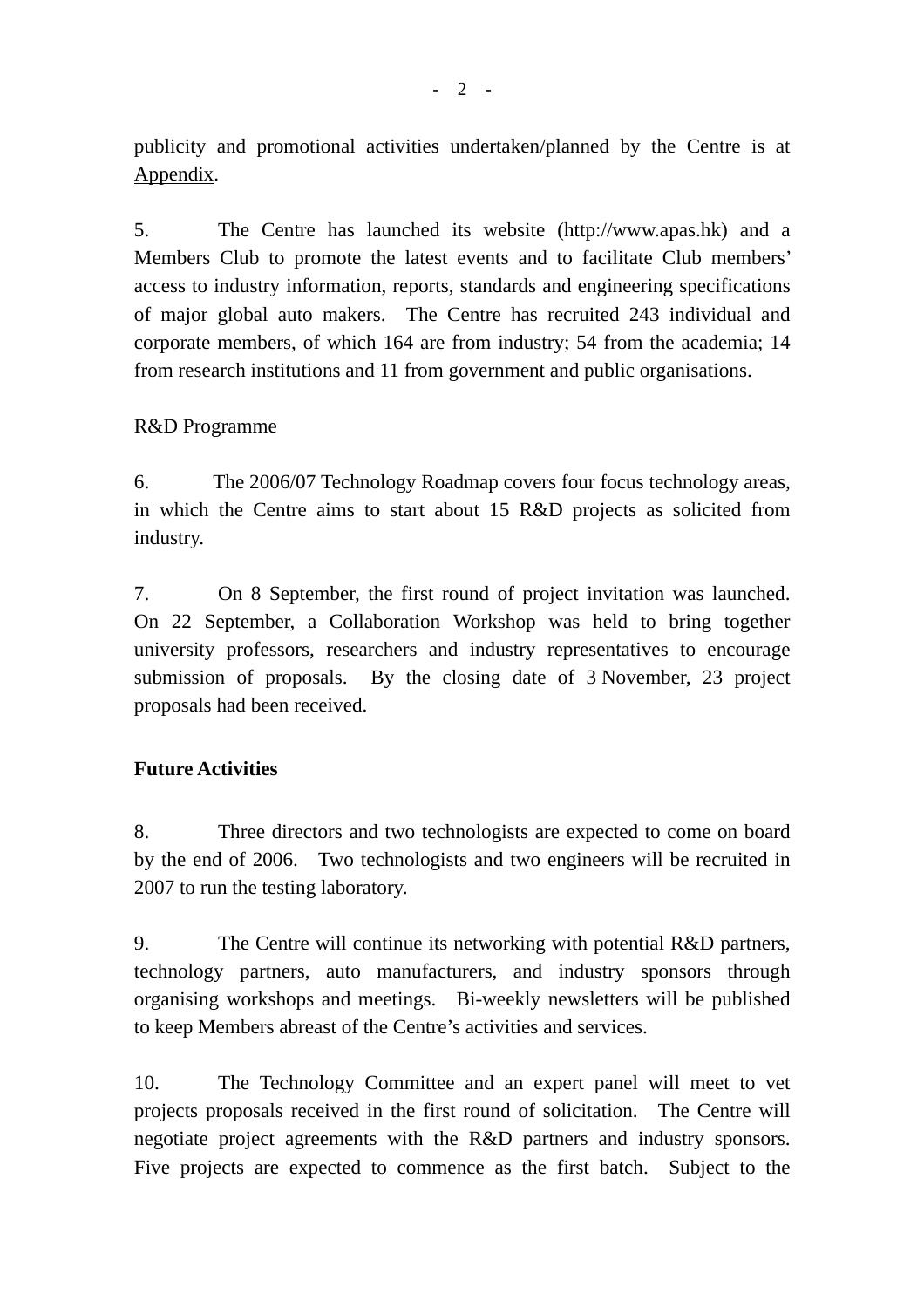feedback from industry, another round of project solicitation may be launched in the first quarter of 2007.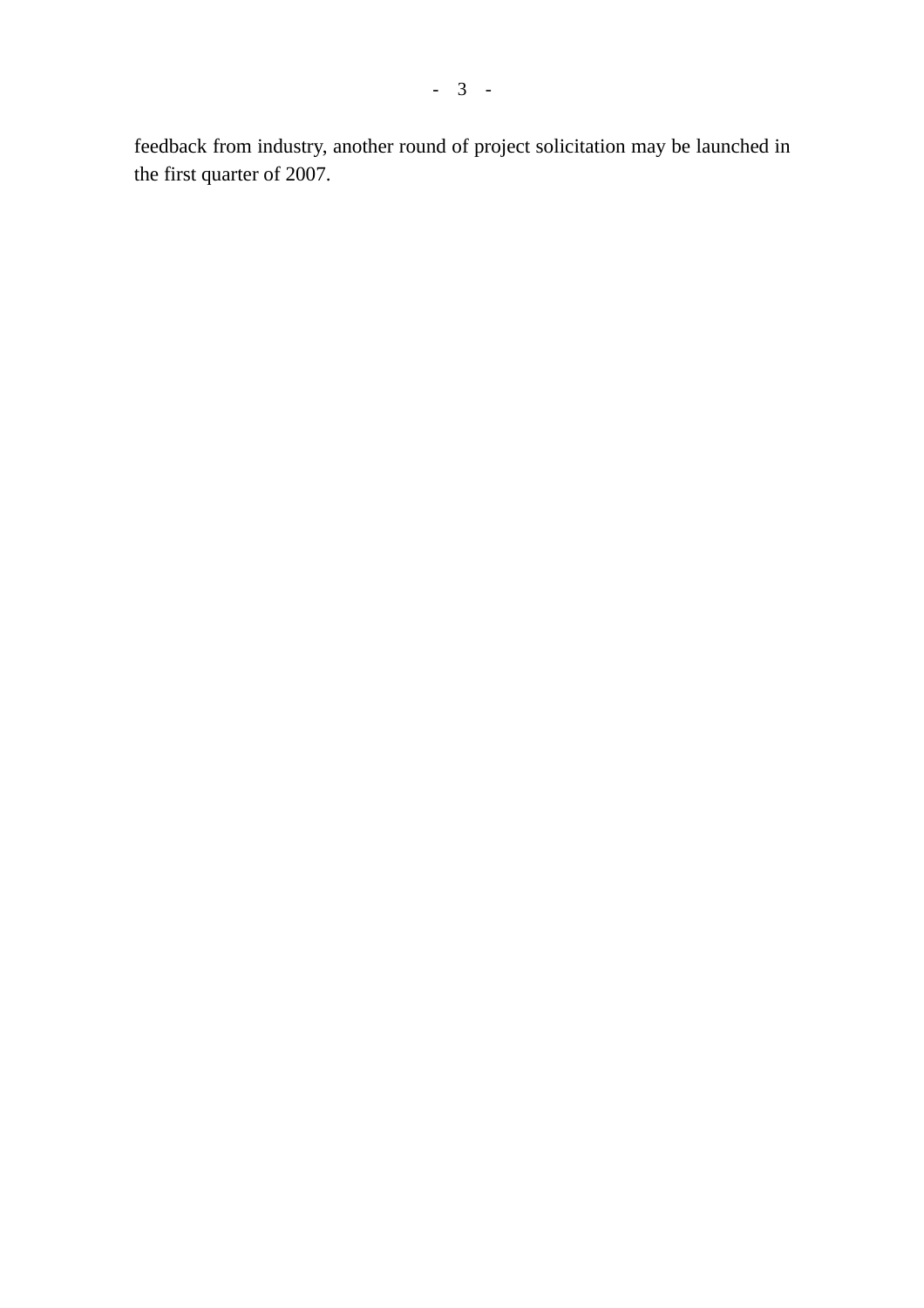#### **Report of the R&D Centre on Automotive Parts and Accessory Systems Publicity and Promotional Activities in 2006/07**

| <b>Date</b>   | <b>Events</b>                                                                     |
|---------------|-----------------------------------------------------------------------------------|
| 8-11 April    | Hong Kong International Auto Parts Fair Seminar                                   |
| 20 April      | Opening of $R \& D$ Centres                                                       |
| $7-11$ May    | 2006<br>$\left($<br>$\lambda$<br>in Nanjing                                       |
| 15-16 May     | 2006 International Conference for Asia Pacific<br><b>Automotive Industry</b>      |
| $15-17$ May   | 2006 International Auto Parts & Accessories Fair                                  |
| 29-30 May     | Roadshows in Guangzhou & Foshan                                                   |
| 30 May        | CEO as guest speaker in Trade Development Council<br>Dinner in Guangzhou          |
| 7 June        |                                                                                   |
| 8-9 June      | Roadshows in Shenzhen and Dongguan                                                |
| 16 June       | Shandong Delegation visit to APAS R & D Centre                                    |
| 23 June       |                                                                                   |
| 28-29 June    | Venture Forum 2006 in San Jose, U.S.A.                                            |
| 14 July       | CEO as guest speaker of Federation of Hong Kong<br><b>Industries Casual Lunch</b> |
| 17 July       | <b>Project Solicitation Workshop</b>                                              |
| 14-17 August  | CEO's visit to Norstar Automotive Holdings in Anhui,<br>Shenyang and Beijing      |
| 3-5 September | CEO participated in Automotive Parts Study mission to<br>Changchun                |
| 21 September  | Visit by Shenzhen Deputy Mayor                                                    |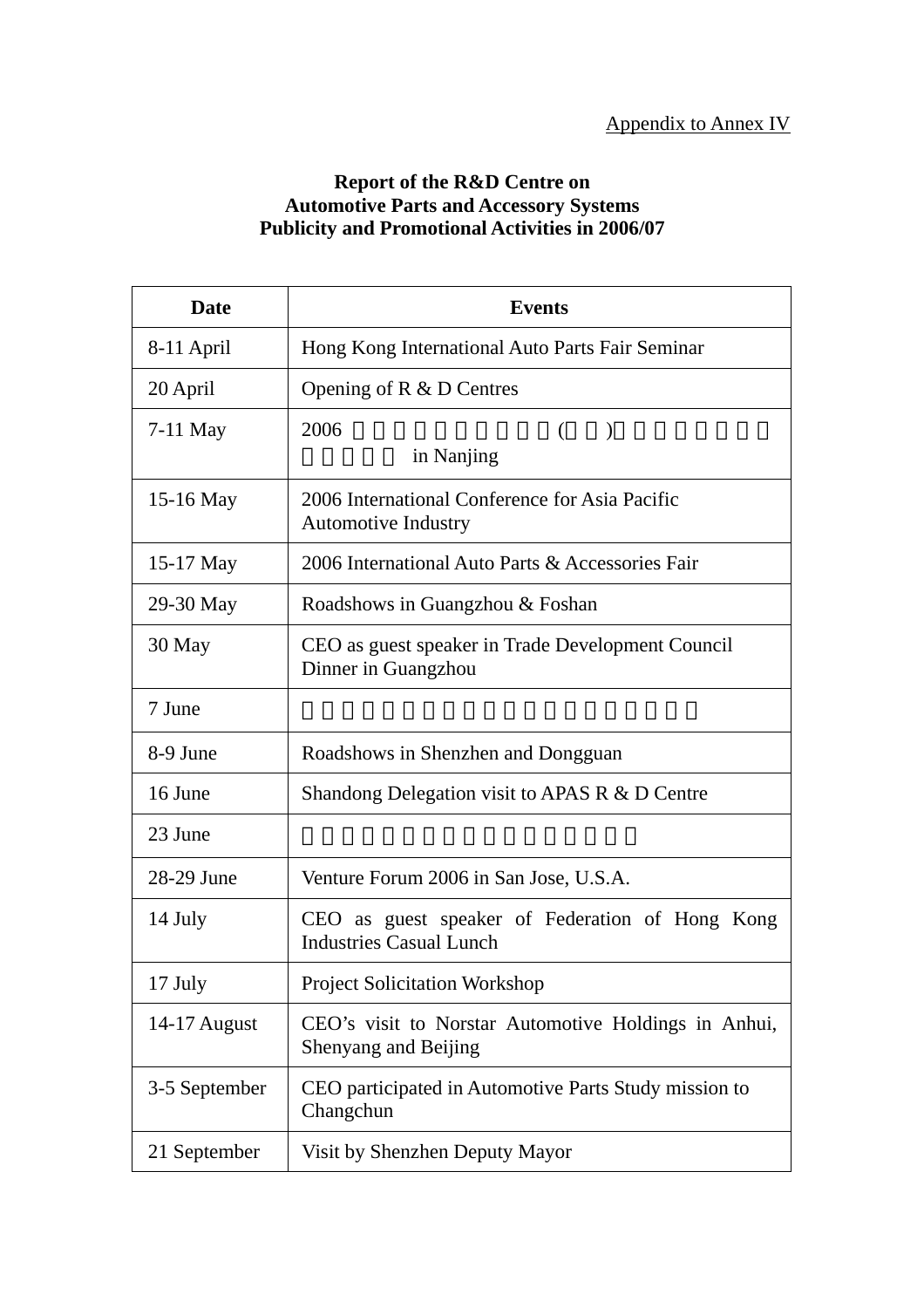| <b>Date</b>                 | <b>Events</b>                                                                                                                               |
|-----------------------------|---------------------------------------------------------------------------------------------------------------------------------------------|
| 22 September                | <b>Project Collaboration Workshop</b>                                                                                                       |
| 9 October                   | "From Series HEV to Fuel Cell Electric Vehicles" Seminar                                                                                    |
| 10 October                  | Visit to Institute of Vocational Education (Lee Wai Lee<br>Campus)                                                                          |
| 12-17 October               | China Hi-tech Fair 2006 in Shenzhen                                                                                                         |
| 16 October                  | CEO's visit to Guangzhou Honda and Guangzhou Electric<br>Apparatus Institute with delegates of AutoCRC from<br>Australia                    |
| 17 October                  | CEO visit to PolyU and IVE(Lee Wai Lee) with delegates<br>of AutoCRC from Australia                                                         |
| 24 October                  | Presentation to Chief Executive's visit to ITC                                                                                              |
| 27 October                  | CEO being guest speaker at the dinner hosted by the<br>America Hong Kong Electronics Association                                            |
| $10-13$<br>November         | <b>Youth Innovation Exhibition 2006</b>                                                                                                     |
| 14 November                 | <b>Technical Seminar on Application of High Efficiency</b><br>Electric Motor in Hybrid or Pure Electric Vehicle                             |
| 18-25<br>November           | CEO's Visit to 2006 Beijing International Automotive<br>Industry Exhibition (Auto China 2006), Norstar Holdings,<br><b>Great Wall Motor</b> |
|                             | Visit to Shanghai Automotive Industry Corporation<br>(Group), Shanghai General Motors Co. Ltd., Shanghai<br>Delphi, Viseton Corporation     |
| 29 November –<br>1 December | Participation in the Innovation and Design Expo                                                                                             |
| December                    | APAS R & D Centre Club members' gathering dinner                                                                                            |
| January 2007                | APAS R & D Centre Club members' breakfast gathering                                                                                         |
| 9-11 March<br>2007          | CEO's visit to Auto Maintexpo China                                                                                                         |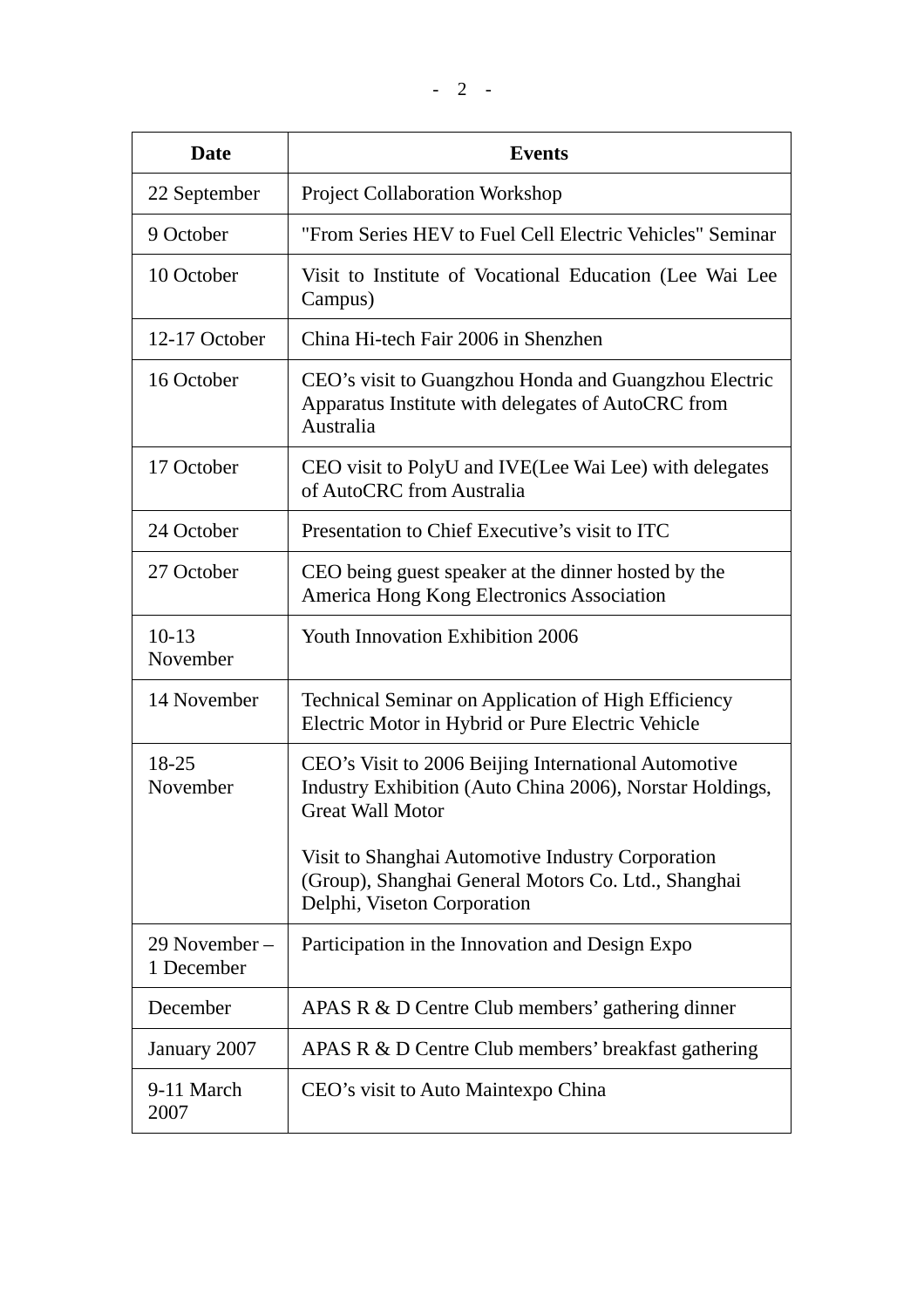## **Annex V**

#### **Report of the R&D Centre on Information and Communications Technologies (ICT) for the period April to October 2006**

#### **Activities over the past six months**

#### Projects

 Since April 2006, ASTRI has eight projects approved by the Innovation and Technology Commission (ITC) –

- Digital Living Platform (seed project);
- Low-cost Solution for High-Performance and High Density Packaging (seed project);
- Digital Multimedia Broadcast Terrestrial Television Baseband Demodulator Development (seed project);
- Digital Multimedia Broadcast Terrestrial Television RF Tuner Development (seed project);
- Advanced Broadband Wireless Technologies Platform (full project);
- Customizable Element Management System for Wireless Networks (full project);
- LED for General Lighting Area Light Source (Phase 1) (full project); and
- Wireless Personal Area Networking and Streaming Media Access Control (full project).

Technology Transfer and Industry Contribution

2. The number of annual technology transfers from ASTRI to the industry has grown from a total of 2 in 2003/04 to 10 in 2004/05 and 18 in 2005/06. In the first six months of 2006/07, ASTRI had already transferred 18 technologies to the industry, details of which are at Appendix A.

3. ASTRI has set the targets to generate industry contribution at 10% of the R&D expenses for the first year of ICT R&D Centre operation.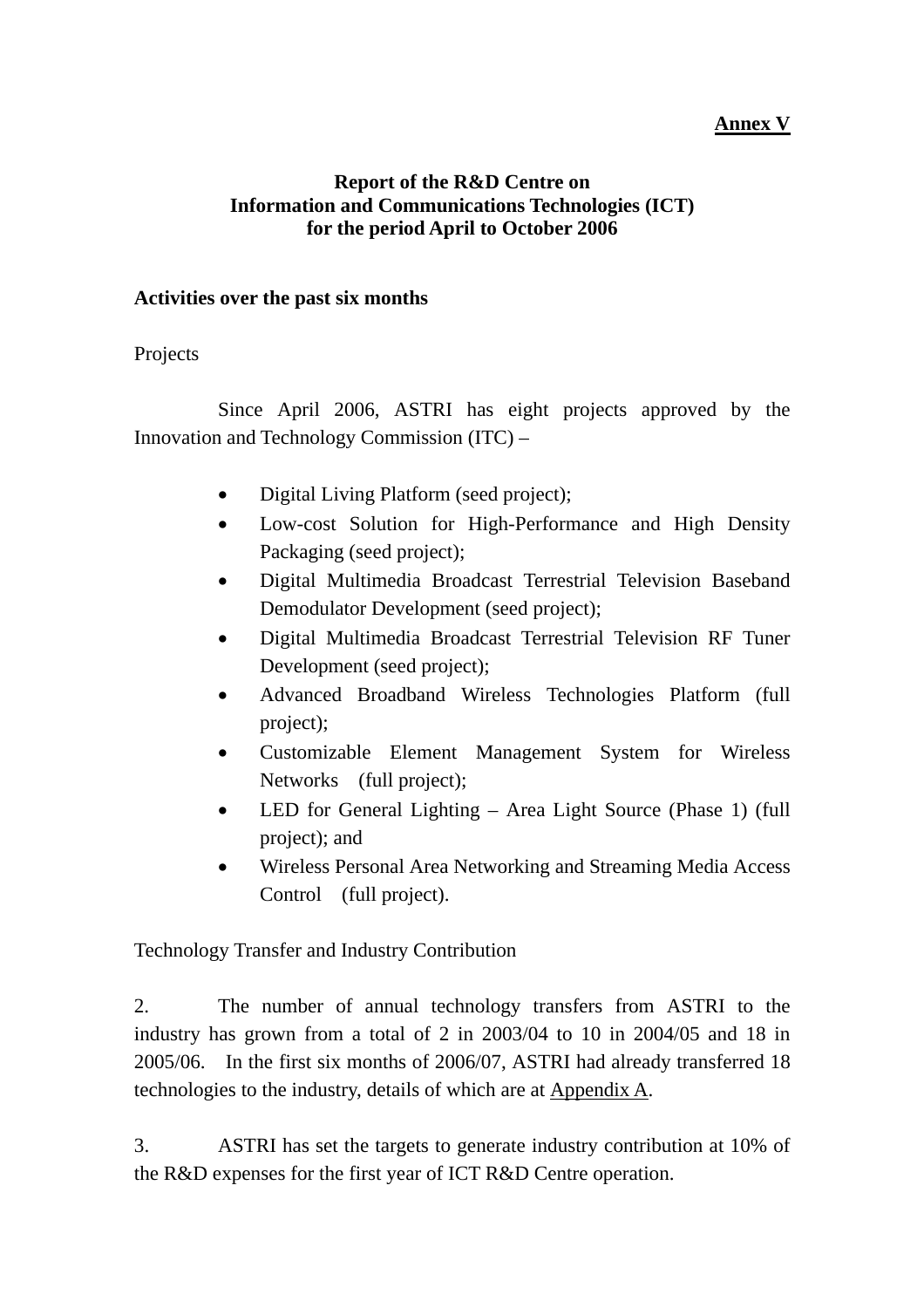#### Patent

4. Patent reflects innovation and inventiveness. They also serve as a basis for transferring technologies. The number of patents filed by ASTRI has increased more than twofold from 14 in 2004/05 to 31 in 2005/06. During the first six months of 2006/07, ASTRI filed 25 patent applications.

## Collaboration with Universities

5. ASTRI has engaged the Hong Kong University of Science and Technology (HKUST) in supporting the Internal Antenna Design and LED BLU projects in the area of algorithms development and prototype simulation.

## China Partnership

6. To promote its technologies, ASTRI has held since April 2006 12 roadshows, seminars and forum in China. It has also participated in technology standard bodies for strategic placement of its intellectual properties. These included China Communications Standards Association (CCSA) for comprehensive standards in communications technology, Intelligent Grouping and Resources Sharing (IGRS) for wireless home appliance networking and Solid State Lighting for the use of LED in general lighting.

#### Promotional and Networking Activities

7. ASTRI has organized many dissemination and publicity events encompassing press conferences, international conferences and expositions, seminars and technology forums in the Mainland and Hong Kong, media interviews, publications and TV productions, VIP visits and laboratory tours. As an initiative to inspire Hong Kong's young students to develop an interest in Information and Communications Technologies (ICT) and hopefully pursue further studies and a career in this area, ASTRI introduced the "ASTRI Junior Fellowship" with a 15-day modular program launched in July 2006. A list of the activities held since April 2006 is shown in Appendix B.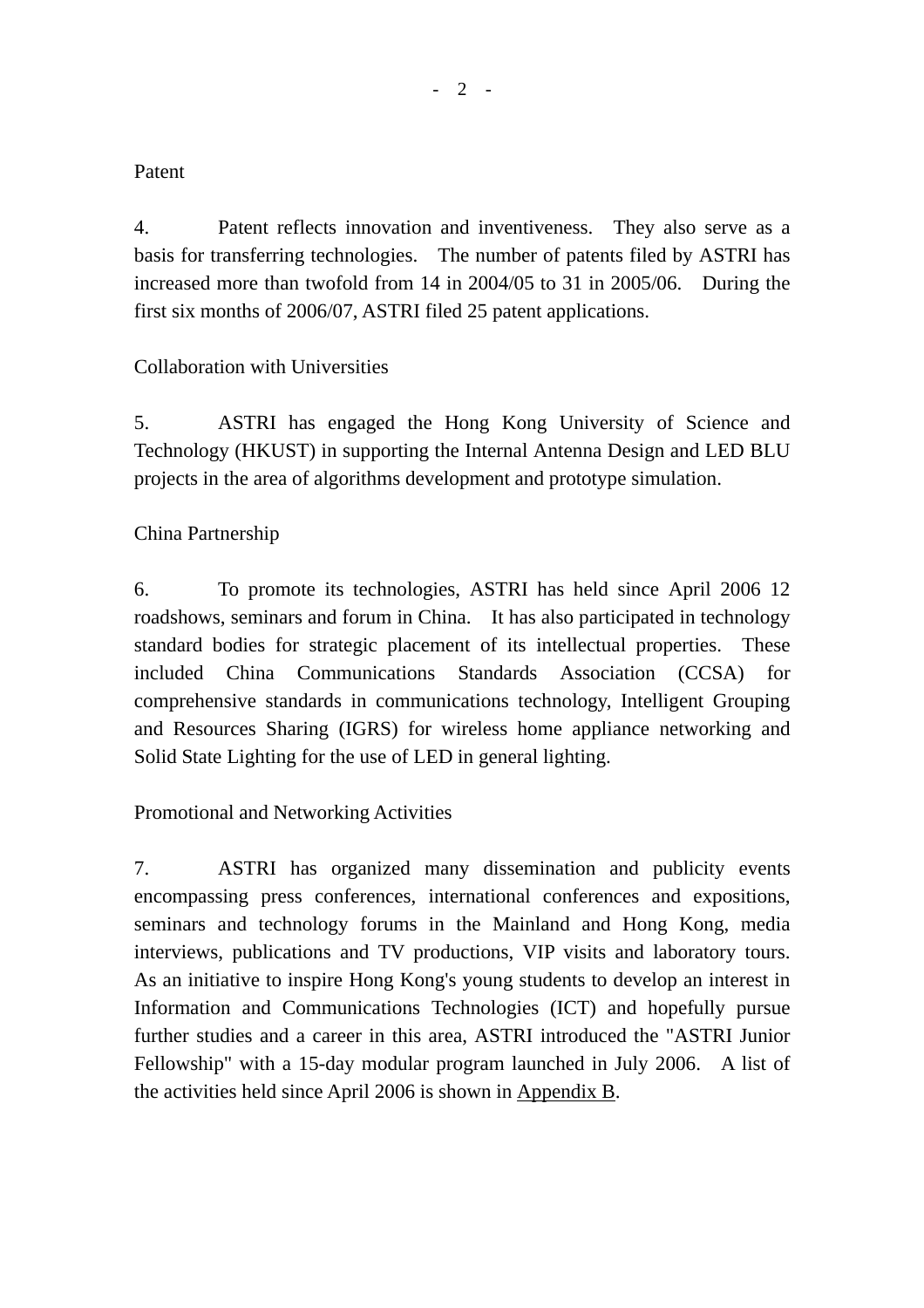## **Future Activities**

## Projects

8. A total of five projects approved by the Technology Review Panel (TR Panel) of ASTRI have been submitted to ITC for funding approval. In the coming months, ASTRI has four projects in the pipeline pending in-house evaluation and another three projects are ready for consideration by the TR Panel.

Technology Transfer and Industry Sponsorship

9. ASTRI aims to transfer 31 technologies to the industry in 2006/07, which is a 72% growth over its achievement in 2005/06.

10. ASTRI has also set the target of generating industry contribution to projects to reach 40% of the R&D expenses by the fifth year of the ICT R&D Centre's Five-Year Plan.

#### Patent

11. ASTRI is drafting 46 patent applications. The target for 2006/07 is 61 applications, which is almost a 100% increase over the 31 patent applications filed in the previous year.

Collaboration with Universities

12. According to the Advanced Indoor MIMO Platform project plan as approved by the TR Panel, ASTRI will outsource part of the project to the HKUST. ASTRI will also work in collaboration with HKUST, Chinese University of Hong Kong and Hong Kong Polytechnic University on the High Definition TV Technologies Applied Research Platform Project, which has been approved by the TR Panel.

## China Partnership

13. Five technology forums are planned to be held in various cities of the Mainland, including Beijing, Shanghai, Guangzhou and Mian Yang, in the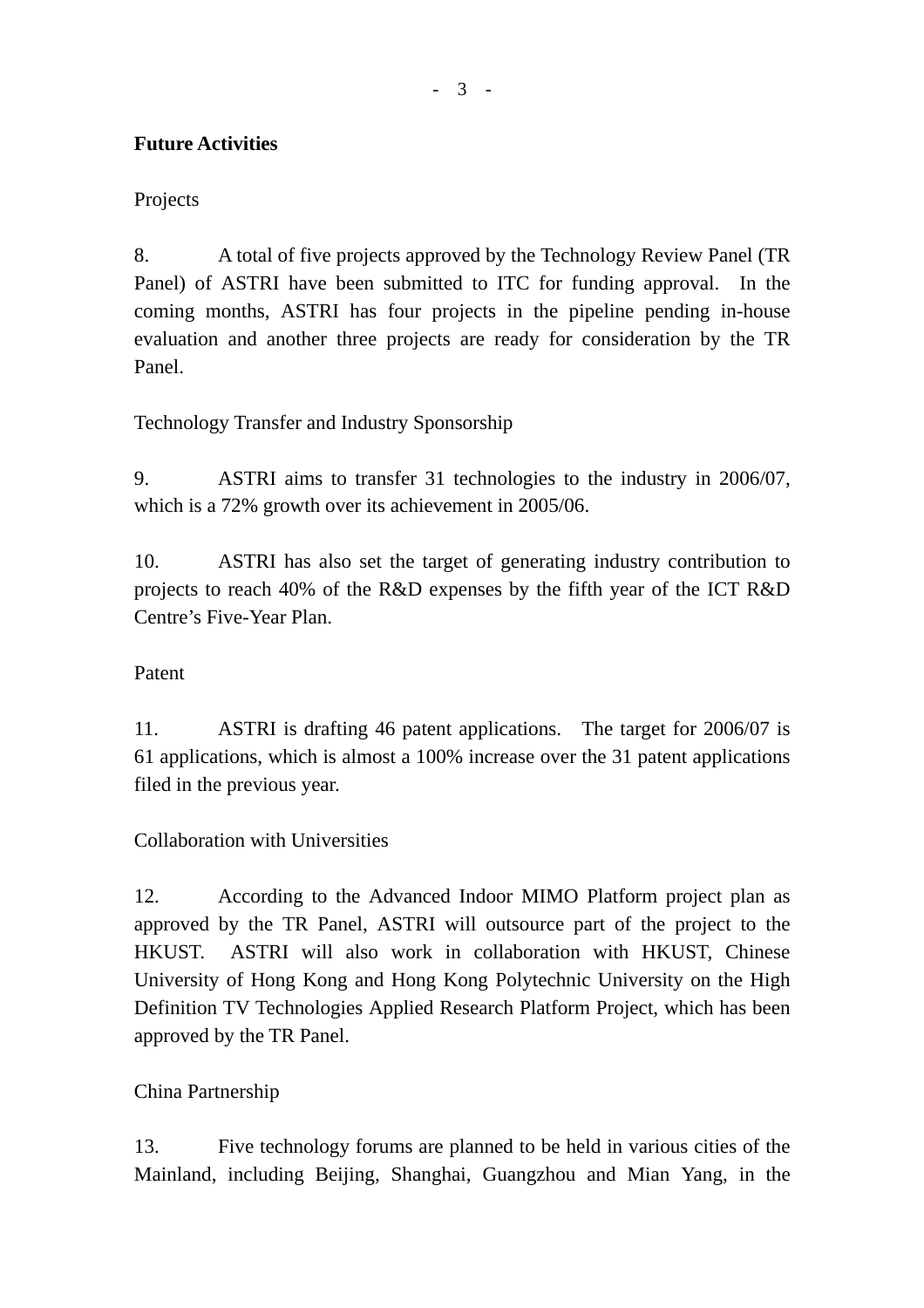remaining of 2006/07. ASTRI will continue to liaise with provincial and municipal Science and Technology Agencies as well as various high-tech Science Parks and secure their assistance in its promotional activities.

Promotional and Networking Activities

14. In the coming months, ASTRI plans to hold a series of conferences, seminars, technology forums and media interviews in Hong Kong, Mainland and overseas, details of which are also listed at Appendix B.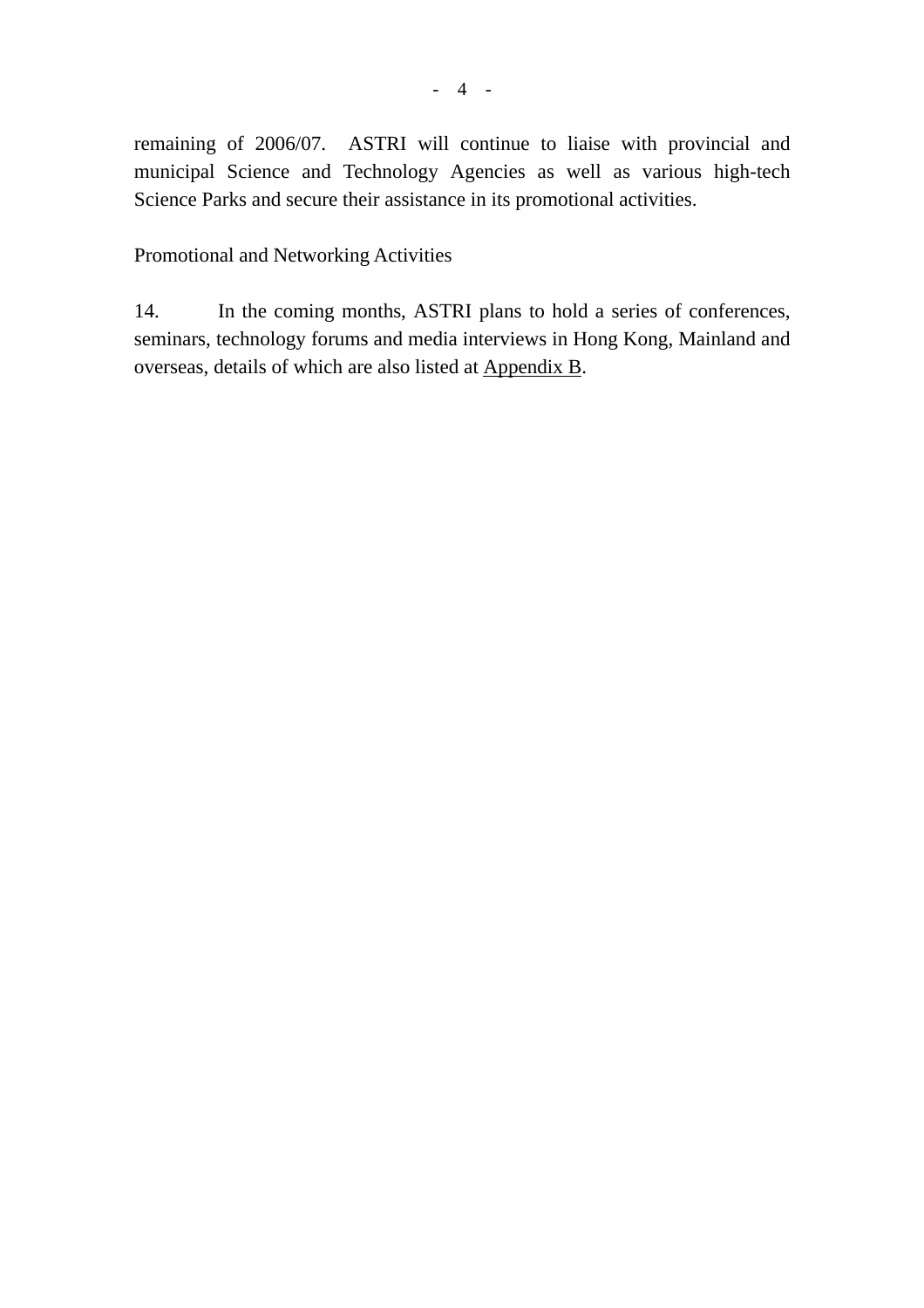## **R&D Centre on Information and Communications Technologies List of Technology Transfers**

- LED backlight technology to a LED packaging company in HK
- SIP based VoIP phone to an OEM, ODM and contract manufacture company in HK
- WiFi Access Point and related technologies to a HK based WiFi equipment design house
- H.264 IP Set Top Box to an Australia listed consumer electronic design company
- H.264 Home Media Centre to a HK startup company
- H.264 Home Media Centre to an Australia listed consumer electronic design company
- Laminate substrate based SIP to one of the world's leading magnetics companies based in HK
- Power IC packaging design and analysis to a leading Taiwan manufacturer of LEDs, including lamps, displays and infrared products
- H.264 Home Media Centre to a HK based communications product manufacturer
- H.264 Real Time Surveillance recorder software to a leading acoustic products manufacturer in Taiwan
- Low Drop Regulator IC to HK based IC design house
- SIP based WiFi VoIP Phone to a leading HK manufacturer of consumer electronic products
- Wireless Video Adapter to a market leader for tablet DVD player products based in HK
- Image Signal Processing Integrated Circuit Design Technology to a HK based IC development house
- Step-UP DC/DC converter IC to a HK based IC design house
- H.264 Real Time Surveillance recorder software to a leading acoustic products manufacturer in Taiwan
- Smart Optical Sensor Technology to the world's largest supplier of integrated assembly and packaging solutions based in HK
- SIP based VoIP Phone to a HK based manufacturer of telecom and network products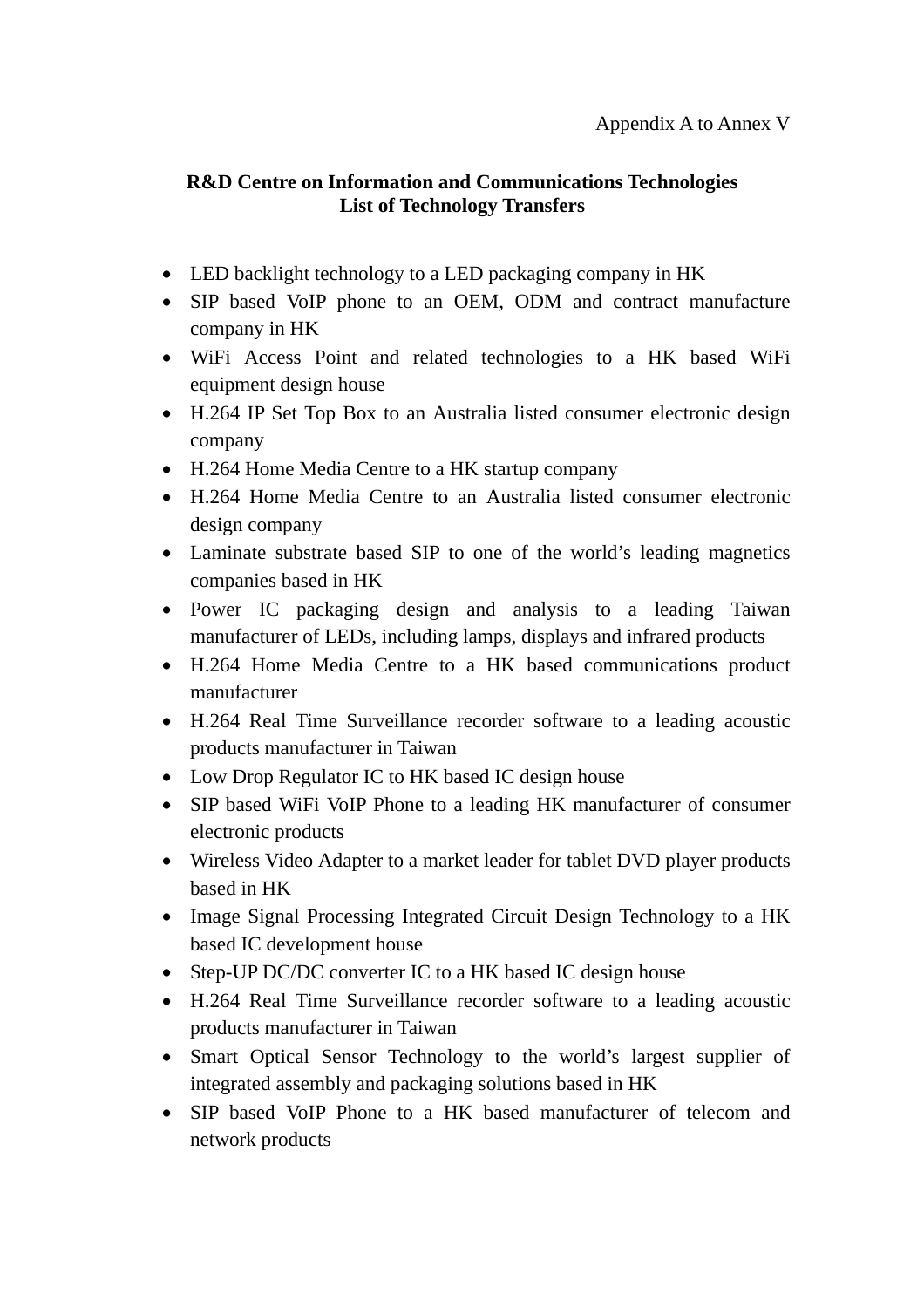# **R&D Centre on Information and Communications Technologies ASTRI's Publicity Events in 2006/07**

| <b>Date</b>              | <b>Activities</b>                                                                                                                               |  |  |
|--------------------------|-------------------------------------------------------------------------------------------------------------------------------------------------|--|--|
| I.                       | <b>International Conference/Exposition</b>                                                                                                      |  |  |
| 29 May 06                | Joint R&D Centres Roadshow in PRD, Guangzhou                                                                                                    |  |  |
| 30 May 06                | Joint R&D Centres Roadshow in PRD, Foshan                                                                                                       |  |  |
| 8 June 06                | Joint R&D Centres Roadshow in PRD, Shenzhen                                                                                                     |  |  |
| 6-8 June 06              | Society for Information Display (SID) 2006 International<br>Symposium, Seminar and Exhibition in San Francisco, US                              |  |  |
| 9 June 06                | Joint R&D Centres Roadshow in PRD, Dongguan                                                                                                     |  |  |
| 18-20 June 06            | China (Fujian) Technology & Projects Fair 2006, Fujian                                                                                          |  |  |
| 28-29 June 06            | The Venture Forum 2006 by Larta Institute, San Jose, US                                                                                         |  |  |
| 27-28 Aug 06             | The "7th International Conference on Electronics Packaging<br>Technology & International Courses on Advanced Packaging<br>Technology", Shanghai |  |  |
| 12-17 Oct 06             | China Hi-Tech Fair, Shenzhen                                                                                                                    |  |  |
| 18-20 Oct 06             | Flat Panel Display (FPD) International 2006, Yokohama, Japan                                                                                    |  |  |
| 23-26 Nov 06             | 3 <sup>rd</sup> Asia Electronics Exhibition, Shanghai                                                                                           |  |  |
| $29$ Nov $-$<br>1 Dec 06 | Innovation & Design Expo, HK                                                                                                                    |  |  |
| 4-8 Dec 06               | International Telecommunication Union (ITU) Telecom Word<br>2006, HK                                                                            |  |  |
| 5-6 Dec 06               | ASTRI's Vice President as Speaker for<br>"NextGens<br>Technologies" in Seattle                                                                  |  |  |
| 8-11 Jan 07              | CES 2007 (demo and/or support customer demo of HMC, demo<br>P <sub>2</sub> P <sub>HMC</sub> )                                                   |  |  |
| 11-15 Mar 07             | Institute of Electrical and Electronics Engineers, Inc., (IEEE)<br>Wireless Communications & Networking Conference, HK                          |  |  |
| 15-11 Mar 07             | CeBIT 2007 (support customer demo), Hannover, Germany                                                                                           |  |  |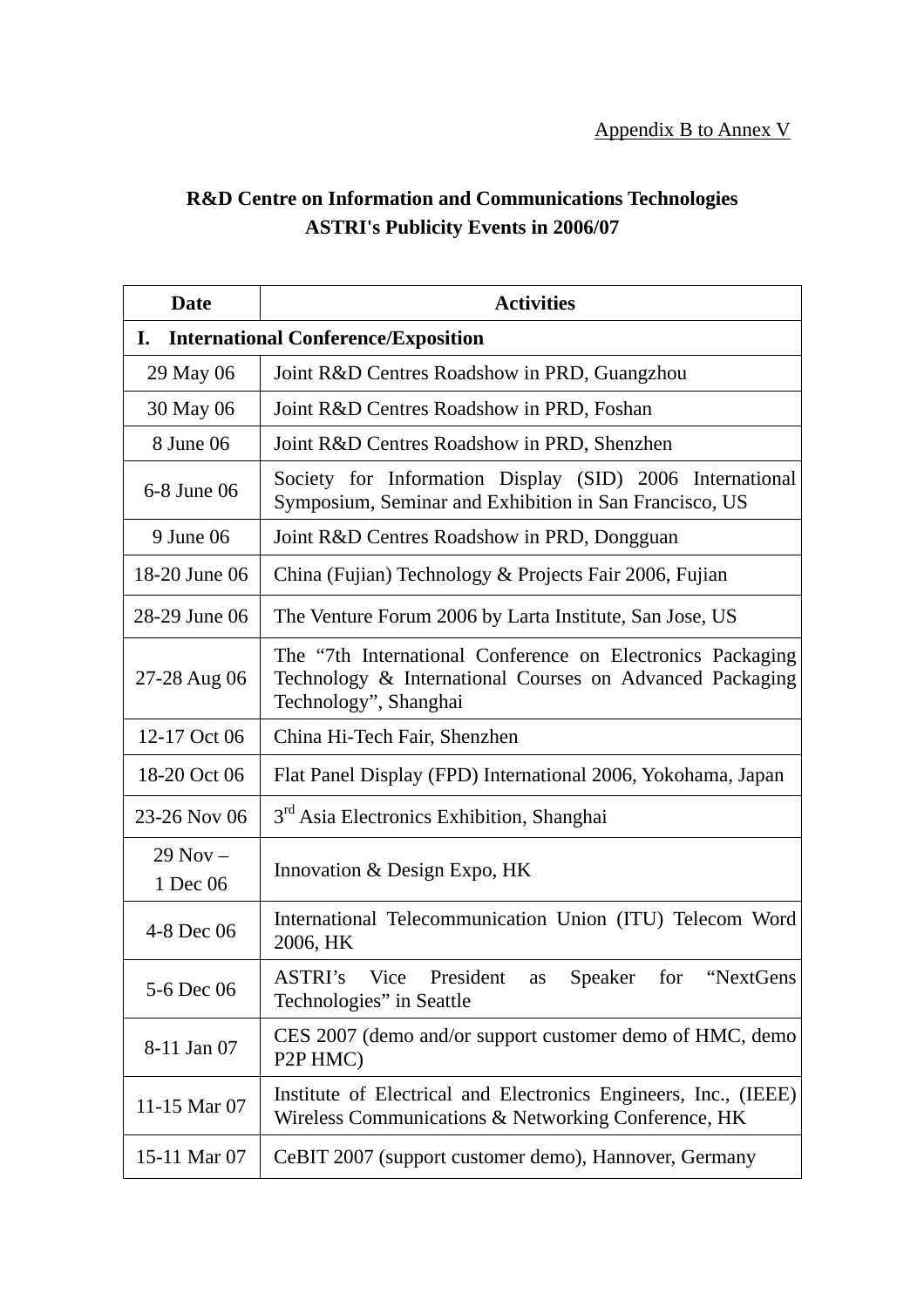| <b>II. Seminar/Technology Forum</b> |                                                                                                                                                                                                             |  |
|-------------------------------------|-------------------------------------------------------------------------------------------------------------------------------------------------------------------------------------------------------------|--|
| 9 Apr 06                            | ASTRI's Vice President as speaker for Hong Kong International<br>Auto Parts Fair 2006, HK                                                                                                                   |  |
| 20 Apr 06                           | Concurrent Seminar at R&D Centre Launching Ceremony, HK<br>(Dr Allan Wong & Dr Robert Yang as speakers)                                                                                                     |  |
| 21 Apr 06                           | <b>ASTRI Seminar, HK</b>                                                                                                                                                                                    |  |
| 18 May 06                           | ASTRI hosted a seminar entitled "Liquid Crystal Devices for<br>Displays and Photonics". Prof. Vladimir G. Chigrinov, of<br>Hong Kong University of Science & Technology was invited as<br>guest speaker, HK |  |
| 18 May 06                           | ASTRI's Chief Financial Officer as speaker for Causal Lunch<br>Gathering - Federation of HK Industries                                                                                                      |  |
| 19 May 06                           | <b>ASTRI Seminar, HK</b>                                                                                                                                                                                    |  |
| 25 May 06                           | ASTRI's Chief Executive Officer as speaker for Chengdu<br>Hi-Tech Seminar                                                                                                                                   |  |
| 12 June 06                          | IC Designs Seminar – Challenges of Mixed-signal Design and<br>Verification Methodologies, HK                                                                                                                |  |
| 13 June 06                          | President as<br>speaker for Semiconductor<br>ASTRI's<br>Vice<br>Intellectual Properties Workshop, HK                                                                                                        |  |
| 16 June 06                          | <b>ASTRI Seminar, HK</b>                                                                                                                                                                                    |  |
| 16 June 06                          | ASTRI co-organized a seminar entitled "Sensing the Marine<br>Environment Workshop" with City University of Hong Kong,<br><b>HK</b>                                                                          |  |
| 26 June 06                          | Light Emitting Diode (LED) Workshop, HK                                                                                                                                                                     |  |
| 6 July 06                           | Symposium on WiMedia Ultra Wideband (UWB), Suzhou                                                                                                                                                           |  |
| $12$ July 06                        | IC Designs Technology Forum, HK                                                                                                                                                                             |  |
| 12-14 July 06                       | China Solid State Lighting Conference<br>$(SSL)$ ,<br>The 3rd<br>Shenzhen                                                                                                                                   |  |
| 21 July 06                          | <b>ASTRI Seminar, HK</b>                                                                                                                                                                                    |  |
| 27 July 06                          | Flomerics User Gathering 2006, HK                                                                                                                                                                           |  |
| 18 Aug 06                           | <b>ASTRI Seminar, HK</b>                                                                                                                                                                                    |  |
| 18 Aug 06                           | IC Designs Technology Forum, HK                                                                                                                                                                             |  |
| 24 Aug 06                           | ASTRI's Chief Executive Officer as speaker for Hong Kong<br>Electronic Industries Association's Luncheon, HK                                                                                                |  |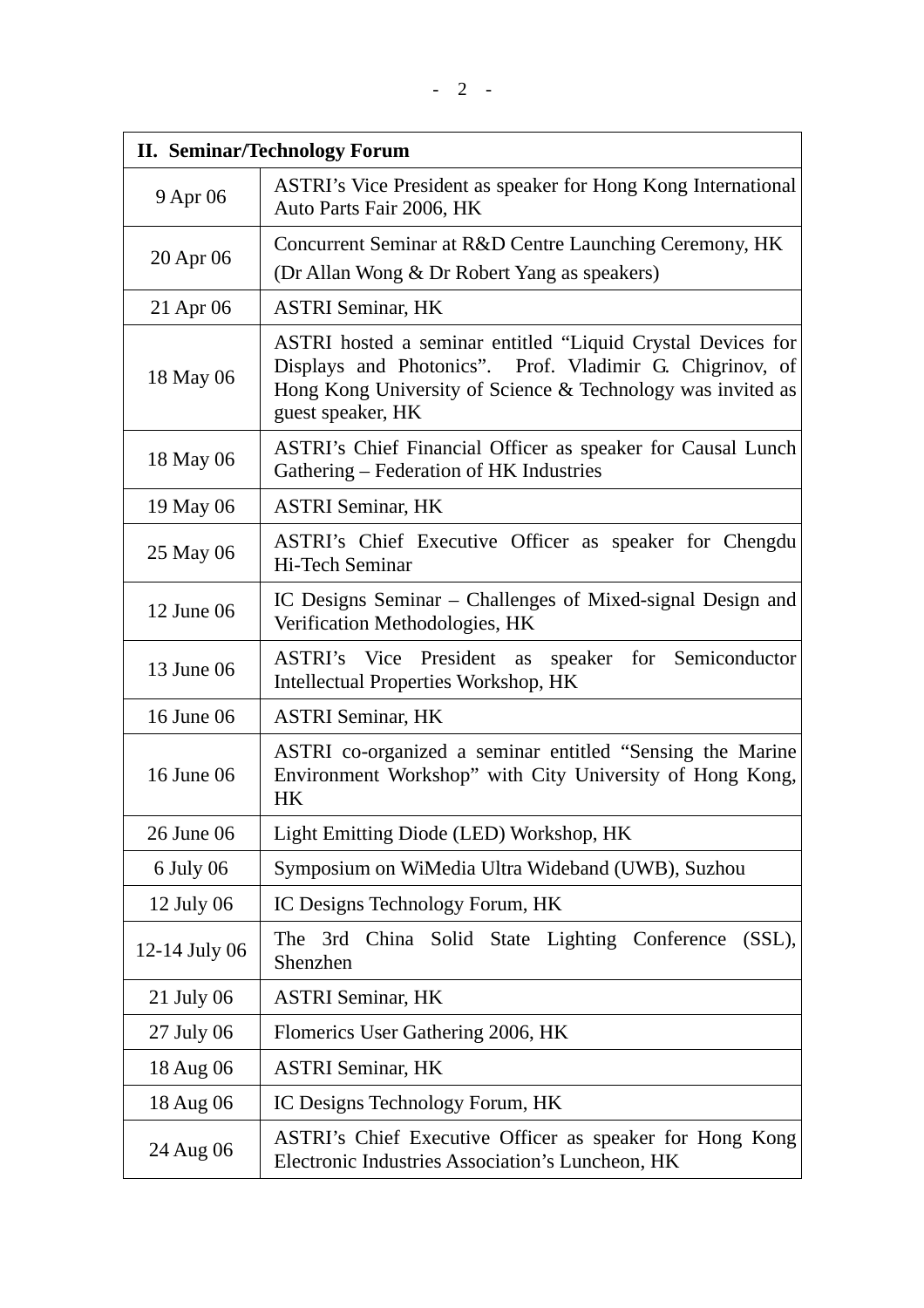| 24 Aug 06    | Product-Oriented Microelectronics Packaging Workshop, HK                                                                                         |
|--------------|--------------------------------------------------------------------------------------------------------------------------------------------------|
| 7 Sep 06     | IC Designs Technology Forum, Suzhou                                                                                                              |
| 15 Sep 06    | <b>ASTRI Seminar, HK</b>                                                                                                                         |
| 15 Sep 06    | Light Emitting Diode (LED) Workshop, Shenzhen                                                                                                    |
| 27 Sep 06    | ASTRI Technology Forum - Digital Living, Marching into the<br>Digital Intelligent Consumer Electronics Age, HK                                   |
| 11 Oct 06    | ASTRI's Vice President as Panel Speaker for International<br>Coalition of Optoelectronics Industry Associations (ICOIA)<br>Seminar, HK           |
| 12-13 Oct 06 | $15^{\text{th}}$<br>Wireless and<br>Optical Communications<br>Conference<br>(WOCC), Hangzhou                                                     |
| 20 Oct 06    | <b>ASTRI Seminar, HK</b>                                                                                                                         |
| 26-27 Oct 06 | Hong Kong Technology and Engineering Development Forum<br>(Dr Allan Wong as co-chair and Dr Yang as panelist), HK                                |
| 2-3 Nov 06   | ASTRI<br>2006<br>China<br>Radio<br>co-hosted<br>Application<br>$\&$<br>Management Conference, Nanjing                                            |
| 10 Nov 06    | Intellectual Properties (IP) Conference, HK                                                                                                      |
| 17 Nov 06    | <b>ASTRI Seminar, HK</b>                                                                                                                         |
| 24-25 Nov 06 | Enterprise & Consumer Electronics Technology Forum, Mian<br>Yang                                                                                 |
| Nov/Dec 06   | Forum (Advanced Wireless<br>Communications<br>Technology<br>Technology), Guangzhou                                                               |
| 14 Dec 06    | Enterprise & Consumer Electronics Technology Forum (Digital)<br>Home), HK                                                                        |
| 15 Dec 06    | <b>ASTRI Seminar, HK</b>                                                                                                                         |
| Dec 06       | IC Designs Technology Forum (MCU/CPU) – ASTRI MCU<br>Unit) Design Platform and Roadmap<br>(Micro-controller<br>(8051/IT-8051 and 32-bit MCU), HK |
| Dec 06       | ASTRI and Hong Kong IC Industry ecosystem gathering and<br>business update (4Q06), HK                                                            |
| 19 Jan 07    | <b>ASTRI Seminar, HK</b>                                                                                                                         |
| Jan $07$     | IC Designs Technology Workshop – Low-power IC Designs<br>Methodology, HK                                                                         |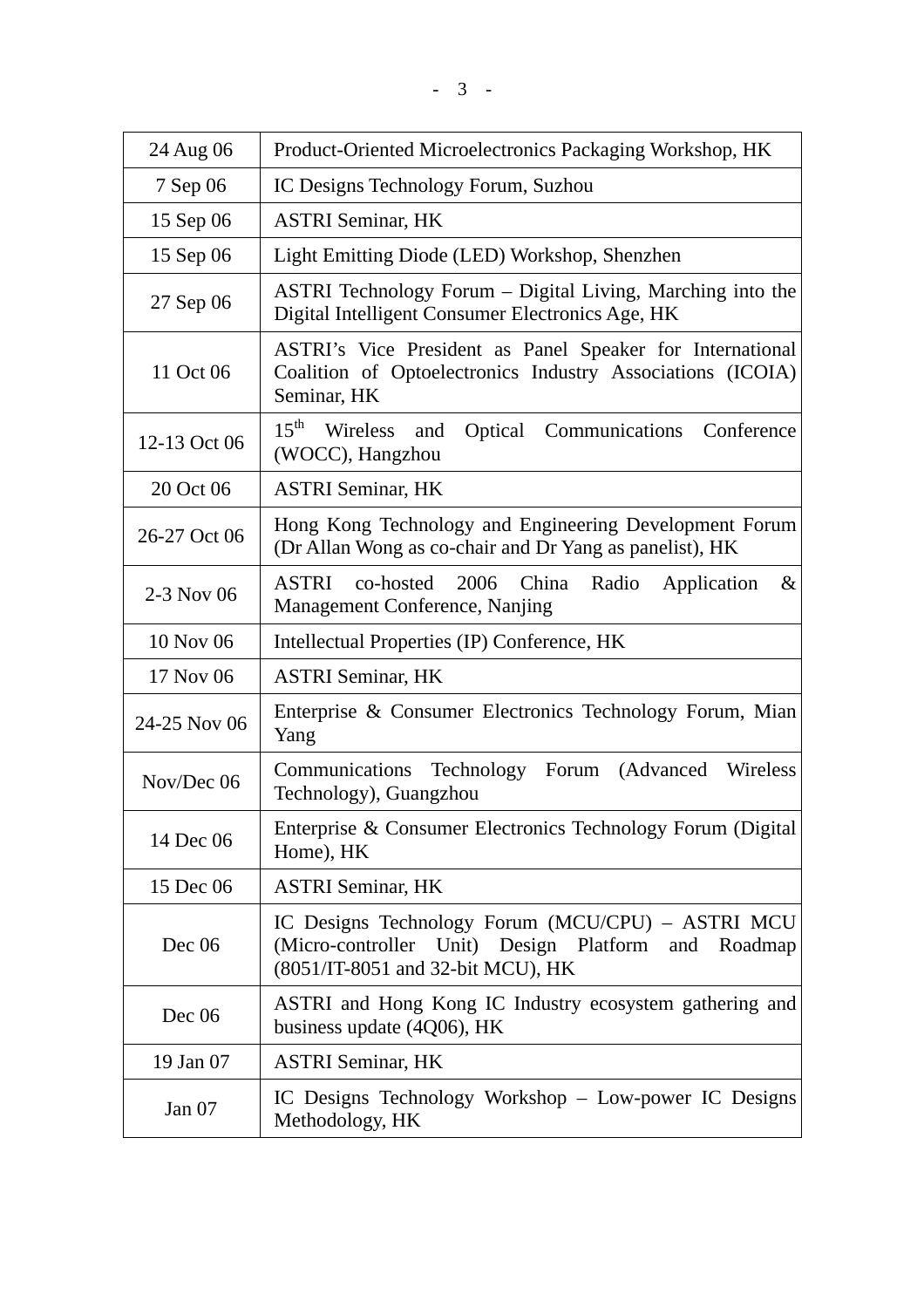| Jan $07$                                              | IC Designs Technology Workshop – Low-power IC Designs<br>Methodology, Shanghai                                                                                                            |  |  |
|-------------------------------------------------------|-------------------------------------------------------------------------------------------------------------------------------------------------------------------------------------------|--|--|
| Jan $07$                                              | IC Designs Technology Workshop – Low-power IC Designs<br>Methodology, Beijing                                                                                                             |  |  |
| 7 Feb 07                                              | <b>ASTRI Wireless PAN Symposium, HK</b>                                                                                                                                                   |  |  |
| 16 Feb 07                                             | <b>ASTRI Seminar, HK</b>                                                                                                                                                                  |  |  |
| Feb 07                                                | Enterprise & Consumer Electronics Technology<br>Forum<br>(Portable Multimedia), HK                                                                                                        |  |  |
| Feb 07                                                | IC Designs Technology Forum – MPEG2/MPEG4/H.264 (HD)<br>Multimedia Processing, Solution and Co-design methodology,<br>HK                                                                  |  |  |
| Feb 07                                                | Communications Technologies Forum (Advanced Wireless<br>Technologies), HK                                                                                                                 |  |  |
| Feb 07                                                | IC Designs Technology Forum - China Digital TV and<br>semiconductor research and development initiatives in ASTRI<br>IC Designs Group, HK                                                 |  |  |
| 5 Mar 07                                              | Communications Technologies Conference co-organized with<br>IGRS, Shenzhen                                                                                                                |  |  |
| 16 Mar 07                                             | <b>ASTRI Seminar, HK</b>                                                                                                                                                                  |  |  |
| Mar <sub>07</sub>                                     | Enterprise & Consumer Electronics Technology Forum (High<br>Definition Technologies), HK                                                                                                  |  |  |
| Mar $07$                                              | Material & Packaging Technologies<br>Forum<br>(Advanced)<br>Packaging Technologies), HK                                                                                                   |  |  |
| Mar <sub>07</sub>                                     | Material & Packaging Technologies Forum (Light Emitting)<br>Diode), HK                                                                                                                    |  |  |
| Mar 07                                                | ASTRI and HK IC Industry ecosystem gathering and business<br>updates $(1Q07)$                                                                                                             |  |  |
| <b>III.</b> Media Interview/Publication/TV Production |                                                                                                                                                                                           |  |  |
| June 06 Issue                                         | Contribute an article introducing "HK R&D Centre for ICT" for<br>"Capital Entrepreneur" Magazine                                                                                          |  |  |
| June 06 Issue                                         | ASTRI on "LEDs Magazine" – an International publication to<br>report ASTRI's participation in Society for Information Display<br>(SID) 2006 International Symposium in San Francisco, USA |  |  |
| July 06 Issue                                         | Interview by "Electronics Bulletin" with ASTRI's Vice<br>President – Mr. Raymond Chiu on 23 May 2006                                                                                      |  |  |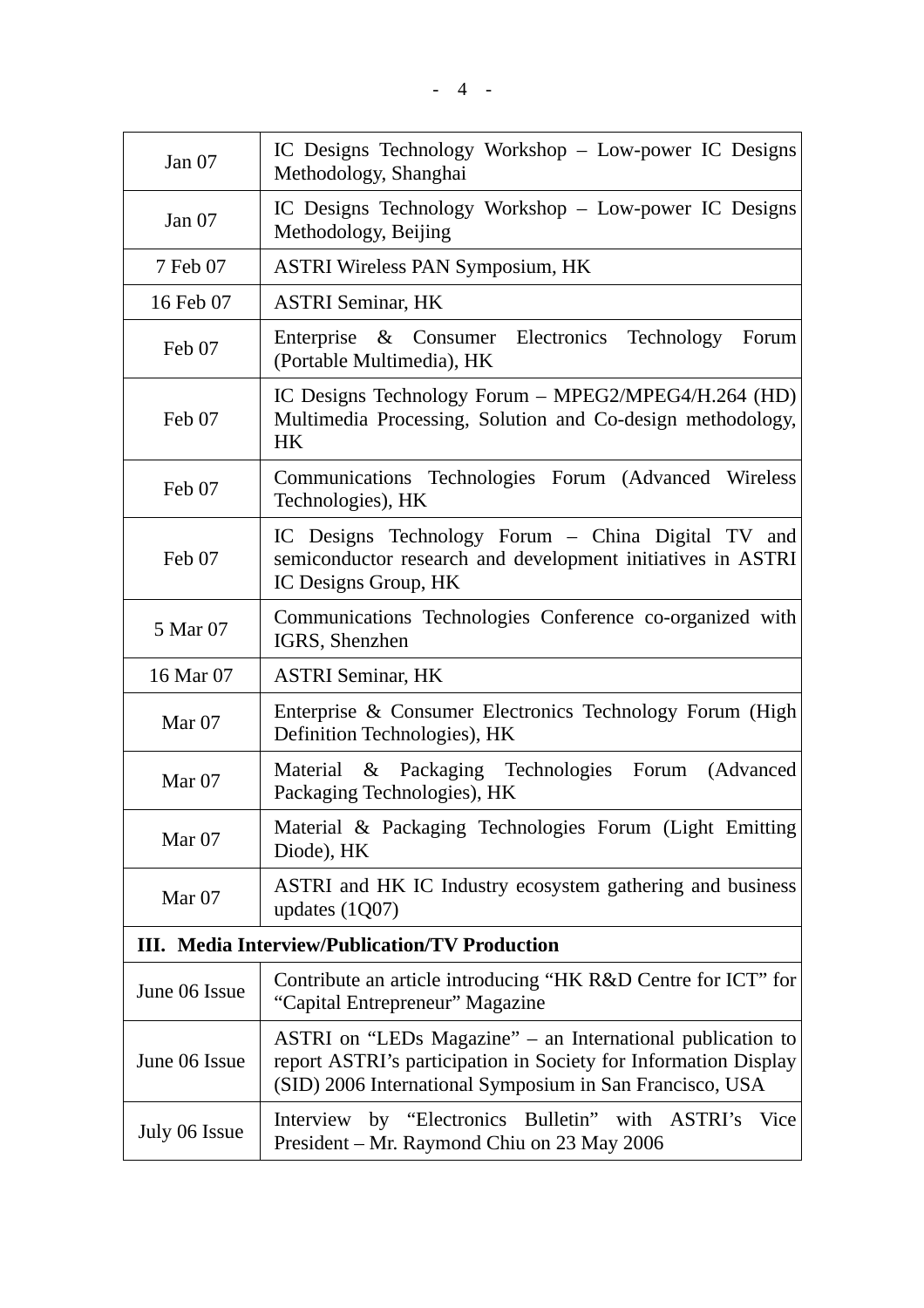| Sep 06 Issue                         | Interview by "Electronics Bulletin" with ASTRI's Vice<br>President – Dr. Tom Chung on 3 Aug 2006                                                                                     |  |  |
|--------------------------------------|--------------------------------------------------------------------------------------------------------------------------------------------------------------------------------------|--|--|
| Publish on 29<br>Sep 06              | ASTRI's Chief Executive Officer Dr. Yang was interviewed by<br>South China Morning Post on 11 Sep, 06, and the article was<br>published in the "Engineering & Technology Supplement" |  |  |
| Submit on<br>3 Nov 06                | Contribute an article introducing "HK R&D Centre for ICT" for<br>Hong Kong Chinese Manufacturers' Association's monthly<br>magazine – "HK Entrepreneur"                              |  |  |
| Nov $06$                             | Filming by Hong Kong Trade Development Council on<br>Documentary entitled "Hong Kong - Our Technology<br>Marketplace"                                                                |  |  |
| By Mar 07                            | Interview by "a major Chinese circulation" with ASTRI's Vice<br>President                                                                                                            |  |  |
| To be confirmed                      | Filming by RTHK for "ASTRI Junior Fellowship" – "The<br>Creativeness of HK"                                                                                                          |  |  |
| To be confirmed                      | Media Interview by Hong Kong Polytechnic University                                                                                                                                  |  |  |
| To be confirmed                      | Media Interview by Trade Development Council – "HK<br>Traders"                                                                                                                       |  |  |
| To be confirmed                      | CCTV Documentary for the 10 <sup>th</sup> Anniversary of the HKSAR<br>Establishment                                                                                                  |  |  |
|                                      | To be confirmed Multiple media interviews lining up                                                                                                                                  |  |  |
| <b>IV.</b> VIP Visit/Laboratory Tour |                                                                                                                                                                                      |  |  |
| 19 Apr 06                            | Shang Yong, Vice Minister of Ministry of Science<br>$\&$<br>Technology                                                                                                               |  |  |
| 21 Apr 06                            | Ministry of Information Industry                                                                                                                                                     |  |  |
| 26 Apr 06                            | Fujian Economic & Trade Commission                                                                                                                                                   |  |  |
| 18 May 06                            | Chongqing Science and Technology Commission                                                                                                                                          |  |  |
| 23 May 06                            | Shenzhen CXO Club                                                                                                                                                                    |  |  |
| 26 May 06                            | Optoelectronics Industry of Xiamen                                                                                                                                                   |  |  |
| 12 Jun 06                            | Government of Alberta, Canada                                                                                                                                                        |  |  |
| 3 July 06                            | Gold Peak Industries (Holdings) Limited                                                                                                                                              |  |  |
| 6 July 06                            | University of Cambridge - Department of Manufacturing<br>Engineering (MET II)                                                                                                        |  |  |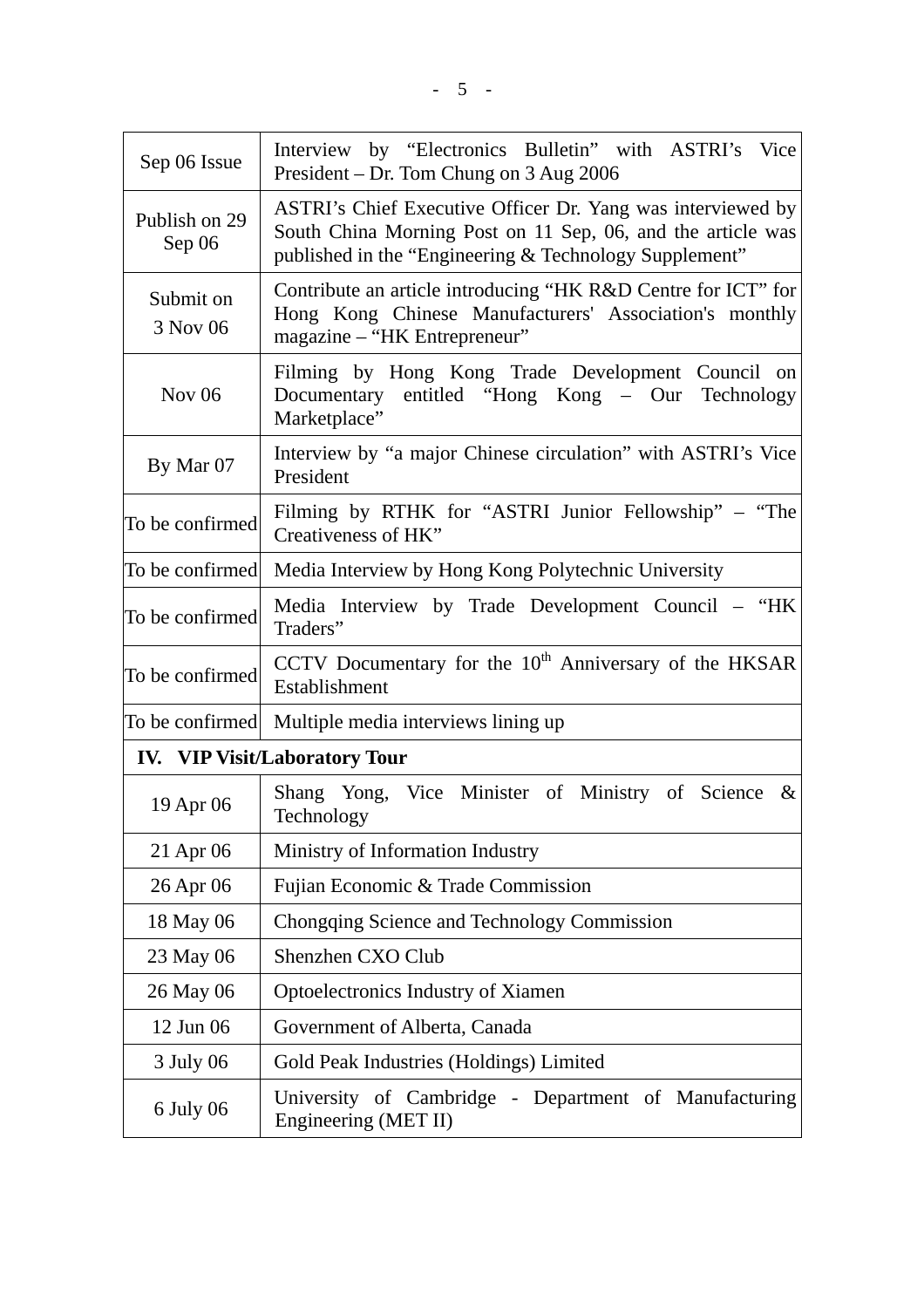| 10 July 06 | Hong Kong Science Student Project Competition 2006's<br>winning teams                                                              |  |  |
|------------|------------------------------------------------------------------------------------------------------------------------------------|--|--|
| 19 July 06 | <b>Shenzhen Virtual University</b>                                                                                                 |  |  |
| 21 July 06 | Ms. Regina Ip - Savantas Policy Institute                                                                                          |  |  |
| 24 July 06 | <b>Taiwan Teco Corporation</b>                                                                                                     |  |  |
| 24 July 06 | Sichuan Changhong Electric Company Limited                                                                                         |  |  |
| 1 Aug 06   | Dongguan - Science & Technology Bureau delegation                                                                                  |  |  |
| 1 Aug 06   | Wenzhou<br>delegation<br>entrepreneurs<br>from<br>high-tech<br>$\sim$ $ \sim$<br>manufacturing business sector of Zhejiang Wenzhou |  |  |
| 31 Aug 06  | The Economic Analysis and Business Facilitation<br>Unit<br>(EABFU), Financial Secretary's Office, HKSARG                           |  |  |
| 1 Sep 06   | Swedish Innovation delegation                                                                                                      |  |  |
| 21 Sep 06  | Shenzhen delegation – Led by Vice Mayor, Mr Liu Yingli,<br><b>Shenzhen Municipal People's Government</b>                           |  |  |
| 25 Sep 06  | Beijing delegation                                                                                                                 |  |  |
| 27 Sep 06  | Kunshan – Science & Technology Bureau delegation                                                                                   |  |  |
| 27 Sep 06  | Suzhou delegation                                                                                                                  |  |  |
| 29 Sep 06  | Hei Long Jiang delegation                                                                                                          |  |  |
| 11 Oct 06  | Hong Kong Trade Development Council Electronics/Electrical<br><b>Appliances Industries Advisory Committee</b>                      |  |  |
| 13 Oct 06  | Tsinghua University delegation                                                                                                     |  |  |
| 13 Oct 06  | Xiamen - Science & Technology Bureau delegation                                                                                    |  |  |
| 16 Oct 06  | <b>Chile Electronics Partnership Mission</b>                                                                                       |  |  |
| 19 Oct 06  | Fujian – Science & Technology Bureau                                                                                               |  |  |
| 23 Oct 06  | Israel Technion Institute of Management's visit (TIM)                                                                              |  |  |
| 24 Oct 06  | The Chief Executive of HKSAR Government, Mr. Donald<br>Tsang                                                                       |  |  |
| 26 Oct 06  | U.S. Chinese Institute of Engineers                                                                                                |  |  |
| 7 Nov 06   | <b>Science Park Association Denmark's visit</b>                                                                                    |  |  |
| 9 Nov 06   | Hei Long Jiang - Science & Technology Bureau delegation                                                                            |  |  |
| 10 Nov 06  | Shanghai SVA delegation                                                                                                            |  |  |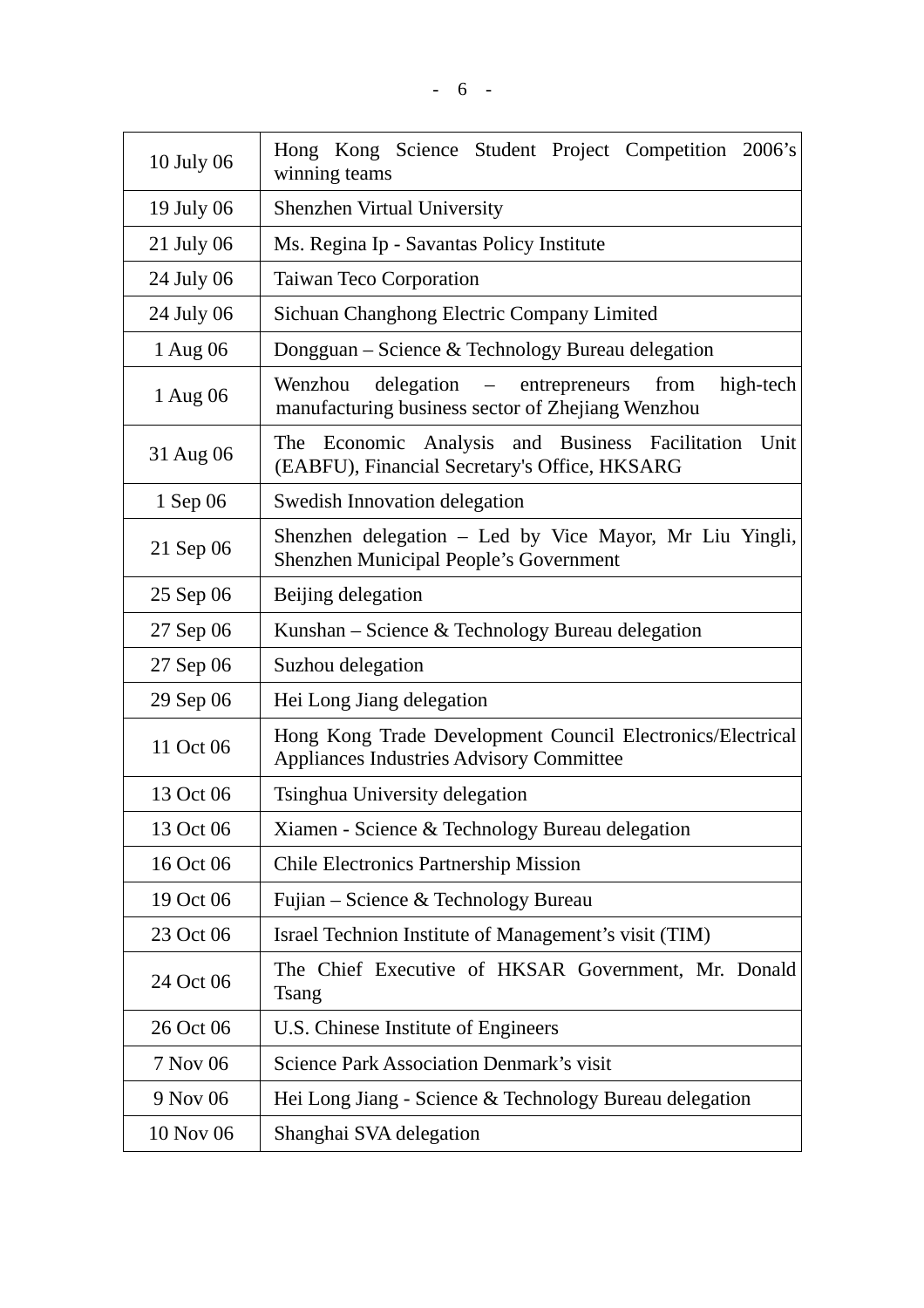| V. Others                              |                                                                                             |
|----------------------------------------|---------------------------------------------------------------------------------------------|
| $31$ Jul $-$<br>17 Aug 06<br>14 Oct 06 | ASTRI Junior Fellowship $- a 15$ -day internship program plus<br>other publicity activities |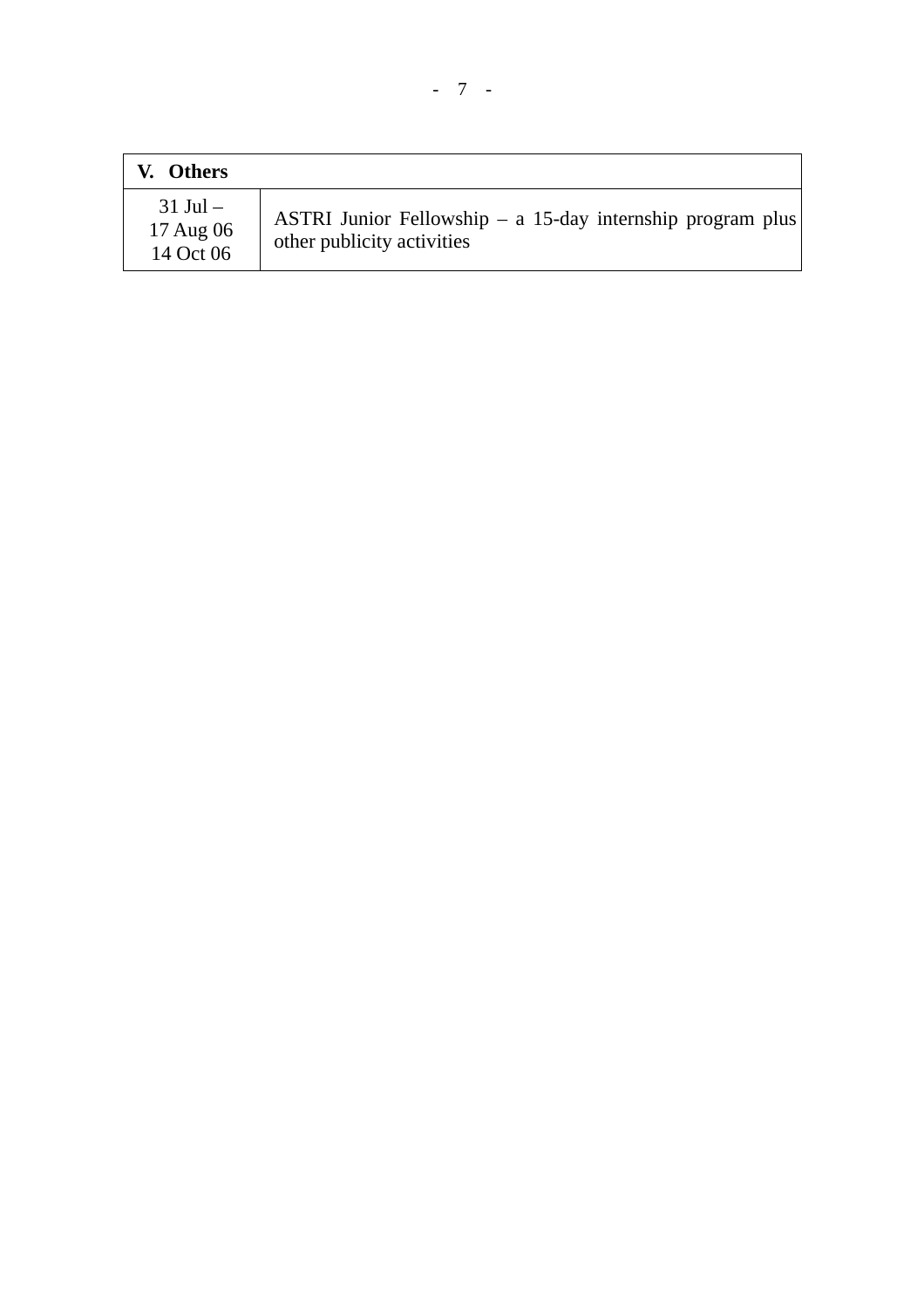## **Annex VI**

# **Tier 3 Projects Approved in 2006**

| No.              | <b>Reference</b> | <b>Project title</b>                                                                                                                                                                                                | <b>Approved Amount</b> |
|------------------|------------------|---------------------------------------------------------------------------------------------------------------------------------------------------------------------------------------------------------------------|------------------------|
| 1.               | ITS/002/06       | <b>Commercialisation of Smart Pressure</b><br>Monitored Suits (SPMS) for Managing<br>Hypertrophic Scar                                                                                                              | HK\$883,798.00         |
| 2.               | ITS/009/06       | <b>Electrically Tunable Microwave Devices</b><br><b>Based on Ferroelectric Thin Films</b>                                                                                                                           | HK\$862,500.00         |
| 3.               | ITS/010/06       | Development of Comprehensive<br>Methodologies for Paddy Rice Yield<br>Monitoring Using ENVISAT ASAR Data                                                                                                            | HK\$991,300.00         |
| $\overline{4}$ . | ITS/012/06       | R&D of Epimedium-derived-<br>flavonoids-fraction for Prevention of<br>Steroid-induced Osteonecrosis through a<br>Unique Mechanism by Inhibiting both<br>Intravascular Thrombosis and<br>Extravascular Lipid-deposit | HK\$997,000.00         |
| 5.               | ITS/014/06       | Development of an Accurate Blood Test<br>for the Detection and Monitoring of<br>Hepatocellular Carcinoma                                                                                                            | HK\$991,300.00         |
| 6.               | ITS/015/06       | Development of an In-shoe Sensor<br>System for Real-time Ankle Supination<br>Torque                                                                                                                                 | HK\$874,349.00         |
| 7.               | ITS/016/06       | Development of Automatic Segmentation<br>and Tracking Tools for Real Time Video<br>Services                                                                                                                         | HK\$990,748.00         |
| 8.               | ITS/018/06       | Improving the Flavor Quality of Local<br>Cultivated Food Fish by Feed<br>Modification                                                                                                                               | HK\$744,794.00         |
| 9.               | ITS/026/06       | Enabling "Face-to-Face" Entertainment<br>Computing Technology (EFFECT)                                                                                                                                              | HK\$999,925.00         |
| 10.              | ITS/027/06       | Development of Ultra-Low-Power<br>Alcohol Vapor Sensors Based on<br><b>Functionalized CNT Sensing Elements</b>                                                                                                      | HK\$871,700.00         |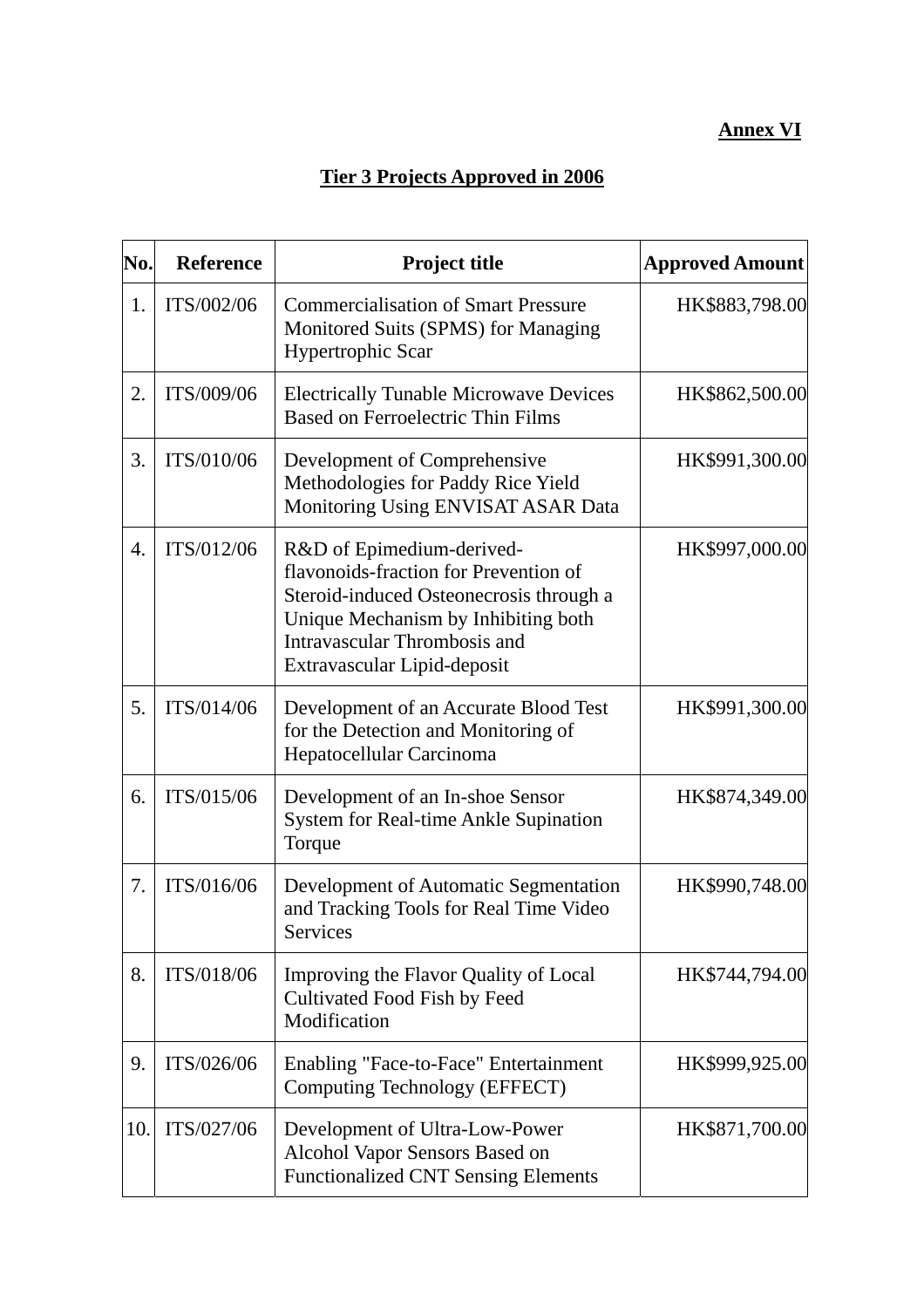| 11. | ITS/035/06 | M-Health: Wearable Body Sensor<br>Networks for the Noninvasive and<br>Continuous Tele-monitoring of<br>Physiological Signals                                               | HK\$975,212.00 |
|-----|------------|----------------------------------------------------------------------------------------------------------------------------------------------------------------------------|----------------|
| 12. | ITS/044/06 | Development of Metal Tolerant<br><b>Bio-Organic Multi-Functional</b><br>(MT-BOM) Fertilizer                                                                                | HK\$699,000.00 |
| 13. | ITS/045/06 | Feasibility Study on the Application of<br>Micro/Nano Molding Technique for<br><b>Chipless RFID Tags Fabrication</b>                                                       | HK\$974,050.00 |
| 14. | ITS/049/06 | <b>Smart Thermal Fluid with Nano</b><br>Composite PCM / Microcapsules                                                                                                      | HK\$899,300.00 |
| 15. | ITS/050/06 | Development of Experimental Operation<br>Attachment to Implement Hydroforming<br><b>Capability on Conventional Press</b>                                                   | HK\$889,580.00 |
| 16. | ITS/051/06 | <b>Platform to Simulate Populous Scenes</b><br>with Heterogeneous Behavioral Human<br>Character Motions Driven by Libraries of<br><b>High Quality Motion Captured Data</b> | HK\$968,755.00 |
| 17. | ITS/054/06 | <b>On-Line Transformer Condition</b><br>Monitoring by Use of Fiber Optic Gas<br><b>Sensors</b>                                                                             | HK\$992,335.00 |
| 18. | ITS/055/06 | <b>Innovative Low-Emission and Efficient</b><br><b>Burner Technology</b>                                                                                                   | HK\$869,975.00 |
| 19. | ITS/056/06 | Development of Three Dimensional<br>Slope Stability Analysis Technique                                                                                                     | HK\$749,800.00 |
| 20. | ITS/059/06 | Fabrication of Ceramic Coating by<br>Electrophoretic Deposition (EPD)                                                                                                      | HK\$688,705.00 |
| 21. | ITS/064/06 | Novel Strontium Hydroxyapatite<br>Nanowhisker (Sr-HA-Nano) Reinforced<br><b>Bioactive Cement for Bone Fracture</b><br>Treatment                                            | HK\$895,850.00 |
| 22. | ITS/070/06 | Extending Web 2.0 to Deliver<br><b>E-Commerce Services</b>                                                                                                                 | HK\$982,675.00 |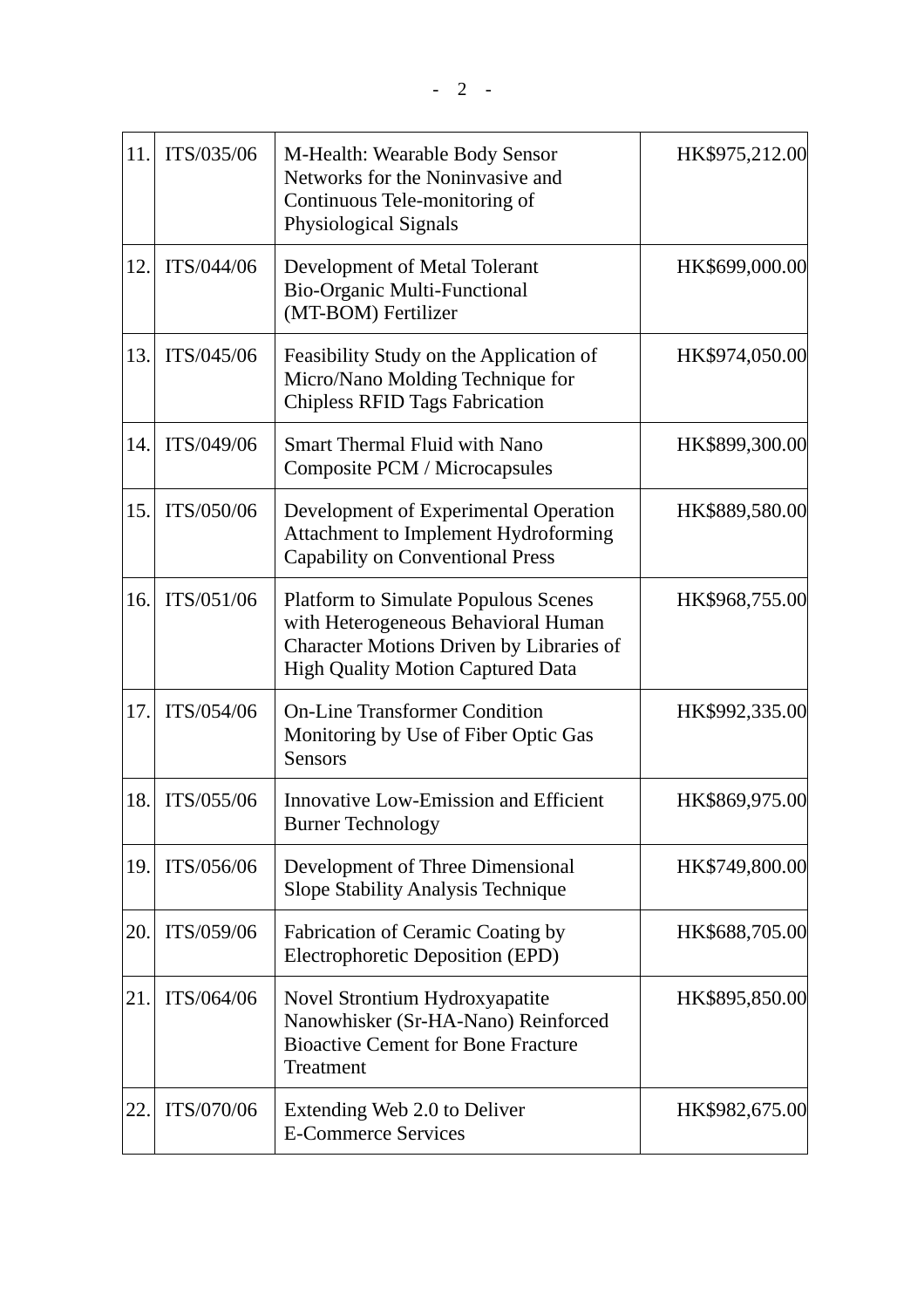| 23. | ITS/071/06 | Real-time Hydro-environmental<br>Modeling and Visualization System for<br><b>Public Engagement</b>                                                    | HK\$1,000,000.00 |
|-----|------------|-------------------------------------------------------------------------------------------------------------------------------------------------------|------------------|
| 24. | ITS/072/06 | Advanced Semantic Video Analysis for<br>Content-based Video Retrieval                                                                                 | HK\$994,250.00   |
| 25. | ITS/073/06 | Innovative Development of a<br>Gene-targeted Therapy for Rheumatoid<br><b>Arthritis</b>                                                               | HK\$982,744.00   |
| 26. | ITS/076/06 | An Extensible Fault-based Predicate<br><b>Testing Toolset for Wireless Sensor</b><br><b>Network Software Applications</b>                             | HK\$976,350.00   |
| 27. | ITS/077/06 | <b>Superhard Coatings and Processing</b><br><b>Technologies for Advanced</b><br><b>Manufacturing Devices</b>                                          | HK\$899,507.00   |
| 28. | ITS/078/06 | <b>Multi-Axis FPGA Based Motion Control</b><br>IC Chip Design                                                                                         | HK\$974,822.00   |
| 29. | ITS/080/06 | <b>Research and Development of Business</b><br>Intelligence Technology for Adaptive<br><b>Fraud Management System</b>                                 | HK\$974,000.00   |
| 30. | ITS/082/06 | Reliability and Integrity Studies of<br><b>Superhard Nanocomposite Coatings</b>                                                                       | HK\$849,965.00   |
| 31. | ITS/087/06 | A Continuous On-line Stress-strain<br>Measurement for a Precise Prediction of<br>Compacting Values in Finishing<br><b>Treatment of Knitted Fabric</b> | HK\$142,726.00   |
| 32. | ITS/088/06 | Generation of Ozone in Water Via Novel<br><b>Electrode Materials</b>                                                                                  | HK\$895,700.00   |
| 33. | ITS/090/06 | New Technology for Real Time and<br><b>Accurate Collision Detection in</b><br><b>Computer Games and Simulation</b>                                    | HK\$1,000,000.00 |
| 34. | ITS/098/06 | Elliptic Curve Cryptographic Systems<br>and Weil Pairing Based Crypto-devices<br>for Intellectual Property Rights<br>Protection                       | HK\$1,000,000.00 |